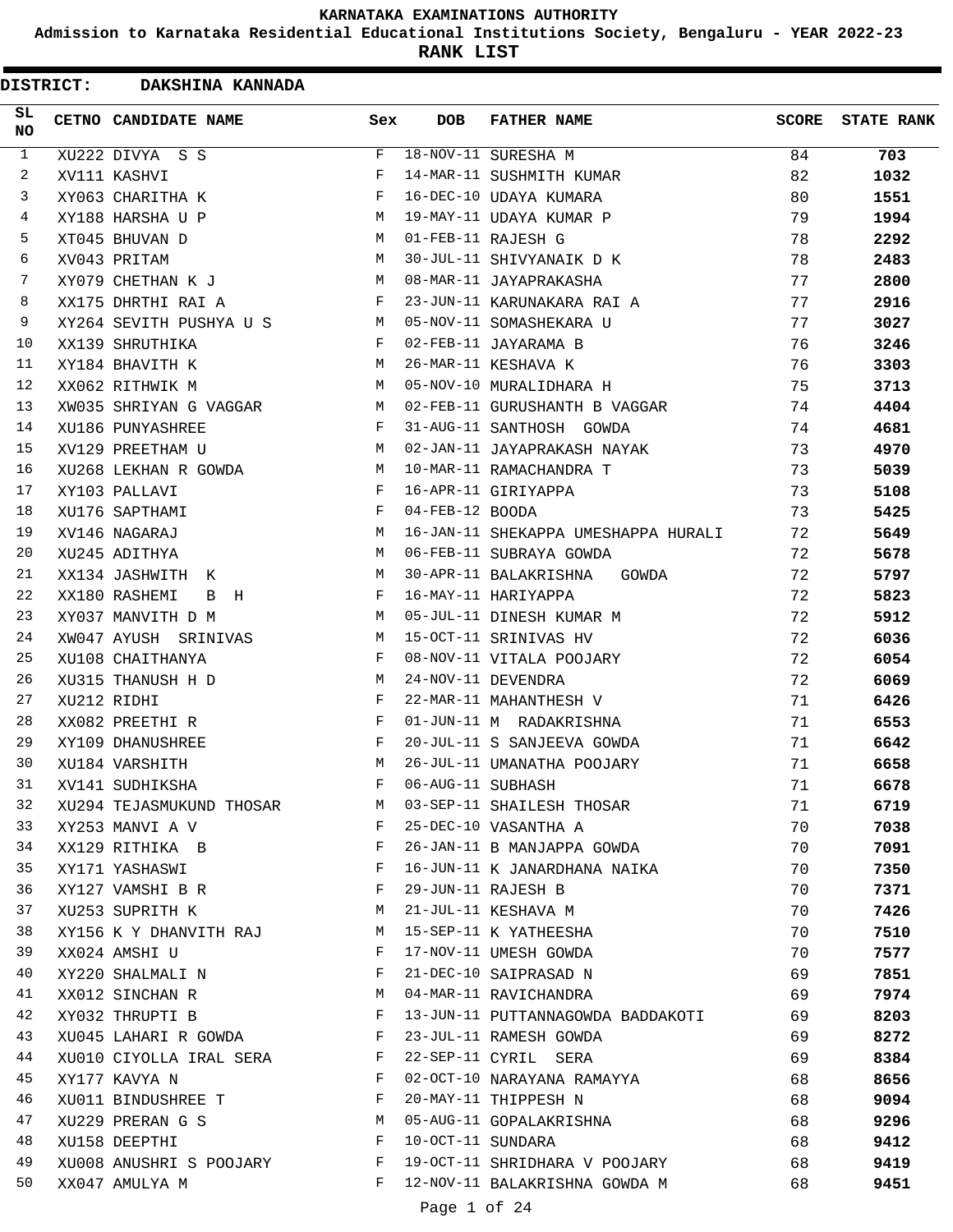**Admission to Karnataka Residential Educational Institutions Society, Bengaluru - YEAR 2022-23**

| <b>DISTRICT:</b> | DAKSHINA KANNADA                          |              |                   |                                                |       |                   |
|------------------|-------------------------------------------|--------------|-------------------|------------------------------------------------|-------|-------------------|
| SL.<br>NO.       | CETNO CANDIDATE NAME                      | Sex          | <b>DOB</b>        | <b>FATHER NAME</b>                             | SCORE | <b>STATE RANK</b> |
| 51               | XU156 LENISHA DSOUZA                      | $\mathbf{F}$ |                   | 10-JUN-10 LESLY RAJESH DSOUZA                  | 67    | 9567              |
| 52               | XY197 ANVIKA PADDAMBAIL                   | F            |                   | 11-FEB-11 ANANTHA P K                          | 67    | 9843              |
| 53               | XY249 DHRUTHI A                           | F            | 08-MAR-11 UMESH   |                                                | 67    | 9905              |
| 54               | XU178 THRISHA                             | F            |                   | 07-MAY-11 KESHAVA GOWDA                        | 67    | 10044             |
| 55               | XY179 BASAVARAJA                          | M            |                   | 20-JUL-11 KUMARA HAMMIGI                       | 67    | 10235             |
| 56               | XW057 RAMACHANDRA S PAI                   | M            |                   | 14-SEP-11 SUDHINDRA YANE SUDHIR PAI            | 67    | 10347             |
| 57               | XU057 PRATHIK BALAKRISHNA SHETTY M        |              |                   | 25-OCT-11 BALAKRISHNA                          | 67    | 10397             |
| 58               | XU121 LAHARI K                            | F            |                   | 14-FEB-11 HARSHA K                             | 66    | 10853             |
| 59               | XY062 ATHMIKA U J                         | F            |                   | 17-FEB-11 JAYAPRAKASH U C                      | 66    | 10856             |
| 60               | XY004 ANVITHA K                           | F            |                   | 11-MAR-11 ANANTHA PADMANABHA RAI               | 66    | 10901             |
| 61               | XU046 BHAVITH                             | M            |                   | 26-MAR-11 DHANANJAYA                           | 66    | 10945             |
| 62               | XY166 HITHISH M D                         | М            |                   | 26-AUG-11 DAMODARA MEENAJE                     | 66    | 11323             |
| 63               | XY256 VIJITH M G                          | M            |                   | 16-OCT-11 GANGADHARA M R                       | 66    | 11404             |
| 64               | XX094 KRITHIK                             | M            |                   | 18-OCT-11 JATTHAPPA KUMBARA                    | 66    | 11406             |
| 65               | XY026 ANVITHA P                           | F            |                   | 21-OCT-11 PURUSHOTHAMA P                       | 66    | 11409             |
| 66               | XV040 BHAGYASHRI                          | F            |                   | 27-OCT-11 SHIKRESHVARA                         | 66    | 11419             |
| 67               | XX104 ABHINAV D A                         | М            |                   | 27-SEP-10 ASHOKA D                             | 65    | 11659             |
| 68               | XX005 SUMANTH                             | M            |                   | 15-FEB-11 CHANDRASHEKHARA M                    | 65    | 11908             |
| 69               | XX081 DISHANTH V                          | M            |                   | 07-MAR-11 VASUDEVA S                           | 65    | 11955             |
| 70               | XV042 TANUJA YALLAPPA<br>HUCHAKENCHANAVAR | F            |                   | 20-MAR-11 YALLAPPA BASAPPA<br>HUCHAKENCHANAVAR | 65    | 11983             |
| 71               | XU214 PRAPTHI V SHETTY                    | $\mathbf{F}$ |                   | 25-MAR-11 VASANTH SHETTY                       | 65    | 11991             |
| 72               | XY168 KUSHI                               | F            |                   | 22-JUN-11 P SHIVAPPA GOWDA                     | 65    | 12225             |
| 73               | XW040 DHANUSHRI                           | F            | 24-JUN-11 ASHOK   |                                                | 65    | 12230             |
| 74               | XY102 SAI DIGANTH                         | M            |                   | 01-OCT-11 NAVEEN KUMAR S                       | 65    | 12487             |
| 75               | XW094 SHREYA G                            | F            |                   | 11-OCT-11 GANESH K P                           | 65    | 12499             |
| 76               | XU266 SAMANVI                             | F            |                   | 08-NOV-11 SANTHOSH A                           | 65    | 12550             |
| 77               | XU174 NITHIN S                            | M            |                   | 23-OCT-10 SHRIDHAR                             | 64    | 12798             |
| 78               | XY239 THRUPTHI                            | F            |                   | 29-OCT-10 JAGADEESHA A                         | 64    | 12810             |
| 79               | XY167 HAVISH K J                          | M            |                   | 24-DEC-10 JANARDHANA K S                       | 64    | 12910             |
| 80               | XY087 NESAR P U                           | М            |                   | 24-MAR-11 UMESHA P                             | 64    | 13130             |
| 81               | XX013 SHREYAS                             | M            |                   | 23-MAY-11 ISHWARA GOWDA                        | 64    | 13300             |
| 82               | XX052 KETHAN SURULY                       | М            |                   | 03-JUN-11 PADMAYA GOWDA                        | 64    | 13333             |
| 83               | XU281 SATHVI                              | F            | 14-JUN-11 SATHISH |                                                | 64    | 13364             |
| 84               | XU135 SHREYA ROSELIN                      | F            | 22-JUN-11 AJ ANIL |                                                | 64    | 13384             |
| 85               | XX111 DHANYASHREE                         | F            |                   | 23-JUN-11 VIJAYA KUMARA B                      | 64    | 13385             |
| 86               | XU279 YASHAWANTH K                        | М            | 12-JUL-11 J KUMAR |                                                | 64    | 13443             |
| 87               | XY118 YASHMITHA B V                       | F            |                   | 19-AUG-11 VENKAPPA B K                         | 64    | 13546             |
| 88               | XX055 LEKHAN P Y                          | М            |                   | 20-AUG-11 YATHISH P L                          | 64    | 13548             |
| 89               | XV123 KARAN U D                           | М            |                   | 24-AUG-11 UMESH C D                            | 64    | 13555             |
| 90               | XU002 NEERAJ M S                          | М            |                   | 20-SEP-11 M SANJEEVA GOWDA                     | 64    | 13615             |
| 91               | XX038 DEEPTHI                             | F            |                   | 17-NOV-11 A RAMESHCHANDRA PRABHU               | 64    | 13704             |
| 92               | XY269 ANAGHA K T                          | F            |                   | 11-DEC-11 THEERTHA K                           | 64    | 13733             |
| 93               | XX154 HAMSINI K                           | F            |                   | 27-NOV-10 CHANDRAHASA                          | 63    | 14077             |
| 94               | XY142 YOGYASHREE N P                      | F            |                   | 25-MAR-11 PURUSHOTHAMA N R                     | 63    | 14350             |
| 95               | XY073 SWATHI K T                          | F            |                   | 16-MAY-11 THIRTHA KUMAR                        | 63    | 14477             |
| 96               | XY206 THANVI P                            | F            |                   | 16-MAY-11 DHARMAPRASAD P                       | 63    | 14479             |
| 97               | XY263 JANVITH C                           | М            |                   | 27-MAY-11 UDAYA KUMAR C                        | 63    | 14509             |
| 98               | XU066 VIKHYATH                            | М            |                   | 29-JUN-11 THARANATHA N J GOWDA                 | 63    | 14624             |
| 99               |                                           | M            |                   | 05-JUL-11 TIMMAPPA                             |       |                   |
|                  | XU216 GANESH                              |              |                   |                                                | 63    | 14639             |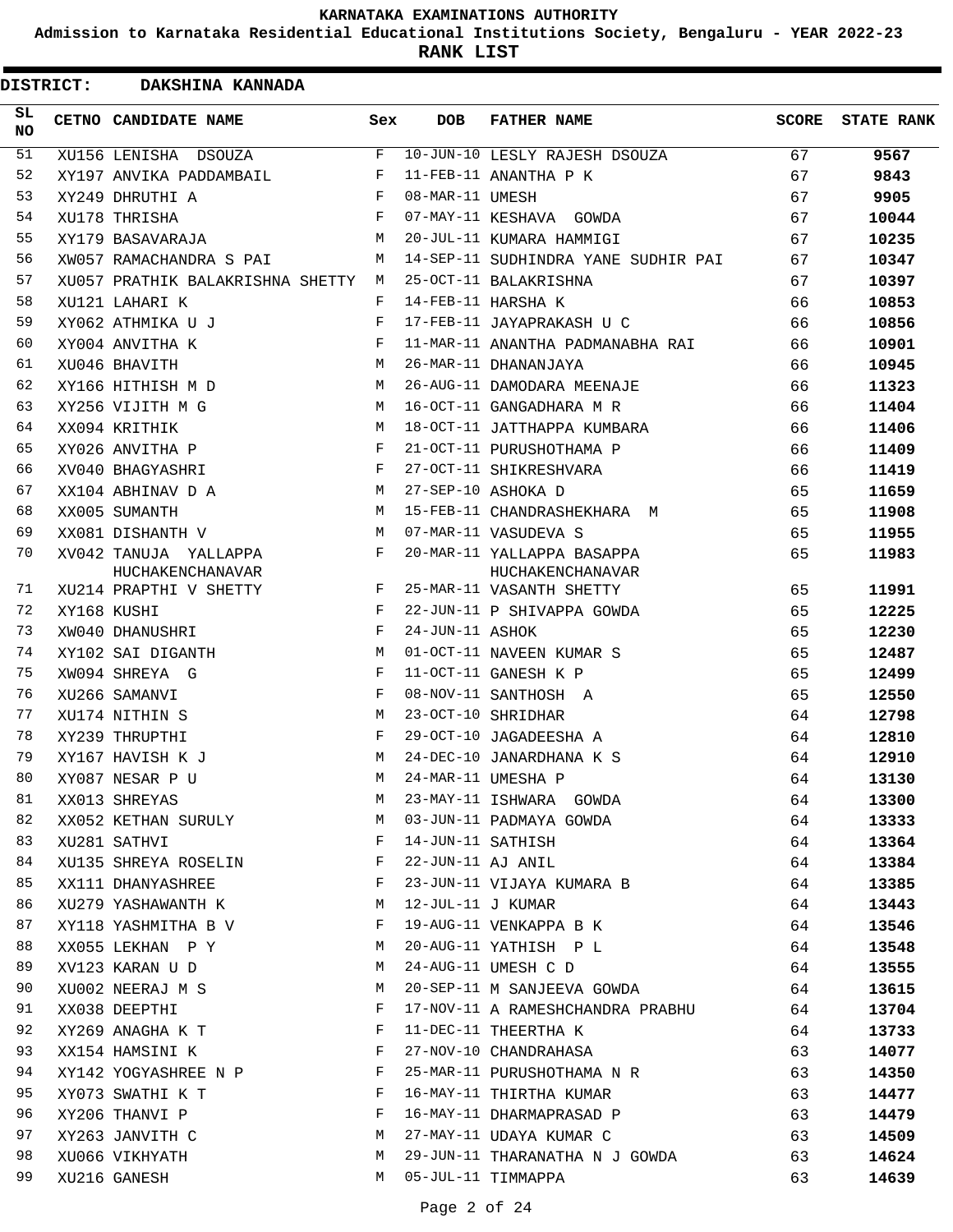**Admission to Karnataka Residential Educational Institutions Society, Bengaluru - YEAR 2022-23**

| <b>DISTRICT:</b> | DAKSHINA KANNADA                       |                           |                   |                                       |              |                   |
|------------------|----------------------------------------|---------------------------|-------------------|---------------------------------------|--------------|-------------------|
| SL<br><b>NO</b>  | CETNO CANDIDATE NAME                   | Sex                       | <b>DOB</b>        | <b>FATHER NAME</b>                    | <b>SCORE</b> | <b>STATE RANK</b> |
| 100              | XY246 YASHAS M A                       | M                         |                   | 12-JUL-11 ASHOKA M B                  | 63           | 14665             |
| 101              | XY012 SUSHMA K S                       | F                         |                   | 31-OCT-11 SUKUMARA K H                | 63           | 14907             |
| 102              | XU130 SAMEETHA                         | F                         |                   | 17-NOV-11 RAGHAVENDRA                 | 63           | 14927             |
| 103              | XX143 ASHITHA DSOUZA                   | F                         |                   | 21-NOV-11 ALBERT DSOUZA               | 63           | 14932             |
| 104              | XU027 THANVITH                         | M                         |                   | 21-DEC-11 SHRIKANTH                   | 63           | 14970             |
| 105              | XY147 SHIVAPRASAD B T                  | M                         |                   | 29-JUN-10 THEERTHARAMA B N            | 62           | 15082             |
| 106              | XU171 AKANKSH U D                      | M                         |                   | 18-SEP-10 DHANANJAY U                 | 62           | 15150             |
| 107              | XU164 SHIVALI                          | F                         | 19-OCT-10 NAVEEN  |                                       | 62           | 15201             |
| 108              | XU265 SANVI                            | F                         | 22-NOV-10 BHOJA P |                                       | 62           | 15273             |
| 109              | XV128 KISHOR SHANKRAPPA LAMANI         | М                         |                   | 04-JAN-11 SHANKRAPPA HANAMAPPA LAMANI | 62           | 15386             |
| 110              | XU138 THANVI B R                       | F                         |                   | 27-JAN-11 RAGHAVENDRA B A             | 62           | 15450             |
| 111              | XU128 DHARMIK S                        | М                         |                   | 05-MAR-11 SATHISHA GOWDA A            | 62           | 15534             |
| 112              | XY254 LAVITH P K                       | M                         |                   | 09-MAR-11 PRASAD K                    | 62           | 15563             |
| 113              | XU051 MOKSHITHA                        | F                         |                   | 18-MAR-11 SOMANATHA GOWDA             | 62           | 15597             |
| 114              | XX097 BHOOMIKA S                       | F                         |                   | 27-MAR-11 MAHESH S                    | 62           | 15629             |
| 115              | XU295 CHAITHRA                         | F                         |                   | 03-APR-11 NEMU NAIK                   | 62           | 15656             |
| 116              | XU289 SNIGDDHA J V                     | F                         |                   | 09-APR-11 JANARDANA NAIK              | 62           | 15683             |
| 117              | XU162 LITHIN S                         | М                         | 24-JUL-11 RAJESHA |                                       | 62           | 16044             |
| 118              | XV105 PRASHANTHA FAKIRAPPA<br>HADIMANI | M                         |                   | 18-AUG-11 FAKIRAPPA HADIMANI          | 62           | 16116             |
| 119              | XY106 K L BIPIN                        | M                         |                   | 06-SEP-11 K LOKESH                    | 62           | 16160             |
| 120              | XX032 ASHITHA E                        | F                         |                   | 15-OCT-11 E MONAPPA                   | 62           | 16239             |
| 121              | XY025 SHAMANTH K                       | М                         |                   | 02-NOV-11 JAYANTHA K                  | 62           | 16271             |
| 122              | XV004 NITHESH M PATTAR                 | M                         |                   | 05-NOV-11 MANJUNATH M PATTAR          | 62           | 16275             |
| 123              | XV037 ADARSH                           | M                         |                   | 22-JAN-11 SHIVANANDA                  | 61           | 16815             |
| 124              | XX147 LIKHITH                          | M                         | 11-FEB-11 VIJAY   |                                       | 61           | 16865             |
| 125              | XX065 VACHAN D M                       | M                         |                   | 13-FEB-11 MOHAN GOWDA D B             | 61           | 16870             |
| 126              | XY041 DHRITHI K                        | F                         |                   | 07-MAR-11 KARUNAKARA                  | 61           | 16939             |
| 127              | XU249 KEERTHIKA                        | F                         |                   | 09-APR-11 RAMANNA POOJARY             | 61           | 17051             |
| 128              | XU219 HEMANTH                          | M                         | 09-MAY-11 MADHU   |                                       | 61           | 17146             |
| 129              | XY016 SUHAS A R                        | $\mathop{\rm M}\nolimits$ |                   | 09-MAY-11 RAMAKRISHNA                 | 61           | 17148             |
| 130              | XY226 LITHIN B B                       | М                         |                   | 31-MAY-11 BABANNA B S                 | 61           | 17228             |
| 131              | XX110 DHANUSHA                         | F                         | 17-JUN-11 MONAPPA |                                       | 61           | 17290             |
| 132              | XX075 VARUN                            | М                         | 22-AUG-11 LOKESHA |                                       | 61           | 17528             |
| 133              | XW031 SANNIDHI PAI                     | F                         |                   | 29-SEP-11 JAGADESH PAI K              | 61           | 17620             |
| 134              | XY002 SHREYA M U                       | F                         |                   | 12-NOV-10 UDAYAKUMAR M S              | 60           | 18090             |
| 135              | XY164 ADHYA                            | F                         |                   | 17-FEB-11 JAYARAMA A                  | 60           | 18315             |
| 136              | XY152 P R CHETHAN GOWDA                | M                         |                   | 08-MAR-11 RAMANNA GOWDA               | 60           | 18376             |
| 137              | XU141 MOKSHA S                         | F                         |                   | 17-APR-11 H SHEKAR GOWDA              | 60           | 18520             |
| 138              | XY151 VAISHNAVI P                      | F                         |                   | 05-MAY-11 P PAVAN KUMAR               | 60           | 18586             |
| 139              | XU099 GUNASHREE L S                    | F                         |                   | 24-MAY-11 LAXMANA SALIAN              | 60           | 18656             |
| 140              | XY223 VAISHNAVI B                      | F                         |                   | 28-JUN-11 UDAYA PRASAD                | 60           | 18795             |
| 141              | XV094 MANJULA                          | F                         | 05-JUL-11 SURESH  |                                       | 60           | 18819             |
| 142              | XV107 SRUSHTI SHETTY                   | F                         |                   | 15-AUG-11 UMANATHA                    | 60           | 18954             |
| 143              | XY186 LAVANYA D N                      | F                         |                   | 20-AUG-11 NOOTHAN D                   | 60           | 18971             |
| 144              | XY140 HARSHITHA.Y                      | F                         | 27-AUG-11 YOGISH  |                                       | 60           | 18992             |
| 145              | XX096 PRANAMYA P N                     | F                         |                   | 20-OCT-11 PRASAD N                    | 60           | 19129             |
| 146              | XV017 ADITHYA                          | M                         |                   | 06-MAY-10 DYAVAPPA HULLIKERI          | 59           | 19345             |
| 147              | XX084 ANGEL                            | F                         |                   | 21-OCT-10 RATHEESH                    | 59           | 19526             |
| 148              | XV051 MAHALINGAYYA                     | M                         |                   | 02-NOV-10 SANGAMESHA                  | 59           | 19557             |
|                  |                                        |                           |                   |                                       |              |                   |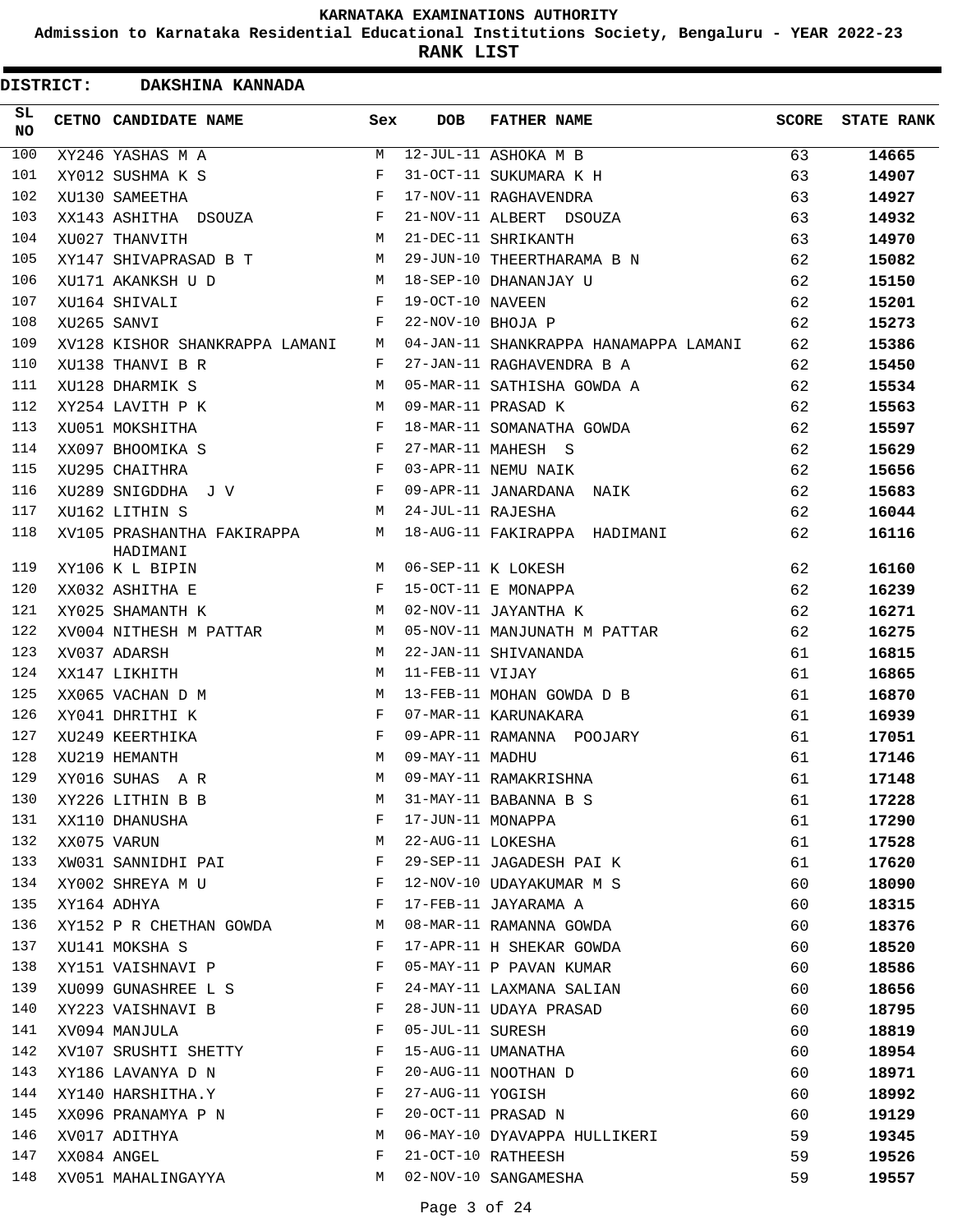**Admission to Karnataka Residential Educational Institutions Society, Bengaluru - YEAR 2022-23**

| <b>DISTRICT:</b> | DAKSHINA KANNADA                                |              |                        |                                                           |              |                   |
|------------------|-------------------------------------------------|--------------|------------------------|-----------------------------------------------------------|--------------|-------------------|
| SL<br><b>NO</b>  | CETNO CANDIDATE NAME                            | Sex          | <b>DOB</b>             | <b>FATHER NAME</b>                                        | <b>SCORE</b> | <b>STATE RANK</b> |
| 149              | XU081 MANJUSH                                   | M            | $16 - FEB - 11$ MOHANA |                                                           | 59           | 19825             |
| 150              | XX050 THANUSHREE                                | F            |                        | 22-FEB-11 M BALAKRISHNA                                   | 59           | 19848             |
| 151              | XY148 SHREYA N K                                | F            |                        | 02-MAR-11 NAVEENA S K                                     | 59           | 19876             |
| 152              | XY125 RAKSHA N R                                | F            |                        | 21-MAR-11 RADHAKRISHNA N                                  | 59           | 19952             |
| 153              | XT018 THANVI                                    | F            | 21-MAR-11 RAMESHA      |                                                           | 59           | 19955             |
| 154              | XU149 ADARSH M S                                | M            | 30-APR-11 SUDHEER      |                                                           | 59           | 20087             |
| 155              | XX085 HAVYA                                     | F            | 10-MAY-11 SURESHA      |                                                           | 59           | 20128             |
| 156              | XX141 MANEESHA P R                              | F            |                        | 26-MAY-11 RADHAKRISHNA                                    | 59           | 20189             |
| 157              | XU030 SARVIKA                                   | F            |                        | 04-JUN-11 G VIJAYA                                        | 59           | 20238             |
| 158              | XX162 POOJAN GOWDA                              | M            |                        | 10-JUN-11 PARAMESHWARA G                                  | 59           | 20257             |
| 159              | XY198 HARSHA B                                  | M            |                        | 03-JUL-11 B THIMMAPPA GOWDA                               | 59           | 20363             |
| 160              | XY099 DEEPTHI A P                               | F            | 20-JUL-11 ANANDA       |                                                           | 59           | 20427             |
| 161              | XU166 SAMEEKSHA V S                             | F            |                        | 20-JUL-11 VISHWANATHA                                     | 59           | 20429             |
| 162              | XX165 AVISH                                     | M            |                        | 02-AUG-11 SHEENAPPA                                       | 59           | 20481             |
| 163              | XW060 GAUTHAMI J DEVADIGA                       | F            |                        | 10-SEP-11 JAYAPRAKASH                                     | 59           | 20608             |
| 164              | XX001 SHRUTHAN POOJARI                          | M            |                        | 13-OCT-11 CHANDRASHEKHARA N                               | 59           | 20676             |
| 165              | XU160 DEEPIKA<br>PRAKASHA                       | F            |                        | 21-OCT-11 PRAKASHA                                        | 59           | 20691             |
| 166              | XV041 SRISHTI HONAGOWDRA                        | F            |                        | 18-DEC-11 MALLAPPA HONAGOWDRA                             | 59           | 20812             |
| 167              | XU182 HEMAVATHI                                 | F            |                        | 05-SEP-10 M MURUGESH                                      | 58           | 21031             |
| 168              | XV048 SHASHANK SURESH NIJANNAVAR M              |              |                        | 03-NOV-10 SURESH SOMANATH NIJANNAVAR                      | 58           | 21143             |
| 169              | XY056 APOORVA DYAMANAGOWDA<br><b>GOOLAREDDY</b> | F            |                        | 07-DEC-10 DYAMANA GOWDA VEERANAGOWDA<br><b>GOOLAREDDY</b> | 58           | 21206             |
| 170              | XY187 SURAKSHA                                  | $\mathbf{F}$ |                        | 05-FEB-11 DHAMODARA N                                     | 58           | 21398             |
| 171              | XV049 RAKSHITH NAYAK                            | M            |                        | 12-MAR-11 RAGHAVENDRA NAYAK                               | 58           | 21506             |
| 172              | XX140 PREETHIKA K                               | $\mathbf{F}$ |                        | 09-MAY-11 GANGADHARA K                                    | 58           | 21761             |
| 173              | XY091 K CHIRANTH GOWDA                          | M            |                        | 29-MAY-11 K KESHAVA                                       | 58           | 21842             |
| 174              | XU179 DEEKSHA                                   | F            |                        | 06-JUL-11 KUSHALAPPA                                      | 58           | 22006             |
| 175              | XY060 SANVIKA                                   | F            | 05-SEP-11 SUNDARA      |                                                           | 58           | 22236             |
| 176              | XV073 AGASTHYA E                                | M            | 07-NOV-11 ASHOK E      |                                                           | 58           | 22372             |
| 177              | XX017 KAVYASHREE                                | F            |                        | 27-NOV-11 KRISHNA NAIK P                                  | 58           | 22418             |
| 178              | XU074 PRATHEEKSH K R                            |              |                        | M 09-SEP-10 RAVICHANDRA GOWDA K                           | 57           | 22689             |
| 179              | XV079 MAHESH MAHANTESH KUMBAR                   | M            |                        | 08-DEC-10 MAHANTESH IRAPPA KUMBAR                         | 57           | 22888             |
| 180              | XV021 PRIYANKA RAMESH RATHOD                    | F            |                        | 29-JAN-11 RAMESH RATHOD                                   | 57           | 23058             |
| 181              | XT065 CHARAN                                    | М            |                        | 08-FEB-11 GOPALAKRISHNA                                   | 57           | 23083             |
| 182              | XY228 SAI PRASHANTH                             | М            | 17-FEB-11 LAXMAN       |                                                           | 57           | 23123             |
| 183              | XY150 ULLAS P R                                 | M            |                        | 11-MAR-11 P S RAVINDRA                                    | 57           | 23190             |
| 184              | XY260 SANDHESH                                  | М            |                        | 31-MAR-11 DHANANJAYA B                                    | 57           | 23264             |
| 185              | XU114 PRATHEEKSHA B                             | F            |                        | 06-APR-11 MONAPPA GOWDA                                   | 57           | 23292             |
| 186              | XX093 DIVISH                                    | M            |                        | 06-JUN-11 RAMANNA GOWDA                                   | 57           | 23550             |
| 187              | XY231 MANASWI B G                               | F            |                        | 08-JUN-11 GOPALA KRISHNA GOWDA B                          | 57           | 23560             |
| 188              | XT092 ADARSH                                    | М            |                        | 09-JUL-11 RAGAVENDRA                                      | 57           | 23704             |
| 189              | XY252 THRISHANK A K                             | М            |                        | 10-JUL-11 KAMALAKSHA A B                                  | 57           | 23710             |
| 190              | XY089 KAVERI PATREPPA<br>CHAVADANNAVAR          | F            |                        | 02-AUG-11 PATREPPA BASAPPA<br>CHAVADANNAVAR               | 57           | 23813             |
| 191              | XV139 SHIVANI                                   | F            |                        | 13-AUG-11 PRAVEEN ACHARYA                                 | 57           | 23867             |
| 192              | XU194 ANUSHA S                                  | F            |                        | 30-SEP-11 SHASHIDAR                                       | 57           | 24021             |
| 193              | XX039 DISHA                                     | F            |                        | 17-NOV-11 A RAMESHCHANDRA PRABHU                          | 57           | 24161             |
| 194              | XY045 ABHINAV K R                               | M            |                        | 04-OCT-10 RAJARAMA K K                                    | 56           | 24507             |
| 195              | XU049 KEERTHI                                   | F            |                        | 28-OCT-10 GURUNATH B CHANDANNAVAR                         | 56           | 24560             |
| 196              | XY024 B KRUTHI                                  | F            |                        | 15-FEB-11 B SADANANADA                                    | 56           | 24894             |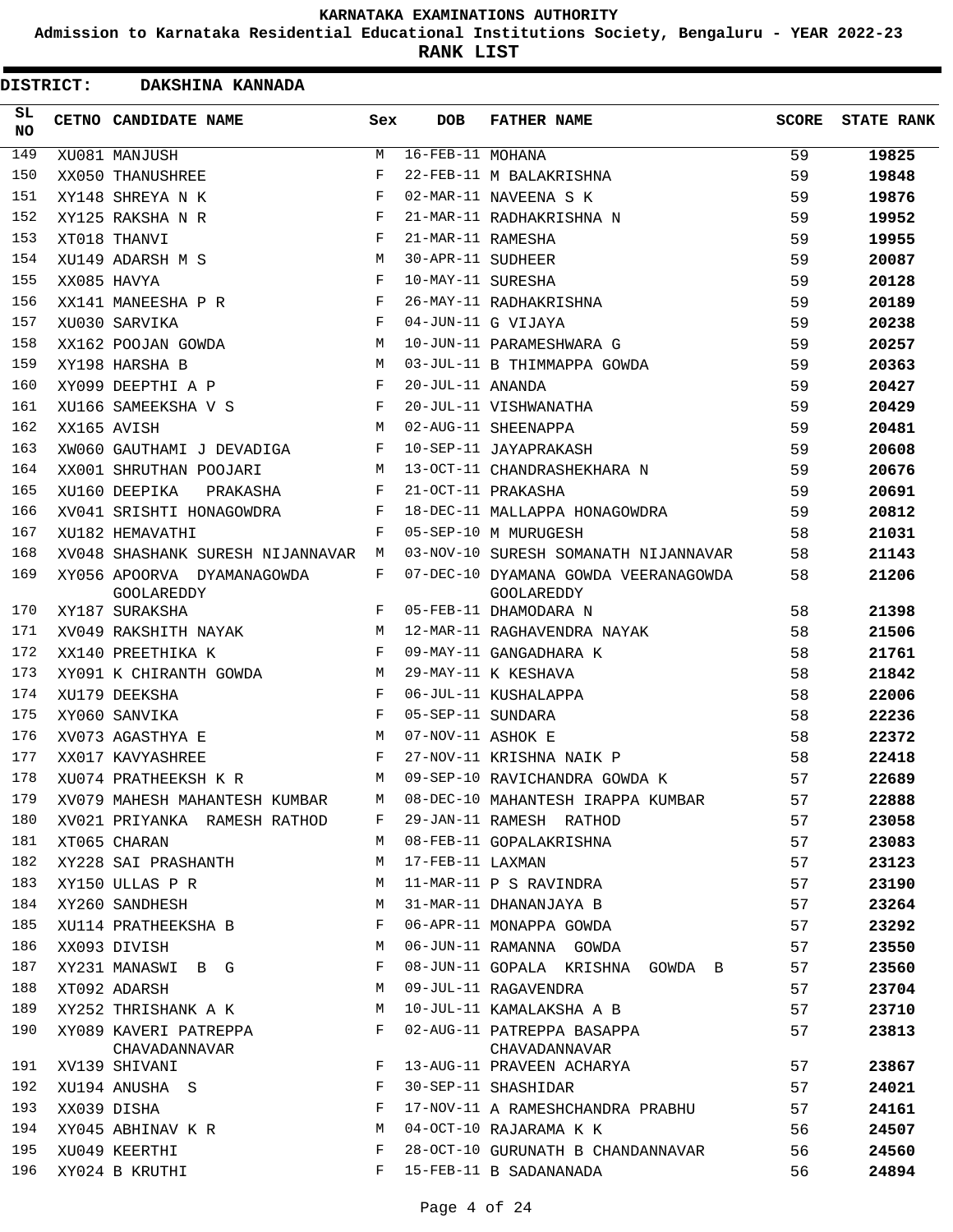**Admission to Karnataka Residential Educational Institutions Society, Bengaluru - YEAR 2022-23**

| <b>DISTRICT:</b> | DAKSHINA KANNADA                                    |            |                   |                                       |              |                   |
|------------------|-----------------------------------------------------|------------|-------------------|---------------------------------------|--------------|-------------------|
| SL<br><b>NO</b>  | CETNO CANDIDATE NAME                                | Sex        | <b>DOB</b>        | <b>FATHER NAME</b>                    | <b>SCORE</b> | <b>STATE RANK</b> |
| 197              | XU032 SRIJAN                                        | M          | 16-FEB-11 GANESH  |                                       | 56           | 24901             |
| 198              | XX127 KRUTHI                                        | F          |                   | 17-FEB-11 MOHANA S                    | 56           | 24904             |
| 199              | XX054 THANUSH                                       | M          |                   | 22-FEB-11 M BALAKRISHNA               | 56           | 24921             |
| 200              | XY217 SATHVIKA                                      | F          |                   | 02-MAR-11 RAMESH B                    | 56           | 24944             |
| 201              | XY098 SURAJ RAI                                     | M          |                   | 22-MAR-11 VASU RAI                    | 56           | 25026             |
| 202              | XU063 SANVIKA                                       | F          | 16-APR-11 UDAYA   |                                       | 56           | 25156             |
| 203              | XY044 YANVITH                                       | M          |                   | 21-APR-11 A S UMESHA GOWDA            | 56           | 25181             |
| 204              | XW030 RITHESH                                       | M          | 12-MAY-11 RAJU    |                                       | 56           | 25262             |
| 205              | XU313 DHANYASHREE                                   | F          | 21-MAY-11 UMESHA  |                                       | 56           | 25299             |
| 206              | XU086 SWASTHIK                                      | М          |                   | 22-MAY-11 NEELAYYA YANE RAMAYYA GOWDA | 56           | 25304             |
| 207              | XY141 SANVITHA S                                    | F          |                   | 01-JUN-11 JAYAPRASAD                  | 56           | 25353             |
| 208              | XU126 BHUVAN RAJ                                    | М          | 06-SEP-11 KRISHNA |                                       | 56           | 25766             |
| 209              | XY181 U T GANASHREE                                 | F          |                   | 07-OCT-11 U K THEERTHARAMA            | 56           | 25869             |
| 210              | XU155 MOKSHITH P A                                  | M          |                   | 23-OCT-11 ANANDA P                    | 56           | 25913             |
| 211              | XX099 RESHMA B                                      | F          |                   | 23-NOV-11 SHEENAPPA KUMBARA           | 56           | 26004             |
| 212              | XT091 TEJASVINI                                     | F          |                   | 24-NOV-11 UMESH POOJARY               | 56           | 26010             |
| 213              | XW117 SRISHTI                                       | F          |                   | 30-NOV-11 JAGANNATHA ACHARYA          | 56           | 26029             |
| 214              | XV045 CHANDRAKANTHA MALLIKARJUNA M<br>GOVINDANAVARA |            |                   | 25-APR-10 MALLIKARJUNA GOVINDANAVARA  | 55           | 26202             |
| 215              | XY121 DHANVIKA H R                                  | F          |                   | 11-MAY-10 RAMESHA H                   | 55           | 26213             |
| 216              | XX095 PRANAMYA R D                                  | F          |                   | 29-JUL-10 RAMESH I                    | 55           | 26277             |
| 217              | XV147 BASAMMA GONALA                                | F          |                   | 01-OCT-10 MALLAPPA GONALA             | 55           | 26364             |
| 218              | XV068 PRIYANKA YAMANAPPA METI                       | F          |                   | 08-NOV-10 YAMANAPPA PAVADEPPA METI    | 55           | 26447             |
| 219              | XV074 RISHON AARON                                  | M          |                   | 11-APR-11 ALWIN NIRANJAN KUMAR        | 55           | 27028             |
| 220              | XY095 SANJAN M G                                    | M          |                   | 13-APR-11 GANESHA M A                 | 55           | 27041             |
| 221              | XX131 THRUPTHI                                      | F          |                   | 19-APR-11 P VIJAYKUMAR                | 55           | 27066             |
| 222              | XY040 ROHAN K S                                     | M          | 16-MAY-11 SATHISH |                                       | 55           | 27212             |
| 223              | XU181 MANVI K R                                     | F          |                   | 19-MAY-11 RAMANNA GOWDA               | 55           | 27226             |
| 224              | XU136 MOKSHITH                                      | M          |                   | 03-JUN-11 CHENNAKESHAVA NAIKA         | 55           | 27305             |
| 225              | XU252 ANUSHREE                                      | $_{\rm F}$ | 29-JUN-11 UDAYA   |                                       | 55           | 27427             |
| 226              | XU180 SHRAVAN SHETTY                                | М          | 13-JUL-11 SATISH  |                                       | 55           | 27486             |
| 227              | XU271 DHANYASHREE                                   | F          |                   | 14-JUL-11 MONAPPA MALEKUDIYA          | 55           | 27488             |
| 228              | XY067 SANVI P N                                     | F          |                   | 25-AUG-11 P NAGAPPA GOWDA             | 55           | 27675             |
| 229              | XY129 PREETHAM U M                                  | M          |                   | 01-SEP-11 U V MADUSOODANA             | 55           | 27695             |
| 230              | XU204 DEEPIKA                                       | F          |                   | 12-SEP-11 HARISH GOWDA                | 55           | 27721             |
| 231              | XX182 KHUSHITH K                                    | M          |                   | 21-SEP-11 KUSHALAPPA                  | 55           | 27753             |
| 232              | XY213 NIREEKSHA K A                                 | F          |                   | 28-OCT-11 ARUNA K P                   | 55           | 27872             |
| 233              | XY027 AYISHA HAIFA                                  | F          | 11-NOV-11 HARIS   |                                       | 55           | 27916             |
| 234              | XX178 MANVITH S G                                   | M          |                   | 17-DEC-11 GIREESHA                    | 55           |                   |
| 235              | XY019 HEMANTH G R                                   | М          |                   | 23-DEC-10 RAJAKUMARA M                | 54           | 27988             |
| 236              |                                                     |            |                   |                                       |              | 28550             |
|                  | XY261 YAJNESH M                                     | M          |                   | 03-JAN-11 M SEETHARAMA NAIKA          | 54           | 28589             |
| 237              | XY221 KISHAN B S                                    | М          |                   | 17-JAN-11 BALAKRISHNA                 | 54           | 28633             |
| 238              | XY183 JANANI                                        | F          |                   | 06-MAR-11 LAVAKUMARA                  | 54           | 28819             |
| 239              | XU092 KRITHIKA                                      | F          |                   | 09-APR-11 KRISHNAPPA M K              | 54           | 28995             |
| 240              | XY068 HRUTHIK P Y                                   | M          |                   | 14-APR-11 H PURANDARA                 | 54           | 29031             |
| 241              | XY075 POORVITHA KR                                  | F          |                   | 17-APR-11 RAMESHA                     | 54           | 29047             |
| 242              | XU195 THARUN KUMAR A                                | М          |                   | 19-APR-11 RAMESH A                    | 54           | 29058             |
| 243              | XU303 ASHWITHA                                      | F          |                   | 03-MAY-11 P KRISHNA BANGERA           | 54           | 29142             |
| 244              | XV010 AMRUTA                                        | F          |                   | 04-MAY-11 NAGAPPA NINGAPPA BARKI      | 54           | 29147             |
| 245              | XU202 PRAPTHI                                       | F          |                   | 01-JUN-11 M GANESH                    | 54           | 29302             |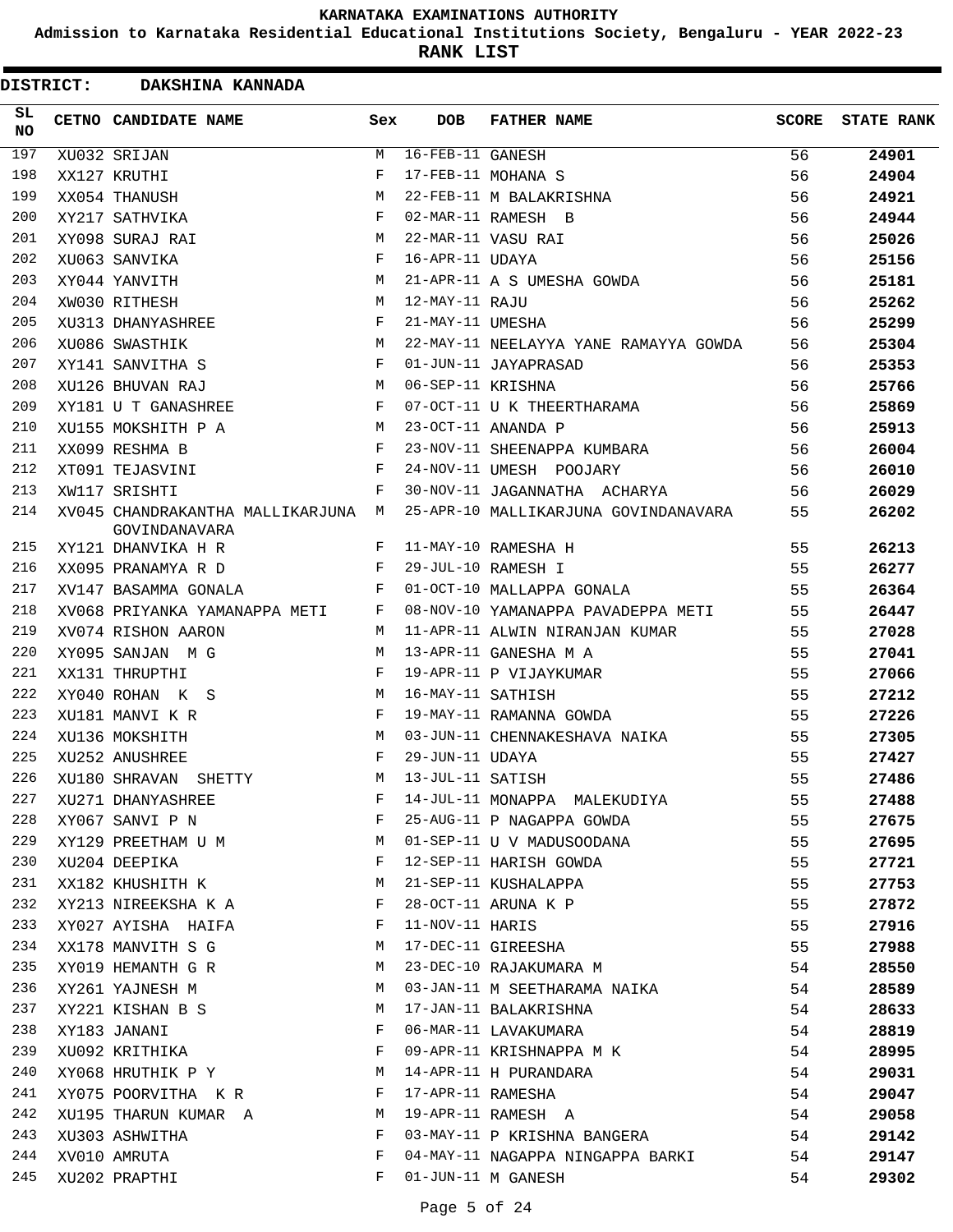**Admission to Karnataka Residential Educational Institutions Society, Bengaluru - YEAR 2022-23**

**RANK LIST**

 $\blacksquare$ 

| <b>DISTRICT:</b> | DAKSHINA KANNADA                       |              |                   |                                      |       |                   |
|------------------|----------------------------------------|--------------|-------------------|--------------------------------------|-------|-------------------|
| SL<br><b>NO</b>  | CETNO CANDIDATE NAME                   | Sex          | <b>DOB</b>        | <b>FATHER NAME</b>                   | SCORE | <b>STATE RANK</b> |
| 246              | XY033 THRISHA G N                      | F            |                   | 13-JUN-11 NIRANJANA G                | 54    | 29372             |
| 247              | XY036 CHAITHANYA K B                   | F            |                   | 26-JUN-11 BELLIYAPPA GOWDA           | 54    | 29432             |
| 248              | XY092 MANISH B T                       | м            |                   | 05-JUL-11 B TIMMAPPA NAIKA           | 54    | 29488             |
| 249              | XY155 ABHISTA                          | F            |                   | 25-JUL-11 PREMANANDA KAMATH          | 54    | 29607             |
| 250              | XX135 VIKAS D S                        | M            |                   | 31-OCT-11 DHARMAPALA                 | 54    | 29998             |
| 251              | XU231 PRATHEEKSHA P S                  | $\mathbf{F}$ |                   | 10-NOV-11 SEETHARAMA                 | 54    | 30031             |
| 252              | XX151 LIKHITH RAI                      | M            |                   | 16-APR-10 RAGHU PRASAD RAI           | 53    | 30299             |
| 253              | XY135 SANJANA                          | F            | 15-AUG-10 NAVEENA |                                      | 53    | 30412             |
| 254              | XV039 KAVYA                            | F            |                   | 23-OCT-10 ANANDA DIBBADA MANE        | 53    | 30557             |
| 255              | XY008 PRIYA N C                        | F            |                   | 27-DEC-10 CHINNAPPA NAIK N L         | 53    | 30734             |
| 256              | XV035 AKSHATHA SANGAPPA SULIBHAVI F    |              |                   | 03-JAN-11 SANGAPPA SULIBHAVI         | 53    | 30771             |
| 257              | XX009 AKSHAY                           | М            |                   | 28-JAN-11 CHANDRASHEKHARA            | 53    | 30865             |
| 258              | XX088 PREETHAM M K                     | M            |                   | 14-FEB-11 KORAGAPPA GOWDA M          | 53    | 30942             |
| 259              | XY189 YAJNESH                          | M            |                   | 27-FEB-11 PADMANABHA                 | 53    | 31000             |
| 260              | XY245 RAKSHITHA M M                    | F            |                   | 22-MAR-11 MANJUNATHA M C             | 53    | 31115             |
| 261              | XV032 BHOOMIKA A KOLCHAR               | F            |                   | 27-MAR-11 ACHUTHA KOLCHAR            | 53    | 31138             |
| 262              | XT036 MANYA                            | $_{\rm F}$   |                   | 20-APR-11 DEVARAJU                   | 53    | 31244             |
| 263              | XU043 YAKSHITH                         | М            |                   | 19-MAY-11 KRISHNAPPA GOWDA           | 53    | 31417             |
| 264              | XU064 SINCHANA                         | $_{\rm F}$   |                   | 21-JUN-11 DAYANANDA                  | 53    | 31620             |
| 265              | XU056 JANANI                           | $_{\rm F}$   |                   | 24-JUN-11 SUBRAHMANYA                | 53    | 31635             |
| 266              | XU143 NITYASHREE                       | F            |                   | 12-JUL-11 UMESHA K                   | 53    | 31715             |
| 267              | M <sub>N</sub><br>XY195 SIDDHARTHA K M |              |                   | 19-JUL-11 MOHAN K P                  | 53    | 31751             |
| 268              | XY214 KAVAN S                          | м            |                   | 28-JUL-11 VASANTHA K S               | 53    | 31796             |
| 269              | XY194 AVANI B N                        | F            |                   | 08-AUG-11 NARAYANA B                 | 53    | 31850             |
| 270              | XV070 SHWETHA GH                       | F            |                   | 13-AUG-11 HARISH KUMAR               | 53    | 31879             |
| 271              | XU003 AKASH BASAVARAJ DOLLIN           | M            |                   | 22-AUG-11 BASAVARAJ SHIDDAPPA DOLLIN | 53    | 31914             |
| 272              | XX086 KEERTHI B                        | F            |                   | 22-SEP-11 BALAKRISHNA GOWDA          | 53    | 32028             |
| 273              | XX101 YOGITH                           | M            |                   | 03-OCT-11 HONNAPPA GOWDA             | 53    | 32074             |
| 274              | XX128 SANVI                            | F            |                   | 05-NOV-11 SHREEDHARA POOJARY         | 53    | 32184             |
| 275              | XX159 YASHWITH O P                     | M            |                   | 26-NOV-11 POOVAIAH                   | 53    | 32258             |
| 276              | XU241 B ANUSHKA                        | F            |                   | 25-JUL-10 BHASKARA                   | 52    | 32531             |
| 277              | XU077 PRATHIKSHA                       | F            |                   | 20-FEB-11 CHANDRASHEKAR              | 52    | 33117             |
| 278              | XU196 JASWITHA                         | F            |                   | 06-MAR-11 DAMODARA                   | 52    | 33178             |
| 279              | XW114 KHUSHI                           | F            |                   | 13-MAR-11 YASHODHARA                 | 52    | 33221             |
| 280              | XX105 ANKITHA                          | F            |                   | 06-APR-11 SADANANDA K                | 52    | 33333             |
| 281              | XY122 DHANVITH P T                     | M            |                   | 23-APR-11 THIRTHAPRASAD              | 52    | 33440             |
| 282              | XU310 ANWITHA                          | F            |                   | 27-APR-11 JAYACHANDRA GOWDA          | 52    | 33453             |
| 283              | XT026 HARSHITH                         | М            |                   | 06-JUN-11 SHIVARAJ                   | 52    | 33686             |
| 284              | XX150 CHINMAY P V                      | М            |                   | 24-JUN-11 VINAYA KUMAR P             | 52    | 33795             |
| 285              | XY158 LASHITH B K                      | М            |                   | 27-JUN-11 BHARATHKUMAR K H           | 52    | 33810             |
| 286              | XY096 MOKSHITH D S                     | M            |                   | 06-JUL-11 DAYANANDA                  | 52    | 33874             |
| 287              | XX042 JASHWANTH P                      | М            |                   | 16-JUL-11 GANESHA P                  | 52    | 33927             |
| 288              | XY101 CHINTHAN                         | M            | 22-JUL-11 SUNDARA |                                      | 52    | 33958             |
| 289              | XU200 PRANEETH KUMAR P                 | M            |                   | 04-AUG-11 PRAVEEN KUMAR              | 52    | 34030             |
| 290              | XX144 THANUSH K                        | M            |                   | 06-AUG-11 NARAYANA                   | 52    | 34043             |
| 291              | XU226 JEEVAN                           | М            |                   | 08-AUG-11 UMESH GOWDA                | 52    | 34045             |
| 292              | XX076 SAMPREETH H                      | М            |                   | 14-AUG-11 SUDEESH H S                | 52    | 34077             |
| 293              | XT071 DANVI                            | F            |                   | 16-AUG-11 NONAYYA GOWDA              | 52    | 34088             |
| 294              | XW104 SAANVI H SUVARNA                 | F            |                   | 08-OCT-11 HARISH A SUVARNA           | 52    | 34338             |
| 295              | XY180 AKANKSHA N                       | F            |                   | 15-OCT-11 SATHISHA N                 | 52    | 34357             |
|                  |                                        |              |                   |                                      |       |                   |

Page 6 of 24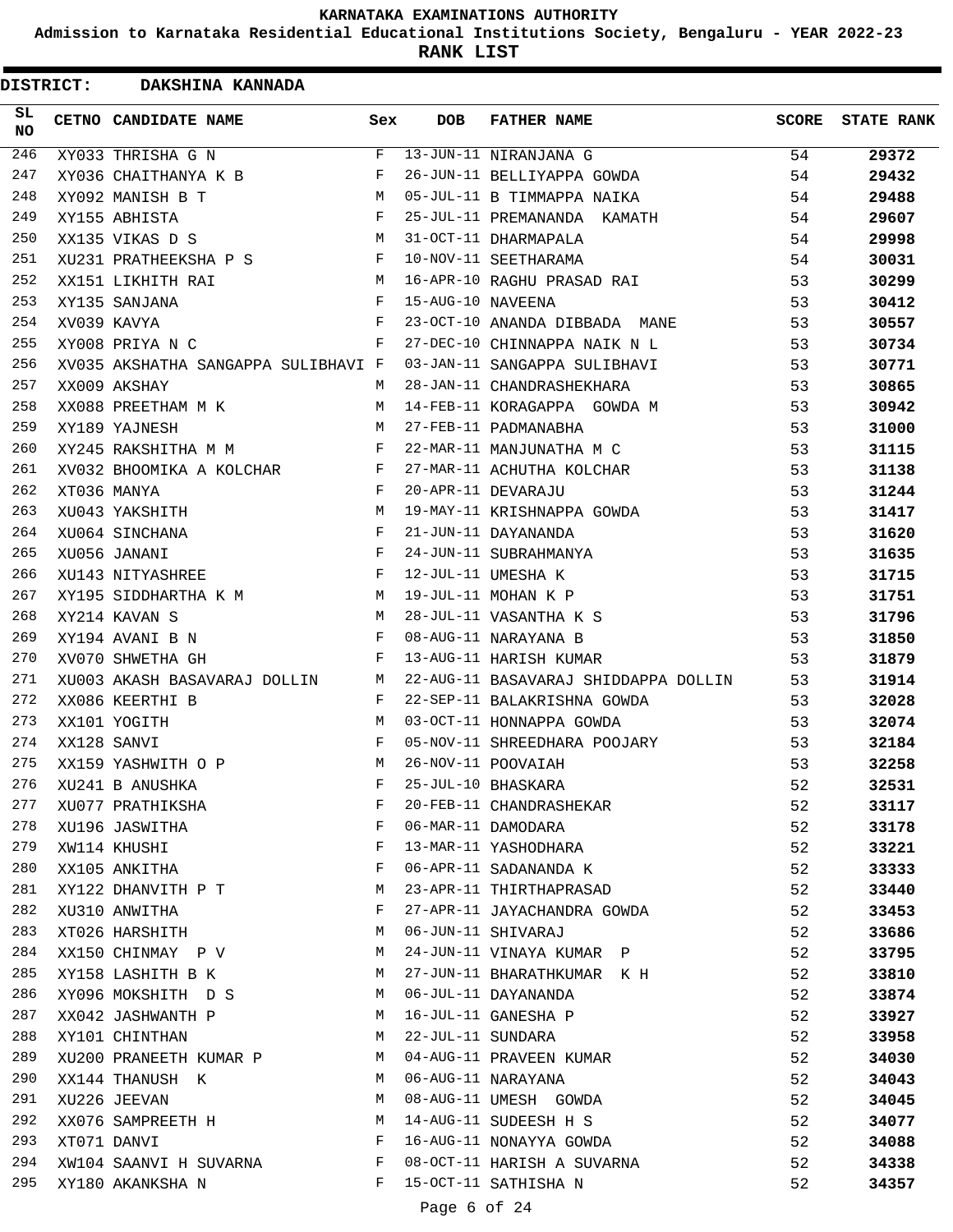**Admission to Karnataka Residential Educational Institutions Society, Bengaluru - YEAR 2022-23**

| <b>DISTRICT:</b> | DAKSHINA KANNADA                                                                                                                |                            |                   |                                        |              |                   |
|------------------|---------------------------------------------------------------------------------------------------------------------------------|----------------------------|-------------------|----------------------------------------|--------------|-------------------|
| SL<br><b>NO</b>  | CETNO CANDIDATE NAME                                                                                                            | Sex                        | <b>DOB</b>        | <b>FATHER NAME</b>                     | <b>SCORE</b> | <b>STATE RANK</b> |
| 296              | XT078 SHITHIJ U S                                                                                                               | M                          | $25-OCT-11$ UMESH |                                        | 52           | 34388             |
| 297              | XY193 LIPIKA B S                                                                                                                | F                          |                   | 08-DEC-11 SATHISH B                    | 52           | 34540             |
| 298              | XU116 PREKSHA                                                                                                                   | F                          |                   | 30-NOV-10 JANARDHANA                   | 51           | 35121             |
| 299              | XT044 SHRUTHI                                                                                                                   | $_{\rm F}$                 | 08-MAR-11 NAGAPPA |                                        | 51           | 35516             |
| 300              | XW062 LAKUMI                                                                                                                    | $_{\rm F}$                 | 18-MAR-11 LAXMAN  |                                        | 51           | 35555             |
| 301              | XV093 RAMESH RATHOD                                                                                                             | M                          |                   | 18-MAR-11 DHARMAPPA RATHOD             | 51           | 35560             |
| 302              | XY136 SHREYA M R                                                                                                                | F                          |                   | 29-MAR-11 RAGHAVENDRA M                | 51           | 35621             |
| 303              | XX130 JEEVAN KUMAR K M                                                                                                          | M                          |                   | 22-APR-11 KUNHANNA NAIK P M            | 51           | 35756             |
| 304              | XV036 SAVITHA YAMANAPPA MADARA                                                                                                  | F                          |                   | 25-APR-11 YAMANAPPA MADARA             | 51           | 35768             |
| 305              | XX103 NISHMITHA B K                                                                                                             | F                          |                   | 18-MAY-11 INDHU SHEKAR GOWDA           | 51           | 35886             |
| 306              | XY042 JEEVAN M                                                                                                                  | M                          | 21-MAY-11 MURALI  |                                        | 51           | 35902             |
| 307              | XY146 DEEKSHITHA M J                                                                                                            | F                          |                   | 23-JUN-11 JAYAPRASAD M D               | 51           | 36118             |
| 308              | XX155 THRISHA                                                                                                                   | $_{\rm F}$                 |                   | 11-JUL-11 RADHAKRISHNA DAS             | 51           | 36236             |
| 309              | XY093 NAMRUTHA GOWDA K C                                                                                                        | F                          |                   | 12-JUL-11 K CHANDRASHEKHARA GOWDA      | 51           | 36239             |
| 310              | XY145 BHAVITH                                                                                                                   | M                          |                   | 13-JUL-11 THIRUPATHI                   | 51           | 36244             |
| 311              | XU062 LIKHITHA                                                                                                                  | F                          |                   | 20-AUG-11 SADANANDA GOWDA              | 51           | 36471             |
| 312              | XU267 VINYAS S                                                                                                                  | M                          |                   | 23-AUG-11 SADANANDA                    | 51           | 36486             |
| 313              | XU250 RAKSHITHA                                                                                                                 | $_{\rm F}$                 |                   | 01-SEP-11 SURESH MOOLYA                | 51           | 36522             |
| 314              | XU306 SHRITHAN                                                                                                                  | M                          |                   | 09-SEP-11 YASHODAR S POOJARY           | 51           | 36553             |
| 315              | XU025 SHREERAKSHA                                                                                                               | F                          |                   | 28-SEP-11 SURAPPA POOJARY              | 51           | 36638             |
| 316              | XV015 ANUSHA B                                                                                                                  | $_{\rm F}$                 |                   | 13-OCT-11 BALACHANDRA                  | 51           | 36693             |
| 317              | XY114 DHRUTHI K C                                                                                                               | F                          |                   | 10-NOV-11 CHINNAPPA K K                | 51           | 36781             |
| 318              | XU213 CHARAN GOWDA                                                                                                              | м                          |                   | 12-DEC-11 VASANTHA GOWDA               | 51           | 36905             |
| 319              | XU061 HEMACHANDRA                                                                                                               | M                          | 14-DEC-11 NAVEEN  |                                        | 51           | 36912             |
| 320              | XW097 DEEKSHITH J SHETTY                                                                                                        | M                          |                   | 26-DEC-11 JAYAKARA R SHETTY            | 51           | 36935             |
| 321              | XU312 JEEVITH B K                                                                                                               | М                          |                   | 27-DEC-11 K BABU GOWDA                 | 51           | 36938             |
| 322              | XY248 HANY M T                                                                                                                  | $_{\rm F}$                 |                   | 18-AUG-09 M TIMMAYYA                   | 50           | 37025             |
| 323              | XX148 VASHISHTA                                                                                                                 | F                          |                   | 02-SEP-10 V SUDHAKARA                  | 50           | 37204             |
| 324              | XU098 UTHKRUSTA                                                                                                                 | $_{\rm F}$                 |                   | 18-DEC-10 SADASHIVA                    | 50           | 37493             |
| 325              | XY182 KEERTHAN M                                                                                                                | M                          |                   | 23-DEC-10 BHUVANESHWARA M              | 50           | 37510             |
| 326              | XV013 PRASANNA                                                                                                                  | М                          |                   | 31-DEC-10 SHREEKANTH SINDHOGI          | 50           | 37542             |
| 327              | XY015 YASHASWI K                                                                                                                | F                          |                   | 25-FEB-11 KUSUMADHARA                  | 50           | 37795             |
| 328              | XY185 DEEKSHA M                                                                                                                 | F                          |                   | 05-MAR-11 SHREEDHARA M                 | 50           | 37819             |
| 329              | $\mathbf{F}$ and the contract of $\mathbf{F}$<br>XX056 HEMAPRIYA                                                                |                            |                   | 12-APR-11 RAMESH GOWDA R               | 50           | 38039             |
| 330              | XY049 MOKSHITHA M J                                                                                                             | F                          |                   | 15-APR-11 JANARDHANA                   | 50           | 38061             |
| 331              | XU255 RIDHI SHETTY F                                                                                                            |                            |                   | 25-APR-11 SOMANATH                     | 50           | 38114             |
| 332              | XY010 THANEESH A M                                                                                                              |                            |                   | 26-MAY-11 H ARUN KUMAR                 | 50           | 38278             |
| 333              | XX122 THRSHA K                                                                                                                  | F                          |                   | 13-JUN-11 ISHWARA NAIK K               | 50           | 38395             |
| 334              | XV026 SHVETA MALLIKARJUNA HONKALI F                                                                                             |                            |                   | 16-JUN-11 MALLIKARJUNA SOMAPPA HONKALI | 50           | 38408             |
| 335              | XX040 SHREYAS K                                                                                                                 | M                          |                   | 08-SEP-11 VASANTHA KUMARA K            | 50           | 38878             |
| 336              |                                                                                                                                 | F                          |                   | 12-SEP-11 MAHESH DEVADIGA              |              |                   |
| 337              | XW118 MANASA M DEVADIGA                                                                                                         | F                          |                   |                                        | 50           | 38890             |
|                  | XY058 ANUSHREE                                                                                                                  |                            |                   | 28-SEP-11 KUSHALAPPA GOWDA             | 50           | 38952             |
| 338              | XW122 HAMSHIKA                                                                                                                  | $_{\rm F}$                 |                   | 08-OCT-11 SHEKAR POOJARY               | 50           | 38997             |
| 339              | XX163 HITHAKSHI                                                                                                                 | $\mathbf{F}$<br>$_{\rm F}$ | 19-OCT-11 MOHANA  |                                        | 50           | 39035             |
| 340              | XU237 RAKSHA<br>and the state of the state of the Party of the State of the State of the State of the State of the State of the |                            |                   | 16-DEC-11 CHANDRAHAS                   | 50           | 39235             |
| 341              | XU227 JEEVITHA                                                                                                                  |                            |                   | 26-DEC-11 VEEDAPPA GOWDA               | 50           | 39254             |
| 342              | XY116 KETHANA P B                                                                                                               | F                          |                   | 09-JAN-12 NAGAPPA MOOLYA               | 50           | 39288             |
| 343              | XU145 POOJARY SNEYE GIRISH M                                                                                                    |                            |                   | 09-DEC-09 GIRISH POOJARY               | 49           | 39391             |
| 344              | XW032 G K ARUL                                                                                                                  | M                          |                   | 27-AUG-10 G KARUPPANAN                 | 49           | 39598             |
| 345              | XY153 JEEVAN K K                                                                                                                | M                          |                   | 05-JAN-11 KAMALAKSHA K B               | 49           | 40027             |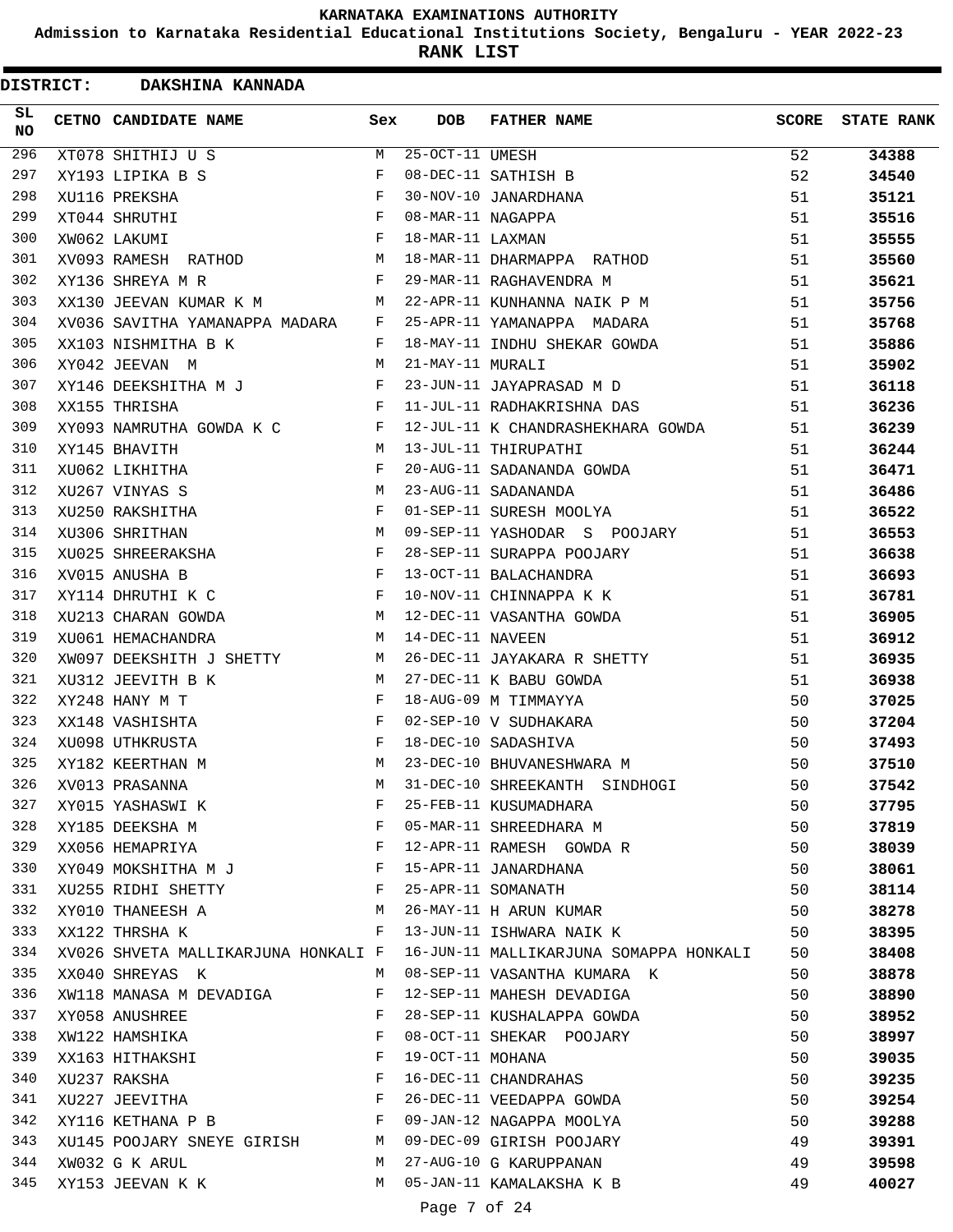**Admission to Karnataka Residential Educational Institutions Society, Bengaluru - YEAR 2022-23**

| <b>DISTRICT:</b> | DAKSHINA KANNADA            |            |                   |                                   |       |                   |
|------------------|-----------------------------|------------|-------------------|-----------------------------------|-------|-------------------|
| SL<br><b>NO</b>  | CETNO CANDIDATE NAME        | Sex        | <b>DOB</b>        | <b>FATHER NAME</b>                | SCORE | <b>STATE RANK</b> |
| 346              | XU004 JESWIN JEMS DSOUZA    | M          |                   | 25-FEB-11 JEROM SALVODOR DSOUZA   | 49    | 40241             |
| 347              | XY266 HRUTHIKA K            | F          |                   | 15-MAR-11 VENKATESHA              | 49    | 40330             |
| 348              | XX074 VIDYA SAGAR A         | M          |                   | 22-MAR-11 KUNJANNA NAIK           | 49    | 40373             |
| 349              | XY222 JANAN K C             | M          |                   | 31-MAR-11 CHANDRASHEKARA K A      | 49    | 40420             |
| 350              | XU288 K S SHREYANK GOWRAV   | M          |                   | 21-APR-11 SHRINIVASA              | 49    | 40542             |
| 351              | XY072 CHIRAG B N            | м          |                   | 01-MAY-11 B NARENDRA              | 49    | 40593             |
| 352              | XY169 PRUTHVIRAJ D H        | M          |                   | 14-MAY-11 HIMAKARA                | 49    | 40675             |
| 353              | XY255 KEERTHI D K           | F          |                   | 03-JUN-11 DAYANANDA               | 49    | 40819             |
| 354              | XY107 SRUSHTI P V           | F          |                   | 12-JUN-11 VISHWANATHA POOJARY P   | 49    | 40884             |
| 355              | XT016 SHILPA KUMARI         | F          |                   | 19-JUN-11 LINGAPPA GOWDA          | 49    | 40932             |
| 356              | XW051 MOHAMMAD RAAZI HUSAIN | M          |                   | 03-JUL-11 IBRAAHIM                | 49    | 41021             |
| 357              | XV095 MANJUNATHA            | M          | 05-JUL-11 SURESH  |                                   | 49    | 41035             |
| 358              | XU256 VIDYASHREE            | F          |                   | 26-JUL-11 LAXMANA NAIKA           | 49    | 41167             |
| 359              | XU031 KOWSHIK               | М          |                   | 28-JUL-11 ANANDA GOWDA            | 49    | 41175             |
| 360              | XU019 CHRISLIN ROSE AJAY    | F          | 31-JUL-11 AJ AJAY |                                   | 49    | 41199             |
| 361              | XY097 BHAVITH K             | M          |                   | 10-AUG-11 SANTHOSH                | 49    | 41257             |
| 362              | XY038 KEERTHIKA K           | F          |                   | 22-SEP-11 JANARDHANA              | 49    | 41464             |
| 363              | XU079 MANOSHREE             | F          |                   | 19-NOV-11 CHANDRE GOWDA           | 49    | 41680             |
| 364              | XT085 VARSHINI              | $_{\rm F}$ | 07-MAR-12 RAMESH  |                                   | 49    | 41859             |
| 365              | XY132 DARSHINI P C          | F          |                   | 20-FEB-10 CHANDRAHASA             | 48    | 41945             |
| 366              | XT034 JYOTHIKA              | $_{\rm F}$ |                   | 07-NOV-10 SOMASHEKAR              | 48    | 42303             |
| 367              | XU287 JANITH                | M          |                   | 09-DEC-10 DEEKAYYA                | 48    | 42415             |
| 368              | XU276 DHANVITH RAI          | M          |                   | 15-DEC-10 KRISHNA PRASAD          | 48    | 42440             |
| 369              | XW068 R SAISREE             | F          |                   | 24-DEC-10 R DEVARAJU              | 48    | 42459             |
| 370              | XY202 PRERAL S<br>L         | М          |                   | 27-DEC-10 LOKESH K S              | 48    | 42471             |
| 371              | XX176 THRISHA N M           | F          |                   | 31-DEC-10 MANDANNA N J            | 48    | 42484             |
| 372              | XY055 THEJAS                | M          |                   | 28-JAN-11 GANGADHARA GOWDA        | 48    | 42631             |
| 373              | XV115 SANJANA               | F          |                   | 17-FEB-11 LOKESH NAIK             | 48    | 42717             |
| 374              | XX021 RUKSHITH              | M          |                   | 23-FEB-11 CHANDRASHEKAR           | 48    | 42748             |
| 375              | XU232 PRANJALI P            | F          |                   | 20-MAR-11 PRADEEP KUMAR           | 48    | 42869             |
| 376              | XU080 THANUSHREE            | F          |                   | 23-MAR-11 JAYARAM GOWDA           | 48    | 42902             |
| 377              | XY018 CHAMBHA SHREE         | F          |                   | 18-APR-11 CHANDRASHEKARA K        | 48    | 43062             |
| 378              | XT046 SOUJANYA              | F          | 24-APR-11 KESHAVA |                                   | 48    | 43100             |
| 379              | XY227 MANEESH G M           | М          |                   | 13-MAY-11 GURUSHANTH P M          | 48    | 43193             |
| 380              | XU218 KOUSHIK               | M          |                   | 21-MAY-11 VENKAPPA GOWDA          | 48    | 43254             |
| 381              | XU088 PALLAVI S RAI         | F          |                   | 09-JUN-11 SHIVAPRASAD RAI         | 48    | 43383             |
| 382              | XY250 DHANUSH               | M          | $22$ -JUN-11 ANNI |                                   | 48    | 43478             |
| 383              | XT057 RADHIKA               | F          |                   | 20-AUG-11 SURESHA                 | 48    | 43852             |
| 384              | XX152 CHAITHRA              | F          |                   | 15-SEP-11 GANGADHARA              | 48    | 43969             |
| 385              | XV136 SHAMITHA              | F          |                   | 22-NOV-11 B R CHANDRASHEKAR       | 48    | 44247             |
| 386              | XX060 JEETHIKA              | F          |                   | 29-NOV-11 HARISH GOWDA            | 48    | 44274             |
| 387              | XV077 PRAVEEN KUMAR         | М          | 27-APR-10 LAXMAN  |                                   | 47    | 44532             |
| 388              | XY205 RITHESH               | M          |                   | 09-OCT-10 CHANDRASHEKHARA KARKERA | 47    | 44740             |
| 389              | XU208 SAHAN K N             | М          |                   | 16-DEC-10 NAVEEN K                | 47    | 44963             |
| 390              | XY229 RANJAN                | М          | 27-JAN-11 RAJU    |                                   | 47    | 45153             |
| 391              | XY071 YAJNASHREE            | F          |                   | 29-JAN-11 SHIVAKUMARA B K         | 47    | 45162             |
| 392              | XU006 SWARNITH SHETTY       | M          |                   | 05-MAR-11 UMESH SHETTY            | 47    | 45320             |
| 393              | XY076 YASHMITHA M V         | F          |                   | 26-MAR-11 VENKATRAMANA M          | 47    | 45460             |
| 394              | XX059 YOGYA                 | F          |                   | 22-APR-11 ANANDA D                | 47    | 45621             |
| 395              | XY134 BHAVITH               | M          |                   | 16-MAY-11 RAVINDRA                | 47    | 45776             |
|                  |                             |            |                   |                                   |       |                   |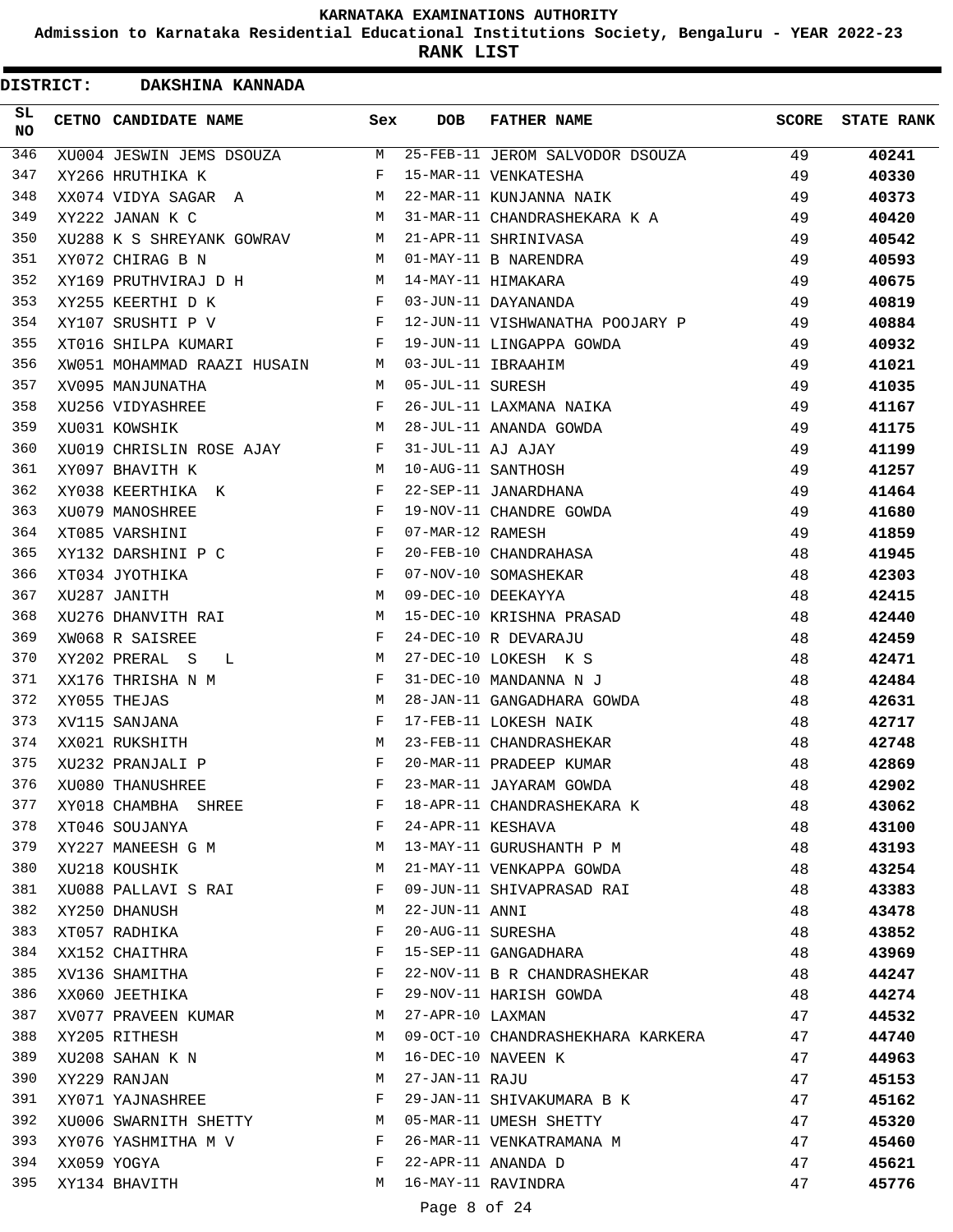**Admission to Karnataka Residential Educational Institutions Society, Bengaluru - YEAR 2022-23**

|                 | <b>DISTRICT:</b> | DAKSHINA KANNADA                         |              |                   |                                              |              |                   |
|-----------------|------------------|------------------------------------------|--------------|-------------------|----------------------------------------------|--------------|-------------------|
| SL<br><b>NO</b> |                  | CETNO CANDIDATE NAME                     | Sex          | <b>DOB</b>        | <b>FATHER NAME</b>                           | <b>SCORE</b> | <b>STATE RANK</b> |
| 396             |                  | XV089 SAGAR KUMAR SARAPANNAVAR           | M            |                   | 05-JUN-11 KUMAR SHANKAREPPA<br>SARAAPANNAVAR | 47           | 45923             |
| 397             |                  | XU083 NITHISH                            | М            |                   | 14-JUN-11 MURULIDHARA                        | 47           | 45977             |
| 398             |                  | XV018 KRAPALI                            | F            | 21-JUN-11 NAGARAJ |                                              | 47           | 46026             |
| 399             |                  | XY251 DHANYASHREE                        | F            | 22-JUN-11 ANNI    |                                              | 47           | 46036             |
| 400             |                  | XX034 SINCHANA H S                       | F            |                   | 22-JUN-11 SHIVAPRASAD                        | 47           | 46042             |
| 401             |                  | XX008 B CHARAN                           | М            | 25-JUN-11 B ANAND |                                              | 47           | 46063             |
| 402             |                  | XT061 CHAITANYA M                        | F            | 25-JUN-11 MADHAVA |                                              | 47           | 46064             |
| 403             |                  | XV140 VINOL XAVIOUR PASANDA              | М            |                   | 20-JUL-11 JOEL PASANDA                       | 47           | 46241             |
| 404             |                  | XT003 ROHITH SHENOY                      | M            |                   | 06-AUG-11 YOGISH SHENOY                      | 47           | 46352             |
| 405             |                  | XY159 THANVITH K                         | M            |                   | 07-AUG-11 ASHOK P B                          | 47           | 46358             |
| 406             |                  | XY115 RAKSHITH S                         | M            |                   | 02-SEP-11 S ISHWARA NAIK                     | 47           | 46472             |
| 407             |                  | XX083 GAGAN P                            | M            |                   | 10-SEP-11 PADMANABHA GOWDA                   | 47           | 46515             |
| 408             |                  | XU193 ANANYA S                           | F            |                   | 30-SEP-11 SHASHIDAR                          | 47           | 46607             |
| 409             |                  | XY225 BHAVISH A                          | M            |                   | 03-OCT-11 AYYAPPAN A                         | 47           | 46616             |
| 410             |                  | XU068 VEDIKA D                           | $_{\rm F}$   | 17-OCT-11 DEJAPPA |                                              | 47           | 46679             |
| 411             |                  | XY059 HARDIK N V                         | M            |                   | 20-OCT-11 VINAYACHANDRA                      | 47           | 46689             |
| 412             |                  | XY046 RAKSHA D                           | F            |                   | 26-OCT-11 JAGADEESHA                         | 47           | 46724             |
| 413             |                  | XU305 YASHAS                             | M            |                   | 30-OCT-11 MADHAVA GOWDA                      | 47           | 46745             |
| 414             |                  | XV060 LASYA                              | F            | 10-NOV-11 YADAV   |                                              | 47           | 46779             |
| 415             |                  | XT084 TAPASVI                            | F            |                   | 18-JAN-12 POORNESH M S                       | 47           | 46993             |
| 416             |                  | XY023 PUSHPIN P D                        | M            |                   | 03-NOV-10 DINAKARA P V                       | 46           | 47468             |
| 417             |                  | XT082 SAHANA                             | F            | 13-DEC-10 HARISH  |                                              | 46           | 47618             |
| 418             |                  | XV056 SANJEEVINI YAMANAPPA<br>MATTIKATTI | F            |                   | 20-FEB-11 YAMANAPPA MATTIKATTI               | 46           | 47974             |
| 419             |                  | XT017 SHRUJAN                            | M            | 01-APR-11 VINOD   |                                              | 46           | 48228             |
| 420             |                  | XV100 SRISHTI MAHANTHESH HADAPAD F       |              |                   | 04-MAY-11 MAHANTHESH YALLAPPA HADAPAD        | 46           | 48428             |
| 421             |                  | XU001 A R KALYANI                        | F            | 06-MAY-11 RAMESHA |                                              | 46           | 48433             |
| 422             |                  | XU026 ANANYA                             | F            | 07-MAY-11 ANANDA  |                                              | 46           | 48439             |
| 423             |                  | XU192 AKASH R                            | M            | 22-MAY-11 RAMESH  |                                              | 46           | 48551             |
| 424             |                  | XX004 SHARANYA G K                       | F            |                   | 23-MAY-11 KAMALAKSHA                         | 46           | 48563             |
| 425             |                  | XU284 ANKITHA                            | F            |                   | 09-JUN-11 KUSHALAPPA GOWDA                   | 46           | 48683             |
| 426             |                  | XX168 SHAMITHA V N                       | F            |                   | 19-JUN-11 NAGESH D K                         | 46           | 48761             |
| 427             |                  | XX142 PAVAN                              | M            |                   | 07-JUL-11 SUNIL KUMAR                        | 46           | 48905             |
| 428             |                  | XX119 SURAKSHITH U                       | M            | 19-JUL-11 BABU    |                                              | 46           | 48994             |
| 429             |                  | XX070 VARSHITHA                          | F            |                   | 26-JUL-11 LAXMANA                            | 46           | 49035             |
| 430             |                  | XV066 HEMANTH RAJ                        | M            |                   | 30-JUL-11 RAVEENDRA RAO                      | 46           | 49056             |
| 431             |                  | XT072 BHAVITH NAIK N M                   |              |                   | 10-AUG-11 SANJEEVA NAIK N                    | 46           | 49119             |
| 432             |                  | XW069 BHAVISH B AACHARYA                 | M            |                   | 26-AUG-11 BHASKARA AACHARI                   | 46           | 49211             |
| 433             |                  | XU091 INCHARA                            | F            |                   | 07-SEP-11 K HARISH ACHARYA                   | 46           | 49281             |
| 434             |                  | XU028 SHIVAKUMAR RAJASHEKHAR             | M            |                   | 24-OCT-10 RAJASHEKHAR                        | 45           | 50268             |
| 435             |                  | HATTAR SANGA<br>XU239 SHLAGHYA           | F            |                   | 17-DEC-10 SURESH A L                         | 45           | 50480             |
| 436             |                  | XV102 SAHANA KURI                        | F            |                   | 02-JAN-11 MALLIKARJUNA                       | 45           | 50577             |
| 437             |                  |                                          | М            |                   | 22-JAN-11 GOPALAKRISHNA B K                  | 45           |                   |
| 438             |                  | XX179 MUNITH B K                         | F            |                   |                                              |              | 50667             |
|                 |                  | XY074 MANVI                              |              |                   | 23-JAN-11 MANOHARA B                         | 45           | 50673             |
| 439             |                  | XU242 SHAINITH                           | M            |                   | 02-MAR-11 VISHWANATHA POOJARY                | 45           | 50871             |
| 440             |                  | XU244 SANVI S DEVADIGA                   | $\mathbf{F}$ |                   | 08-MAR-11 SHASHIDHAR                         | 45           | 50900             |
| 441             |                  | XW111 MANYA M B                          | F            |                   | 11-MAR-11 MANJUNATH B                        | 45           | 50925             |
| 442             |                  | XY077 THUSHAR                            | M            |                   | 19-APR-11 DAMODHARA C                        | 45           | 51174             |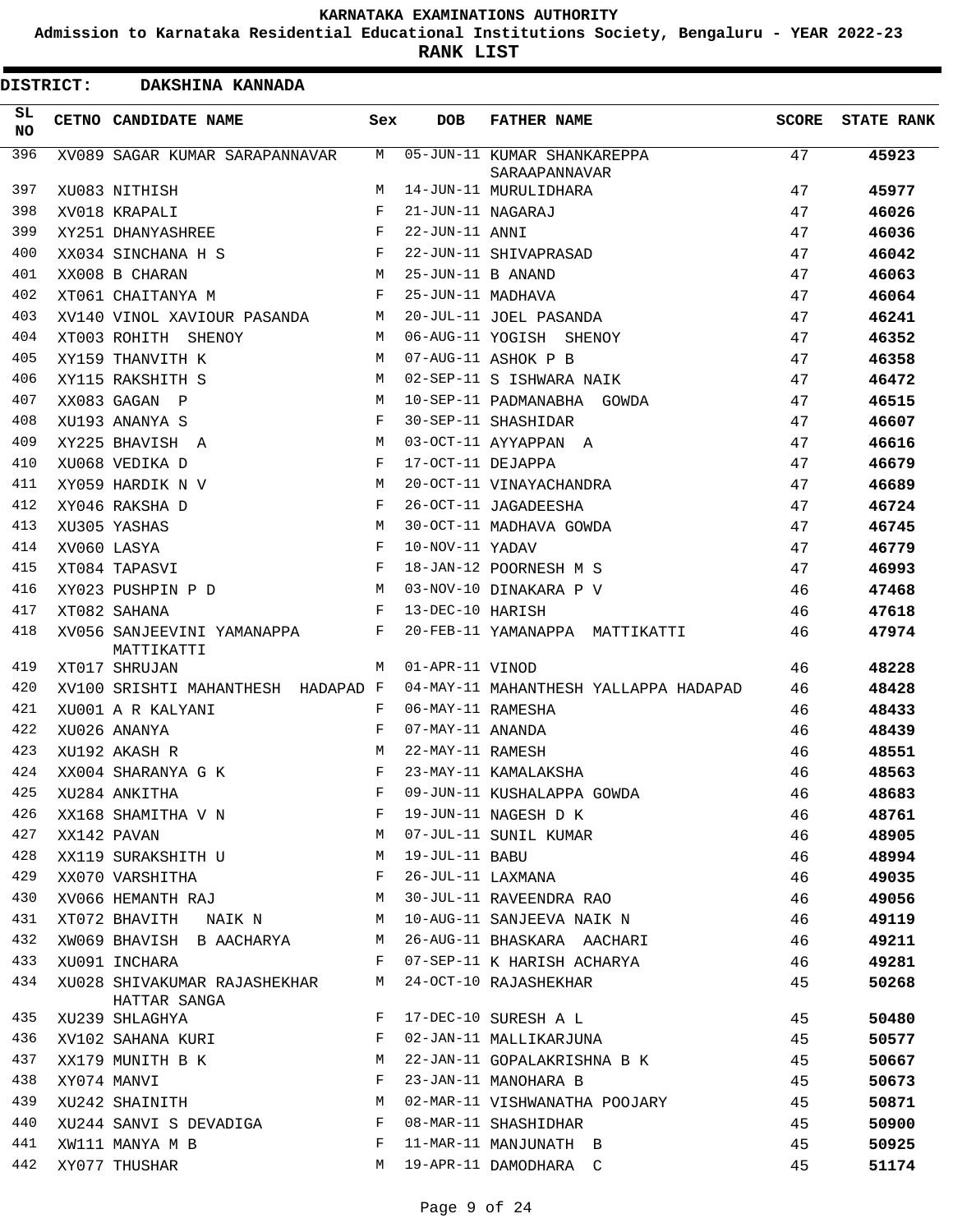**Admission to Karnataka Residential Educational Institutions Society, Bengaluru - YEAR 2022-23**

**RANK LIST**

| <b>DISTRICT:</b> | DAKSHINA KANNADA                |              |                   |                                      |       |                   |
|------------------|---------------------------------|--------------|-------------------|--------------------------------------|-------|-------------------|
| SL<br><b>NO</b>  | CETNO CANDIDATE NAME            | Sex          | <b>DOB</b>        | <b>FATHER NAME</b>                   | SCORE | <b>STATE RANK</b> |
| 443              | XY066 PRIYANKA P                | F            |                   | 30-APR-11 PAPACCHAN                  | 45    | 51251             |
| 444              | XX028 ESHANTH G H               | M            |                   | 28-JUN-11 HARISH G H                 | 45    | 51696             |
| 445              | XU269 ARPITHA                   | F            |                   | 29-JUN-11 RADHAKRISHNA NAIKA         | 45    | 51703             |
| 446              | XU247 RAJATH K Y                | М            |                   | 13-AUG-11 YASHODHARA GOWDA           | 45    | 52017             |
| 447              | XX049 SWASTHIK NAIK K           | M            |                   | 16-AUG-11 PURUSHOTHAMA NAIK K        | 45    | 52044             |
| 448              | XV113 VIJAYA KUMAR              | M            | 24-AUG-11 MARUTHI |                                      | 45    | 52089             |
| 449              | XY139 CHINMAYI P L              | F            |                   | 04-SEP-11 LOKAYYA GOWDA              | 45    | 52140             |
| 450              | XY232 RAVINIDHI                 | $\mathbf{F}$ | 07-SEP-11 MOHAN   |                                      | 45    | 52158             |
| 451              | XY007 JASHWIN B S               | M            |                   | 13-SEP-11 SOMASHEKARA B S            | 45    | 52188             |
| 452              | XX006 PRATHAM                   | M            |                   | 27-SEP-11 RAMANNA GOWDA              | 45    | 52249             |
| 453              | XY013 KAUSHIK B                 | M            |                   | 30-SEP-11 CHANDRASHEKAR              | 45    | 52258             |
| 454              | XY065 SUJAN M N                 | M            |                   | 02-DEC-11 NONAPPA M                  | 45    | 52585             |
| 455              | XW019 APOORVA N S               | F            |                   | 30-DEC-11 SHREENATH                  | 45    | 52672             |
| 456              | XX014 ANVITHA D                 | F            |                   | 29-NOV-10 MOHANA GOWDA               | 44    | 53331             |
| 457              | XY120 DEEKSHA DHARMAPALA GOWDA  | F            |                   | 02-FEB-11 DHARMAPALA GOWDA           | 44    | 53656             |
| 458              | XX117 S CHETHAN                 | M            | 08-MAR-11 DINESH  |                                      | 44    | 53833             |
| 459              | XT013 SADANA BAYI               | F            |                   | 10-APR-11 KAMALA NAIK                | 44    | 54077             |
| 460              | XX132 YASHA                     | F            |                   | 22-APR-11 JAYARAMA GOWDA             | 44    | 54153             |
| 461              | XY053 SURAKSHA                  | $_{\rm F}$   |                   | 28-APR-11 CHIDANANDA                 | 44    | 54201             |
| 462              | XT008 MANASA                    | F            | 12-MAY-11 RAMESHA |                                      | 44    | 54319             |
| 463              | XU215 SAHANA KALAGI             | F            |                   | 19-MAY-11 PARASAPPA KALAGI           | 44    | 54362             |
| 464              | XW124 PRAJWAL NIMESH MISHRA     | M            |                   | 08-JUN-11 NIMESH MISHRA              | 44    | 54538             |
| 465              | XY039 BHAVISHYA K V             | F            |                   | 13-JUN-11 M VASANTHA                 | 44    | 54576             |
| 466              | XX153 SINCHANA                  | F            |                   | 21-JUN-11 KORAGAPPA GOWDA            | 44    | 54644             |
| 467              | XV022 SPOORTI YAMANAPPA GUDADAR | F            |                   | 22-JUN-11 YAMANAPPA TIPPANNA GUDADAR | 44    | 54652             |
| 468              | XX018 HARSHITHA KH              | F            |                   | 23-JUN-11 HARISH K                   | 44    | 54654             |
| 469              | XV057 SUNIL RAJENDRA DANDINAVAR | M            |                   | 22-JUL-11 RAJENDRA                   | 44    | 54891             |
| 470              | XX137 PAVITHRA                  | F            |                   | 23-JUL-11 MANJUNATHA                 | 44    | 54896             |
| 471              | XU071 KRITHIKA                  | F            |                   | 06-AUG-11 BALAKRISHNA GOWDA          | 44    | 54989             |
| 472              | XX023 THRISHA                   | F            | 06-AUG-11 SOMAYYA |                                      | 44    | 54995             |
| 473              | XY257 DHEEKSHA G R              | F            |                   | 16-AUG-11 RAVIPRAKASH                | 44    | 55064             |
| 474              | XY035 PUNYASHREE N V            | F            |                   | 31-AUG-11 VENKATRAMANA               | 44    | 55161             |
| 475              | XU072 AKSHATHA                  | $\mathbf{F}$ |                   | 05-SEP-11 SUNDARA GOWDA              | 44    | 55190             |
| 476              | XY003 SANKETH K                 | М            | 11-SEP-11 SOMAPPA |                                      | 44    | 55217             |
| 477              | XX073 PREETHAM A R              | M            |                   | 21-SEP-11 RAMESH K                   | 44    | 55269             |
| 478              | XT088 HANSIKA                   | F            |                   | 22-SEP-11 THIMMAPPA POOJARY          | 44    | 55272             |
| 479              | XU278 SUSHMITHA                 | F            | 23-NOV-11 SUNDARA |                                      | 44    | 55584             |
| 480              | XW049 PRANATHI                  | F            | 28-NOV-11 GOPALA  |                                      | 44    | 55604             |
| 481              | XY090 CHARISHMA K V             | F            |                   | 07-DEC-11 VASUDEVA K M               | 44    | 55636             |
| 482              | XX172 B S DEENA                 | F            |                   | 24-SEP-12 SURESHA P B                | 44    | 55817             |
| 483              | XV098 UMASHREE                  | F            |                   | 22-NOV-10 GURUNATH ROOPANENGA RATHOD | 43    | 56372             |
| 484              | XY212 MANISH B U                | М            | 25-DEC-10 UMESH K |                                      | 43    | 56496             |
| 485              | XY061 SATHVIK S J               | M            |                   | 09-FEB-11 JAYANTH KUMAR S            | 43    | 56724             |
| 486              | XU293 ANVITHA                   | F            |                   | 23-FEB-11 DHANANJAYA                 | 43    | 56808             |
| 487              | XU152 ASHVATH                   | М            | 11-MAR-11 SUNDARA |                                      | 43    | 56905             |
| 488              | XU307 HITHESH                   | М            |                   | 16-MAR-11 UDAYA G S                  | 43    | 56944             |
| 489              | XU236 LAVANYA                   | F            |                   | 05-APR-11 MOHAN GOWDA                | 43    | 57105             |
| 490              | XU097 THRUSHA                   | F            |                   | 05-APR-11 HONNAPPA GOWDA             | 43    | 57110             |
| 491              | XY161 PRANEETH B                | M            |                   | 17-APR-11 SEETHARAMA B               | 43    | 57192             |
| 492              | XT037 MOKSHITH                  | M            |                   | 20-APR-11 DEVARAJU                   | 43    | 57212             |
|                  |                                 |              |                   |                                      |       |                   |

Page 10 of 24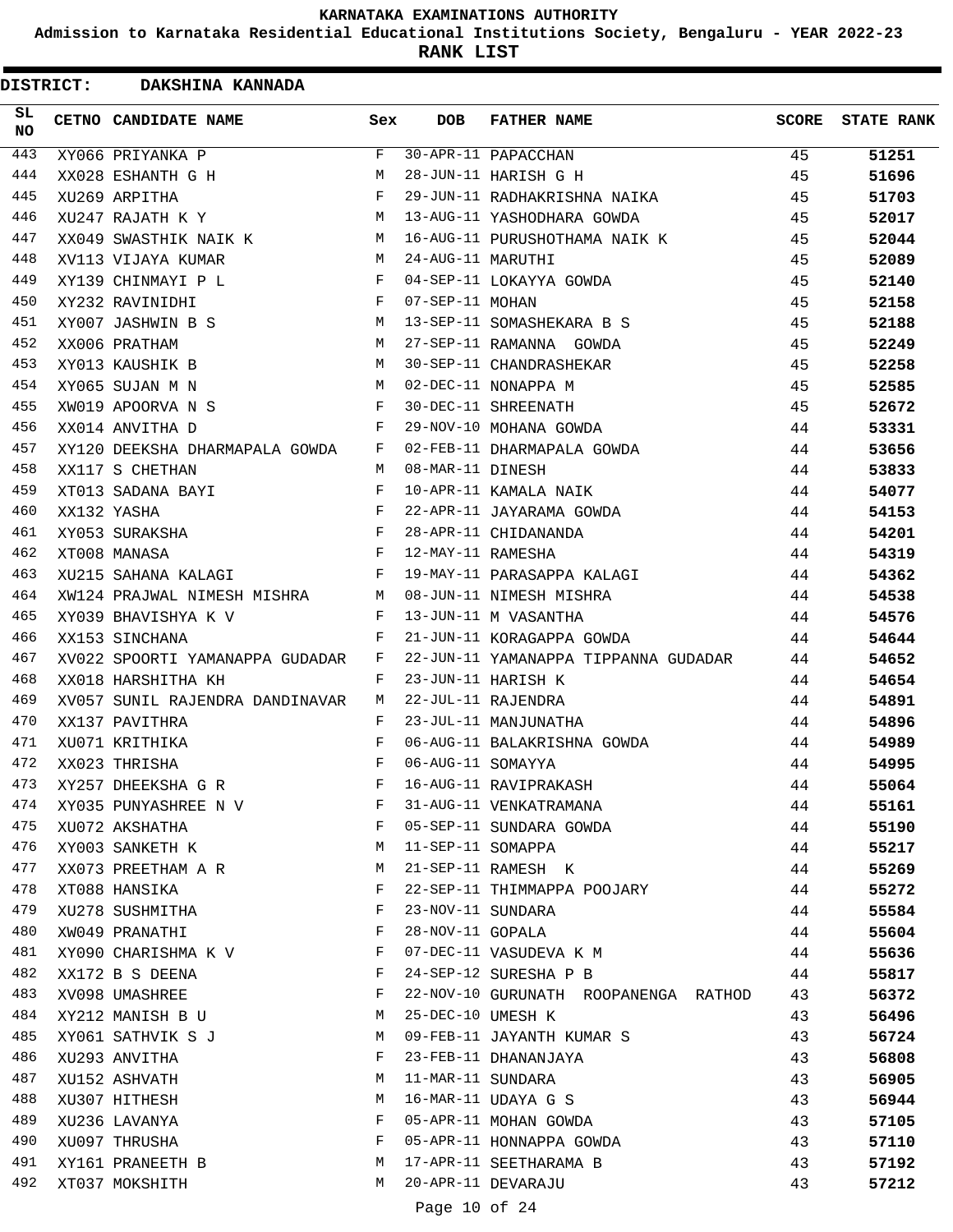**Admission to Karnataka Residential Educational Institutions Society, Bengaluru - YEAR 2022-23**

|                 | <b>DISTRICT:</b> | DAKSHINA KANNADA                |     |                   |                                |              |                   |
|-----------------|------------------|---------------------------------|-----|-------------------|--------------------------------|--------------|-------------------|
| SL<br><b>NO</b> |                  | CETNO CANDIDATE NAME            | Sex | <b>DOB</b>        | <b>FATHER NAME</b>             | <b>SCORE</b> | <b>STATE RANK</b> |
| 493             |                  | XU274 SUSHANTH                  | M   |                   | 09-MAY-11 BABY GOWDA           | 43           | 57343             |
| 494             |                  | XU291 VARUN KUMAR T P           | M   |                   | 15-MAY-11 THARANATHA           | 43           | 57390             |
| 495             |                  | XT027 RAKSHAN                   | M   |                   | 16-MAY-11 CHANDRASHEKAR        | 43           | 57392             |
| 496             |                  | XU055 DHISHANTH                 | M   |                   | 05-JUN-11 THUNGAPPA            | 43           | 57551             |
| 497             |                  | XY048 LIKHITH T                 | M   |                   | 27-JUN-11 MANJUNATHA T         | 43           | 57733             |
| 498             |                  | XU221 CHIRANTH M                | M   | 19-AUG-11 MANJU R |                                | 43           | 58134             |
| 499             |                  | XW017 MALLU                     | M   |                   | 21-AUG-11 SHARANAPPA ULLAGADDI | 43           | 58154             |
| 500             |                  | XX030 VIDYALAKSHMI K M          | F   | 23-AUG-11 MONAPPA |                                | 43           | 58173             |
| 501             |                  | XU023 NEHA S                    | F   |                   | 04-SEP-11 HEMACHANDRA          | 43           | 58251             |
| 502             |                  | XU112 GURU PRASAD               | М   |                   | 10-SEP-11 BABY DEVADIGA        | 43           | 58292             |
| 503             |                  | XX167 PRATHEEK                  | M   |                   | 16-OCT-11 CHANDRASHEKHARA      | 43           | 58459             |
| 504             |                  | XU206 SHRANYA                   | F   |                   | 22-OCT-11 VASANTHA             | 43           | 58487             |
| 505             |                  | XT094 RAMYA P                   | F   |                   | 27-OCT-11 P GANESH POOJARI     | 43           | 58508             |
| 506             |                  | XY050 HARSHITHA                 | F   |                   | 13-DEC-11 EERESHA GOWDA        | 43           | 58713             |
| 507             |                  | XX069 JANANI B                  | F   |                   | 13-DEC-11 LATE UMESHA          | 43           | 58715             |
| 508             |                  | XU020 NISHA B                   | F   |                   | 23-DEC-11 BALAKRISHNA          | 43           | 58750             |
| 509             |                  | XU210 CHANAGOUD BIRADAR         | M   |                   | 25-NOV-10 BASAVARAJ BIRADAR    | 42           | 59497             |
| 510             |                  | XV003 SANJAY M                  | M   |                   | 11-FEB-11 MANJUNATHA           | 42           | 59886             |
| 511             |                  | XU076 D H PAVITH KUMAR          | М   |                   | 19-MAR-11 HARISH D             | 42           | 60111             |
| 512             |                  | XY218 ATHMIK H                  | M   |                   | 21-MAR-11 VISHWANATHA H        | 42           | 60129             |
| 513             |                  | XU142 NISHANTH                  | M   | 24-MAR-11 YOGISHA |                                | 42           | 60152             |
| 514             |                  | XU009 SHRISHANTH                | М   |                   | 29-MAR-11 HONNAPPA             | 42           | 60186             |
| 515             |                  | XU109 DHANUSH S K               | M   |                   | 01-APR-11 SHRIDHARA GOWDA      | 42           | 60205             |
| 516             |                  | XU191 MOKSHITH                  | М   |                   | 15-APR-11 DINESH GOWDA         | 42           | 60308             |
| 517             |                  | XU107 CHARAN                    | M   |                   | 01-MAY-11 SESAPPA NAIKA        | 42           | 60408             |
| 518             |                  | XY084 RAKSHITH                  | М   | 15-MAY-11 ISHWARA | NAIKA                          | 42           | 60532             |
| 519             |                  | XX031 KEERTHAN K                | M   |                   | 03-JUN-11 RAGHURAM K           | 42           | 60675             |
| 520             |                  | XV008 PRADEEP                   | M   |                   | 05-JUL-11 GOWDAPPA             | 42           | 60958             |
| 521             |                  | XY017 SANKETH H C               | M   |                   | 19-JUL-11 CHARANKUMAR H J      | 42           | 61057             |
| 522             |                  | XU301 KARTHIK                   | M   | 27-JUL-11 CHANDRA |                                | 42           | 61120             |
| 523             |                  | XW126 VINEESH                   | М   | 15-SEP-11 VITALA  |                                | 42           | 61446             |
| 524             |                  | XY029 ASHVITHA                  | F   |                   | 29-SEP-11 JANARDHANA SHETTY    | 42           | 61510             |
| 525             |                  | XX112 THEJAS                    | M   |                   | 30-SEP-11 BALAKRISHNA          | 42           | 61522             |
| 526             |                  | XX177 DEEPIKA                   | F   |                   | 10-OCT-11 CHANDRASHEKARA       | 42           | 61556             |
| 527             |                  |                                 | F   |                   | 27-OCT-11 JAYAPRAKASH          | 42           |                   |
| 528             |                  | XY021 THASHMA<br>XY020 NITHEESH | М   |                   | 28-OCT-11 HUKRAPPA POOJARY     | 42           | 61645<br>61648    |
| 529             |                  | XX016 THILAK                    | М   | 28-OCT-11 HARISHA |                                | 42           | 61649             |
| 530             |                  |                                 | F   |                   |                                |              |                   |
| 531             |                  | XU165 RITHIKA                   |     |                   | 22-NOV-11 GIRISH RAI           | 42           | 61781             |
| 532             |                  | XV109 MAHESH                    | М   |                   | 24-DEC-11 DURAGAPPA            | 42           | 61915             |
|                 |                  | XY105 GAHAN K C                 | М   |                   | 28-DEC-11 CHANDRAPRASAD K      | 42           | 61934             |
| 533             |                  | XX125 ANANYA                    | F   |                   | 13-JUL-10 RAVI L BARGE         | 41           | 62255             |
| 534             |                  | XY031 SWASTIK P                 | М   |                   | 13-DEC-10 ACHUTHA GOWDA        | 41           | 62738             |
| 535             |                  | XU251 SWARITH                   | M   |                   | 07-JAN-11 YASHODHARA POOJARY   | 41           | 62905             |
| 536             |                  | XU168 SUJAN                     | М   |                   | 08-JAN-11 RAJU GOWDA           | 41           | 62914             |
| 537             |                  | XU119 VARUN                     | М   |                   | 12-MAR-11 H LAKSHMANA GOUDA    | 41           | 63268             |
| 538             |                  | XU157 CHITHARA                  | F   | 04-APR-11 SURESHA |                                | 41           | 63447             |
| 539             |                  | XY113 BHARATHA                  | М   |                   | 03-MAY-11 MANCHA MAILA         | 41           | 63660             |
| 540             |                  | XX067 CHINTHAN                  | М   |                   | 29-MAY-11 VASANTHA             | 41           | 63846             |
| 541             |                  | XU067 RAKSHITH M                | М   |                   | 12-JUN-11 M VASANTHA GOWDA     | 41           | 63989             |
| 542             |                  | XY128 THRUSHA S                 | F   |                   | 12-JUN-11 SHASHIDHARA S        | 41           | 63993             |
|                 |                  |                                 |     | Page 11 of 24     |                                |              |                   |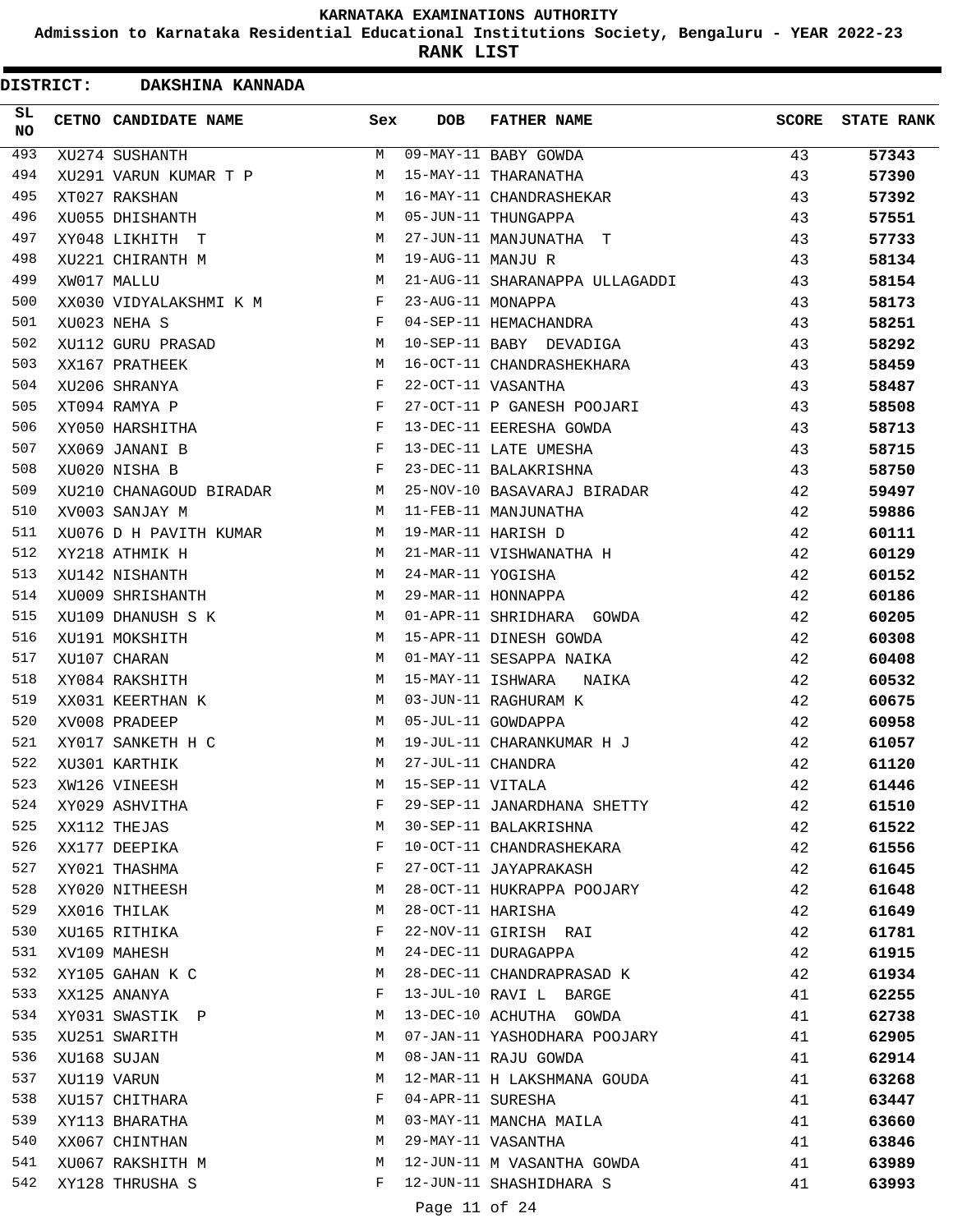**Admission to Karnataka Residential Educational Institutions Society, Bengaluru - YEAR 2022-23**

**RANK LIST**

 $\blacksquare$ 

| <b>DISTRICT:</b> | DAKSHINA KANNADA                                      |       |                        |                                             |       |                   |
|------------------|-------------------------------------------------------|-------|------------------------|---------------------------------------------|-------|-------------------|
| SL<br><b>NO</b>  | CETNO CANDIDATE NAME                                  | Sex   | <b>DOB</b>             | <b>FATHER NAME</b>                          | SCORE | <b>STATE RANK</b> |
| 543              | XW010 NISCHITHA S                                     | F     | $12 - JUL - 11$ SURESH |                                             | 41    | 64266             |
| 544              | XX160 HAVAN                                           | М     |                        | 29-JUL-11 SANTHOSH                          | 41    | 64411             |
| 545              | XW050 AISHWARYA                                       | F     |                        | 08-AUG-11 SHIVANANDA MUDAKAPPA<br>ULLAGADDI | 41    | 64479             |
| 546              | XY247 SATHVIKA N Y                                    | $F$ – |                        | 15-AUG-11 YATHISHA N M                      | 41    | 64540             |
| 547              | XU021 DEEKSHA                                         | F     |                        | 16-AUG-11 H RAMANATH GOWDA                  | 41    | 64545             |
| 548              | XU173 KOSHITHA                                        | F     |                        | 26-AUG-11 MONAPPA GOWDA                     | 41    | 64613             |
| 549              | XU115 LIKHITHA                                        | F     |                        | 17-SEP-11 SRIDHARA                          | 41    | 64754             |
| 550              | XX071 DHANUSHREE                                      | F     |                        | 05-OCT-11 NARAYANA                          | 41    | 64846             |
| 551              | XY111 PRUTHVI P                                       | F     |                        | 24-OCT-11 DHANESH P                         | 41    | 64952             |
| 552              | XU197 KANISHKA R SHETTY                               | M     |                        | 02-NOV-11 ASHOK SHETTY                      | 41    | 64992             |
| 553              | XV124 GAUTHAM S                                       | M     |                        | 03-NOV-11 SHANKAR POOJARY                   | 41    | 64996             |
| 554              | XY081 LASYA U M                                       | M     |                        | 09-NOV-11 MOHAN DAS U M                     | 41    | 65045             |
| 555              | XT005 SUJAN                                           |       | M 15-MAY-10 DINESH     |                                             | 40    | 65557             |
| 556              | XV072 KUSHIREDDI KUBIHAL                              |       |                        | M 16-OCT-10 SHIVAREDDI KUBIHALA             | 40    | 65857             |
| 557              | XY006 GURUDEEP DERAJE                                 |       | M 14-NOV-10 ACHUTHA    |                                             | 40    | 65986             |
| 558              | XV011 SOUMYA GIRISH ITAGI                             |       |                        | F 14-NOV-10 GIRISH BASAVARAJ ITAGI          | 40    | 65988             |
| 559              | XY022 BINDUSHREE                                      | F     | 04-JAN-11 BHARATH      |                                             | 40    | 66238             |
| 560              | XY094 THARUN RAJ                                      | M     |                        | 26-JAN-11 DEVIPRASAD                        | 40    | 66363             |
| 561              | XY069 NEERAJ K                                        | M     |                        | 28-JAN-11 DURGAPRASAD K B                   | 40    | 66375             |
| 562              | XU234 LIKHITH                                         | M     |                        | 10-FEB-11 JANARDHANA NAIK                   | 40    | 66446             |
| 563              | XX045 RAHUL RAMAPPA MADAR                             |       |                        | M 10-FEB-11 RAMAPPA KALLAPPA MADAR          | 40    | 66451             |
| 564              | XU153 THANUSHREE                                      | F     |                        | 24-FEB-11 GANESH GOWDA                      | 40    | 66537             |
| 565              | XU151 SAMANVI S                                       | F     | 01-APR-11 SACHIN       |                                             | 40    | 66794             |
| 566              | XY080 DRUVA KUMAR P V                                 | M     |                        | 02-APR-11 VIJAYA KUMARA P S                 | 40    | 66806             |
| 567              | XV080 NAGARAJ TIPPANNA TALLIKERI M                    |       |                        | 22-APR-11 TIPPANNA NAGAPPA TALLIKERI        | 40    | 66973             |
| 568              | XU059 AMULYA PANDU MORE                               | F     |                        | 01-JUN-11 PANDU BENAKAPPA                   | 40    | 67277             |
| 569              | XW091 SHRUSTI                                         | F     |                        | 06-JUN-11 RAVI NAIK                         | 40    | 67348             |
| 570              | XU005 ANUSHREE                                        | F     |                        | 07-JUN-11 SADASHIVA ANCHAN                  | 40    | 67353             |
| 571              | XX181 PRATHAMYA U Y                                   | F     |                        | 10-JUN-11 K UMESHA                          | 40    | 67395             |
| 572              | XU084 LIKHITH KUMAR M                                 | М     |                        | 27-JUN-11 M SUNDARA                         | 40    | 67561             |
| 573              | XX051 JEEVITH                                         | M     |                        | 28-JUN-11 JAYAPRAKASH                       | 40    | 67574             |
| 574              | XY215 HITHA P                                         | F     |                        | 02-JUL-11 P PADMANABHA                      | 40    | 67614             |
| 575              | XX166 DAYAN                                           | М     | 15-JUL-11 SUNDARA      |                                             | 40    | 67742             |
| 576              | XX106 CHINTHAN                                        | М     | 18-AUG-11 TEJESHA      |                                             | 40    | 67993             |
| 577              | XU264 SHRAVYA                                         | F     |                        | 28-AUG-11 BABU GOWDA                        | 40    | 68077             |
| 578              | XY123 N RITHWIK                                       | M     |                        | 01-SEP-11 N NAGESH                          | 40    | 68100             |
| 579              | XU299 DHANYASHREE                                     | F     | 12-SEP-11 BABU         |                                             | 40    | 68178             |
| 580              | XV134 SPANDANA                                        | F     |                        | 24-SEP-11 JAGADEESHAYYA                     | 40    | 68276             |
| 581              | XU314 MANVITH                                         | М     |                        | 26-SEP-11 JANARDHANA NAIK                   | 40    | 68286             |
| 582              | XW095 NEERAJA CHANDRASHEKHAR                          | F     |                        | 01-OCT-11 CHANDRASHEKAR RAO                 | 40    | 68321             |
| 583              | XU034 SHRISHAN N                                      | М     |                        | 04-NOV-11 GANESH N                          | 40    | 68544             |
| 584              | XX041 AKSHITH K                                       | м     | 14-NOV-11 MADHAVA      |                                             | 40    | 68593             |
| 585              | XU257 PAVITRA MANJUNATH JALAGAR                       | F     |                        | 27-NOV-11 MANJUNATH GURUNATH JALAGAR        | 40    | 68662             |
| 586              | XU054 INCHARA A U                                     | F     |                        | 08-DEC-11 UMESH P                           | 40    | 68723             |
| 587              | XW088 AYISHATH SWAFA                                  | F     |                        | 09-FEB-12 ABDUL HASAN                       | 40    | 68903             |
| 588              | XX136 SIDDAPPA MAHANTESH JAINAPUR M                   |       |                        | 09-APR-10 MAHANTESH JAINAPUR                | 39    | 69076             |
| 589              | XU125 AKSHAY                                          | М     |                        | 25-JUN-10 RAGHU SHETTY                      | 39    | 69155             |
| 590              | XY154 JASHMITHA D L                                   | F     |                        | 11-NOV-10 LATE LOKAYYA D C                  | 39    | 69527             |
| 591              | XU035 RAHUL TULAJAPPA KATTIMANI M 01-JAN-11 TULAJAPPA |       |                        |                                             | 39    | 69786             |
|                  |                                                       |       |                        |                                             |       |                   |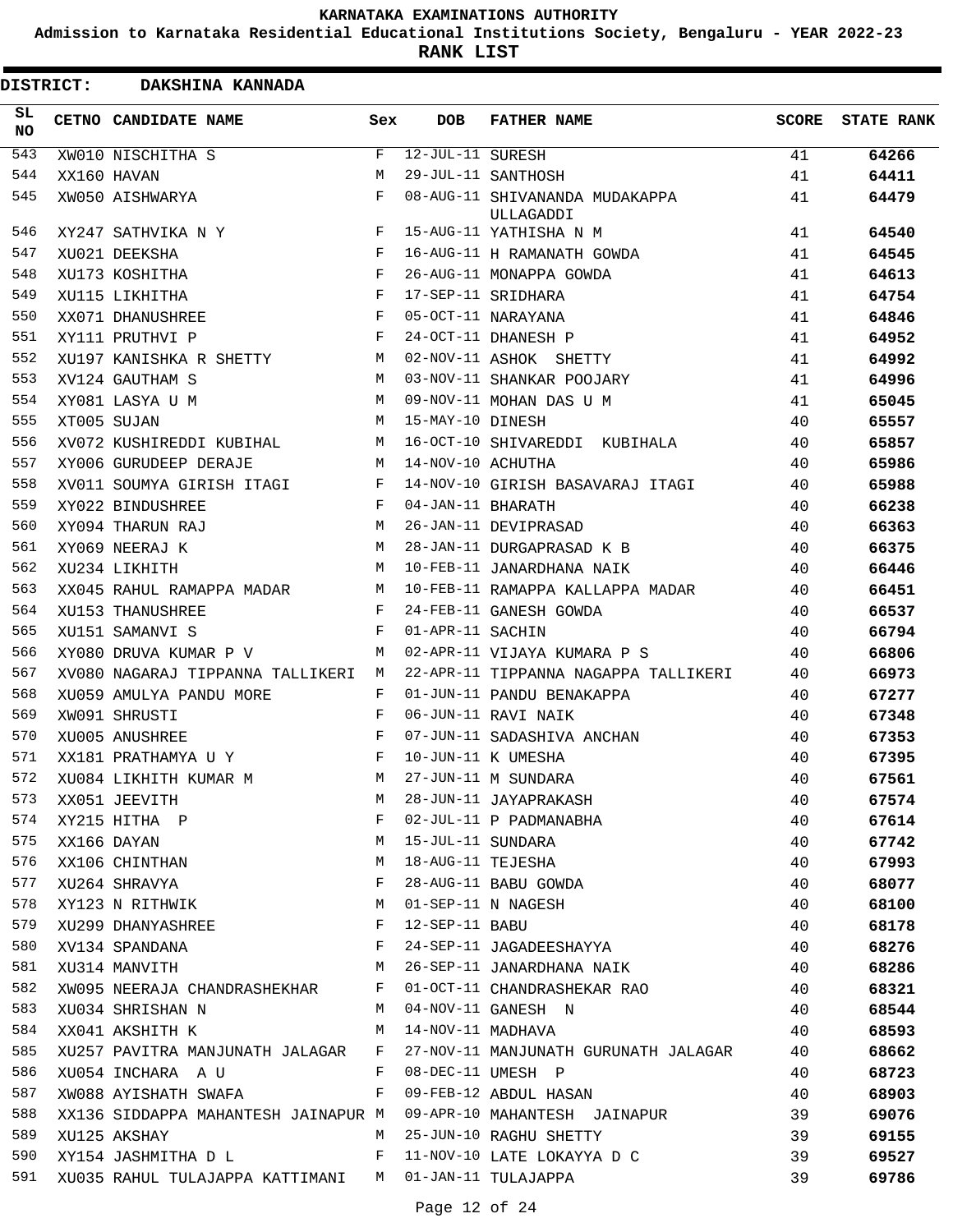**Admission to Karnataka Residential Educational Institutions Society, Bengaluru - YEAR 2022-23**

| <b>DISTRICT:</b> | DAKSHINA KANNADA                           |     |                   |                                                  |              |                   |
|------------------|--------------------------------------------|-----|-------------------|--------------------------------------------------|--------------|-------------------|
| SL<br><b>NO</b>  | CETNO CANDIDATE NAME                       | Sex | <b>DOB</b>        | <b>FATHER NAME</b>                               | <b>SCORE</b> | <b>STATE RANK</b> |
| 592              | XU103 DEVARAJ AMARESH                      | M   | 12-JAN-11 AMARESH |                                                  | 39           | 69868             |
| 593              | XU280 E K SANDESH<br>E K                   | M   |                   | 28-FEB-11 KESHAVA GOWDA GOWDA                    | 39           | 70136             |
| 594              | XY192 JASHWITH P                           | M   |                   | 28-MAR-11 JANARDHANA                             | 39           | 70331             |
| 595              | XY200 MAHESH                               | M   | 31-MAR-11 SURESHA |                                                  | 39           | 70355             |
| 596              | XW084 AMULYA                               | F   |                   | 04-MAY-11 RAVI KUMAR                             | 39           | 70606             |
| 597              | XX066 KISHAN K                             | M   | 07-MAY-11 GANESH  |                                                  | 39           | 70639             |
| 598              | XY126 POORVASHREE D G                      | F   |                   | 14-MAY-11 GOPALAKRISHNA<br>D                     | 39           | 70689             |
| 599              | XW079 FATHIMATH SHADIYA                    | F   |                   | 26-MAY-11 ABDUL BASHEER                          | 39           | 70793             |
| 600              | XY014 ANUSHREE K                           | F   |                   | 31-MAY-11 VISHWANATHA K                          | 39           | 70841             |
| 601              | XW006 JEEVAN                               | M   |                   | 09-JUN-11 JAGATHPAL                              | 39           | 70954             |
| 602              | XV125 PRASHOBH SHETTY                      | M   |                   | 13-JUN-11 UMESH D SHETTY                         | 39           | 70996             |
| 603              | XT087 SANVI S K                            | F   |                   | 14-JUN-11 SHASHIDHARA                            | 39           | 71010             |
| 604              | XT070 SHARANYA                             | F   |                   | 03-JUL-11 SESAPPA NAIKA                          | 39           | 71211             |
| 605              | XV090 RUBEN GEORGE                         | М   |                   | 06-JUL-11 GEORGE KUTTY                           | 39           | 71234             |
| 606              | XY201 THANUSH PRASAD                       | M   | 10-JUL-11 DERAPPA |                                                  | 39           | 71279             |
| 607              | XX025 SAMPREETH G S                        | M   |                   | 15-AUG-11 SHEENA U                               | 39           | 71549             |
| 608              | XW083 PREKSHA                              | F   |                   | 30-AUG-11 KARUNAKARA V POOJARY                   | 39           | 71650             |
| 609              | XV029 BHAVISHA                             | F   |                   | 08-SEP-11 SHIVANANDA                             | 39           | 71713             |
| 610              | XX158 VARSHITHA H                          | F   |                   | 20-SEP-11 H V RUKMAYYA                           | 39           | 71794             |
| 611              | XU041 SINCHANA                             | F   |                   | 26-SEP-11 SHASHIDARA NAIK                        | 39           | 71838             |
| 612              | XY157 SHREYA D H                           | F   |                   | 30-NOV-11 HEMANTH D                              | 39           | 72183             |
| 613              | XY112 SWATHI                               | F   |                   | 21-DEC-11 VADYAPPA                               | 39           | 72279             |
| 614              | XU311 JEEVAN B K                           | M   |                   | 27-DEC-11 K BABU GOWDA                           | 39           | 72311             |
| 615              | XX089 YAJNASHRI                            | F   | 11-APR-12 SHIVA M |                                                  | 39           | 72428             |
| 616              | XW089 MOHAMMED AFEED HUSSAIN               | М   |                   | 07-JUL-10 ABDUL AZEEZ                            | 38           | 72683             |
| 617              | XV085 MANJULA                              | F   |                   | 29-JUL-10 SIDDAPPA YALLAPPA GUDIMANI             | 38           | 72713             |
| 618              | XY233 KOUSHIK B                            | M   |                   | 10-SEP-10 KUMARA B                               | 38           | 72827             |
| 619              | XW078 JAGAN G                              | M   |                   | 11-NOV-10 GURUPRASAD B                           | 38           | 73054             |
| 620              | XU150 POOJASHREE                           | F   | 28-DEC-10 SATHISH |                                                  | 38           | 73275             |
| 621              | XY051 THANUSH G                            | M   |                   | 31-DEC-10 CHIDANANDA                             | 38           | 73289             |
| 622              | XY243 THANVI K P                           | F   |                   | 24-FEB-11 KARUNAKARA                             | 38           | 73652             |
| 623              | XY143 MANVITH U R                          | M   |                   | 06-MAR-11 RAMESH U                               | 38           | 73723             |
| 624              | XY208 LIKHITH K H                          | M   |                   | 10-MAR-11 HOOVAYYA NAIKA K D                     | 38           | 73753             |
| 625              | XT080 RAMRAJ                               | М   |                   | 21-MAR-11 NAGARAJA A M                           | 38           | 73838             |
| 626              | XY131 AKSHAY M                             | M   |                   | 23-MAR-11 M RAMESHA                              | 38           | 73849             |
| 627              | XX114 RASHVEETH                            | М   | 07-APR-11 SURESH  |                                                  | 38           | 73976             |
| 628              | XU273 KALLAPPA CHANDRASHEKHAR<br>HADAPAD   | М   |                   | 15-APR-11 CHANDRASHEKHAR YALLAPPA<br>HADAPAD     | 38           | 74047             |
| 629              | XX072 NISHMITHA P                          | F   |                   | 24-MAY-11 RAMESHA M                              | 38           | 74361             |
| 630              | XU120 VEEKSHITHA                           | F   |                   | 02-JUN-11 KUSHALAPPA GOWDA                       | 38           | 74460             |
| 631              | XU240 CHINMAY MALLIKARJUN<br>PATTANASHETTI | М   |                   | 17-JUN-11 MALLIKARJUN KUBERAPPA<br>PATTANASHETTI | 38           | 74618             |
| 632              | XU106 LEEN MARRY                           | F   | 30-JUN-11 MANOJ   |                                                  | 38           | 74766             |
| 633              | XW009 NIREESKHA S                          | F   | 12-JUL-11 SURESH  |                                                  | 38           | 74881             |
| 634              | XX064 DEEPAK P                             | М   |                   | 19-JUL-11 KORAGAPPA GOWDA                        | 38           | 74946             |
| 635              | XX020 PRUTHVI                              | F   |                   | 01-SEP-11 VASANTHA                               | 38           | 75300             |
| 636              | XT077 CHIRALI                              | F   |                   | 29-SEP-11 SUBBA NAIK                             | 38           | 75480             |
| 637              | XX090 YAKSHITHA                            | F   |                   | 02-OCT-11 MUTTAPPA GOWDA                         | 38           | 75505             |
| 638              | XX115 K U LIKHITH                          | М   | 14-OCT-11 UMESH K |                                                  | 38           | 75582             |
| 639              | XT020 DHIGANTH                             | М   | 10-NOV-11 KUMARA  |                                                  | 38           |                   |
|                  |                                            |     |                   |                                                  |              | 75755             |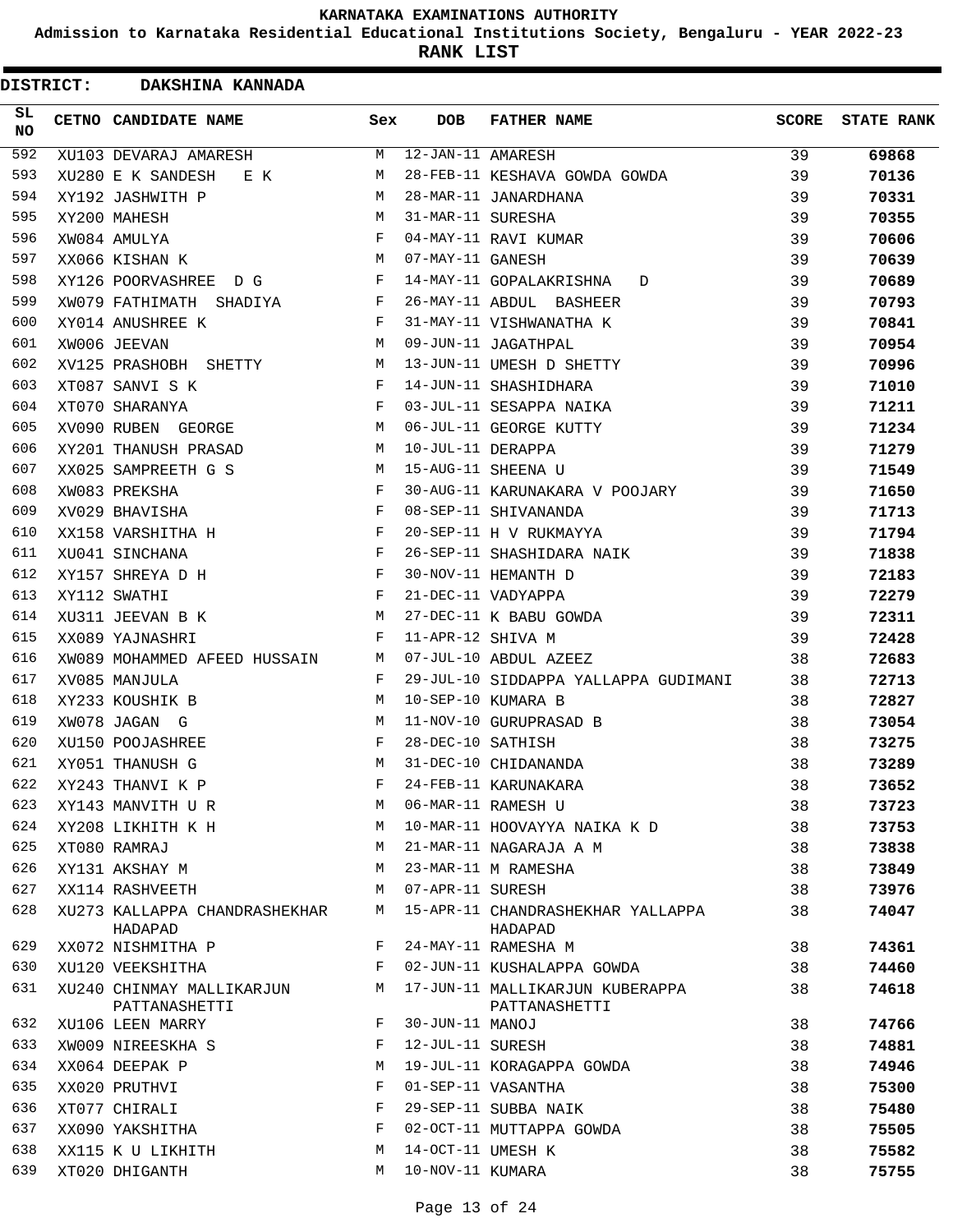**Admission to Karnataka Residential Educational Institutions Society, Bengaluru - YEAR 2022-23**

| <b>DISTRICT:</b> | DAKSHINA KANNADA              |             |                   |                                         |              |                   |
|------------------|-------------------------------|-------------|-------------------|-----------------------------------------|--------------|-------------------|
| SL<br><b>NO</b>  | CETNO CANDIDATE NAME          | Sex         | <b>DOB</b>        | <b>FATHER NAME</b>                      | <b>SCORE</b> | <b>STATE RANK</b> |
| 640              | XY082 JANANI A H              | $\mathbf F$ |                   | 26-DEC-11 HARISHA A T                   | 38           | 76002             |
| 641              | XV083 DANESHWARI              | F           |                   | 02-NOV-10 HANUMANTHA LACHAMANAYKAR      | 37           | 76793             |
| 642              | XU224 DEEKSHITH               | М           |                   | 27-DEC-10 SEETHARAMA                    | 37           | 77043             |
| 643              | XY047 DHVANI M N              | F           |                   | 07-MAR-11 NAVEENA M N                   | 37           | 77512             |
| 644              | XX126 KAUSHIK                 | М           |                   | 13-MAR-11 SHREENIVASA                   | 37           | 77562             |
| 645              | XX091 MOKSHITH                | М           |                   | 18-MAR-11 PADMAYYA GOWDA                | 37           | 77595             |
| 646              | XU075 LEKHANA                 | F           |                   | 06-APR-11 SANTHOSH                      | 37           | 77766             |
| 647              | XY124 RAKSHA                  | F           |                   | 18-APR-11 SUBRAHMANYA                   | 37           | 77869             |
| 648              | XU277 RITHIK P                | М           |                   | 19-APR-11 BALAKRISHNA P                 | 37           | 77873             |
| 649              | XU198 A R HARSHAVARDHAN       | М           |                   | 09-MAY-11 ASHWATH GOWDA                 | 37           | 78047             |
| 650              | XU036 PRAKHYATH               | M           | 09-MAY-11 MOHAN B |                                         | 37           | 78051             |
| 651              | XY241 PAVAN                   | M           | 13-MAY-11 ARUN    |                                         | 37           | 78084             |
| 652              | XW067 THANISH                 | M           |                   | 08-JUN-11 DHANANJAYA                    | 37           | 78332             |
| 653              | XX092 JASTINA                 | F           | 30-JUN-11 SAJI    |                                         | 37           | 78531             |
| 654              | XY088 NAMRUTH A               | М           |                   | 12-JUL-11 NAGESH A                      | 37           | 78663             |
| 655              | XX077 MANYASHREE              | F           |                   | 01-AUG-11 HONNAPPA                      | 37           | 78860             |
| 656              | XU070 DHANYASHREE             | F           |                   | 10-AUG-11 SUNDARA D                     | 37           | 78932             |
| 657              | XX116 J S POOJASHREE          | F           |                   | 31-AUG-11 JAYARAMA NAIKA                | 37           | 79104             |
| 658              | XU188 NIKHITH                 | М           |                   | 14-OCT-11 PADMANABHA M K                | 37           | 79444             |
| 659              | XW020 HANSIKA                 | F           |                   | 20-OCT-11 PURANDARA                     | 37           | 79482             |
| 660              | XU048 NITHESH                 | М           | 21-OCT-11 MOHANA  |                                         | 37           | 79492             |
| 661              | XU300 GEETHA                  | F           |                   | 01-DEC-11 GIRIYAPPA                     | 37           | 79755             |
| 662              | XU183 MANJULA                 | F           | 23-APR-10 SURESHA |                                         | 36           | 80209             |
| 663              | XU298 PRAJWAL<br>RATHOD       | М           | 01-JAN-11 KRISHNA |                                         | 36           | 81002             |
| 664              | XU144 MANVITH                 | M           |                   | 07-MAR-11 SANTHOSH KUMAR                | 36           | 81435             |
| 665              | XY199 HEMANTH H S             | М           |                   | 15-MAR-11 HAREESHA                      | 36           | 81507             |
| 666              | XX027 KAUSHAL                 | М           |                   | 15-MAR-11 DODDANNA K                    | 36           | 81511             |
| 667              | XU007 ADIKSHA                 | F           | 07-APR-11 GIRISH  |                                         | 36           | 81694             |
| 668              | XX079 THANVI                  | F           |                   | 19-APR-11 CHENNAPPA GOWDA               | 36           | 81803             |
| 669              | XX046 KEERTHAN                | M           |                   | 07-MAY-11 GIRIYAPPA KUMBARA             | 36           | 81965             |
| 670              | XV009 SHAMMA PINTO            | M           |                   | 11-MAY-11 VINCENT PINTO                 | 36           | 82006             |
| 671              | XY137 VARSHITHA M A           | F           |                   | 02-JUN-11 ASHOKA M A                    | 36           | 82219             |
| 672              | XX107 HEMANTH KUMAR N         | M           |                   | 05-JUN-11 VISHWANATH NAIKA N            | 36           | 82255             |
| 673              | XT067 PUNEETH                 | M           | 10-JUN-11 DEJAPPA |                                         | 36           | 82333             |
| 674              | XU042 SUCHARITHA              | F           |                   | 18-JUN-11 SURESHA KARKERA               | 36           | 82414             |
| 675              | XU225 GOWTHAM NAIK            | M           |                   | 20-JUN-11 A DAYANANDA NAIK              | 36           | 82432             |
| 676              | XW123 POORVI ACHARYA          | F           |                   | 17-JUL-11 PRAKASH ACHARYA               | 36           | 82735             |
| 677              | XY216 THANISHK M P            | M           |                   | 21-JUL-11 PUTTANNA                      | 36           | 82792             |
| 678              | XY133 MOKSHITH B              | M           |                   | 01-AUG-11 THEERTHAKUMAR B               | 36           | 82904             |
| 679              | XX058 NISHA                   | F           |                   | 08-AUG-11 HAREESHA GOWDA N              | 36           | 82977             |
| 680              | XT019 SPARSHA                 | F           |                   | 15-AUG-11 NARAYANA                      | 36           | 83028             |
| 681              | XV016 SIDDRAMAYYA SDLINGAYYA  | M           |                   | 30-AUG-11 SDLINGAYYA BASAYYA SDLINGAYYA | 36           | 83155             |
| 682              | GANACHARI<br>XT032 SMITHA J K | F           |                   | 08-OCT-11 JAGANNATHA                    | 36           | 83439             |
| 683              |                               | М           |                   | 16-NOV-11 GANESHAPPA OWDER              |              |                   |
|                  | XV038 HARISH G                |             |                   |                                         | 36           | 83711             |
| 684              | XT023 CHIRASVI                | F           | 05-DEC-11 YOGISH  |                                         | 36           | 83813             |
| 685              | XX123 HARSHITHA M             | F           |                   | 14-DEC-11 VISHWANATH M                  | 36           | 83852             |
| 686              | XX133 SHREYA N                | F           | 28-DEC-11 PODIYA  |                                         | 36           | 83936             |
| 687              | XT012 DUSHYANTH               | М           |                   | 31-DEC-11 THIRTHAKUMAR A B              | 36           | 83951             |
| 688              | XV097 SHRADDA                 | F           |                   | 11-JAN-11 APPASAB BADIGERA              | 35           | 85099             |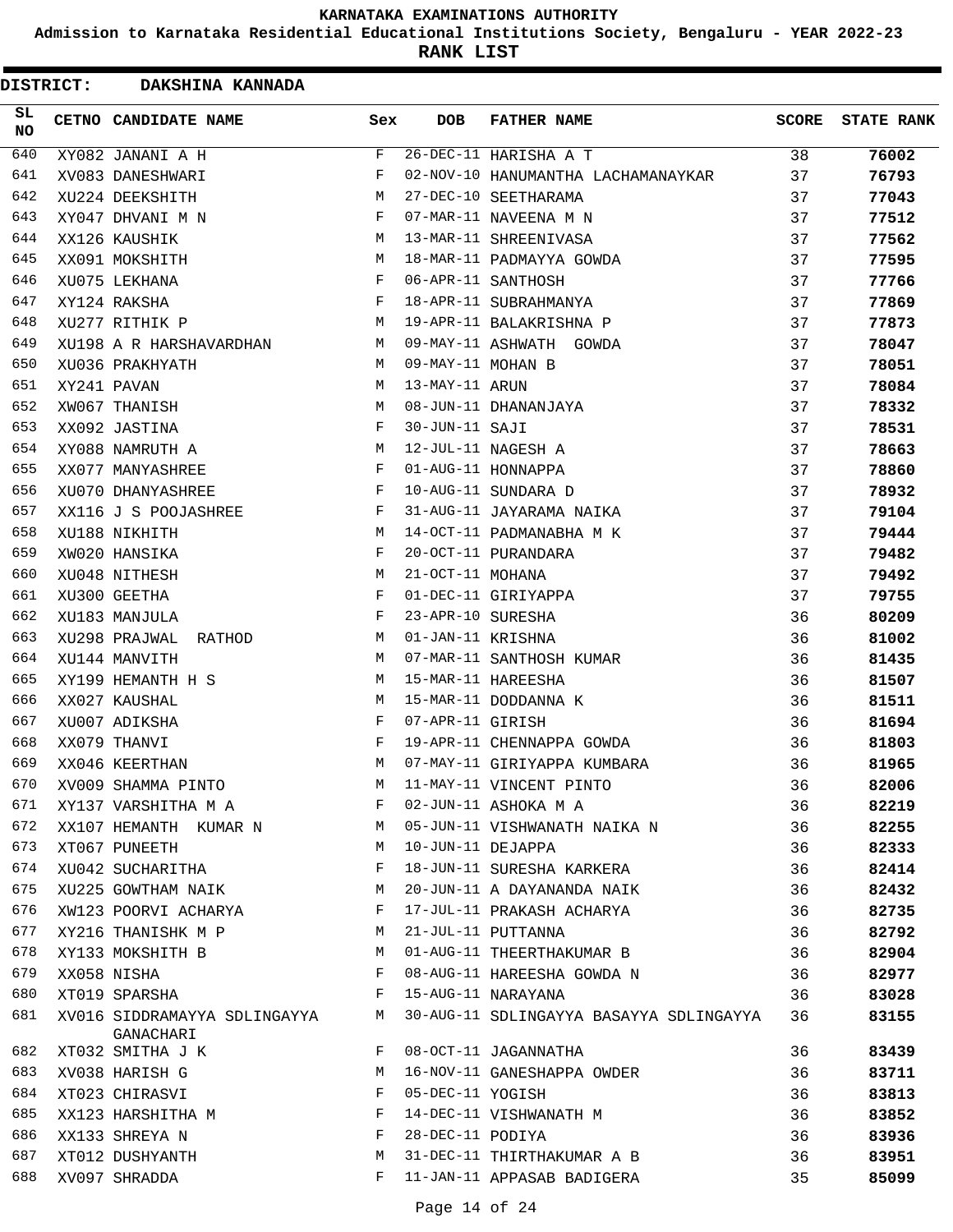**Admission to Karnataka Residential Educational Institutions Society, Bengaluru - YEAR 2022-23**

**RANK LIST**

 $\blacksquare$ 

|            | <b>DISTRICT:</b> | DAKSHINA KANNADA                      |     |                   |                                      |              |                   |
|------------|------------------|---------------------------------------|-----|-------------------|--------------------------------------|--------------|-------------------|
| SL.<br>NO. |                  | CETNO CANDIDATE NAME                  | Sex | <b>DOB</b>        | <b>FATHER NAME</b>                   | <b>SCORE</b> | <b>STATE RANK</b> |
| 689        |                  | XU102 NAVEEN RAMANNA GADAD            | M   |                   | 15-JAN-11 RAMANNA HANAMANTAPPA GADAD | 35           | 85120             |
| 690        |                  | XV050 SAAYINATHA                      | M   |                   | 08-APR-11 DEVENDRA KAMBARA           | 35           | 85768             |
| 691        |                  | XY011 YAJNESH N S                     | M   |                   | 21-APR-11 N M SADANANDA              | 35           | 85885             |
| 692        |                  | XY100 YASHWITHA K                     | F   |                   | 22-APR-11 KUSHALAPPA NAIKA K         | 35           | 85893             |
| 693        |                  | XV076 RAKSHITA K N                    | F   |                   | 12-MAY-11 NAGARAJA                   | 35           | 86085             |
| 694        |                  | XU104 TANUSHREE                       | F   |                   | 17-MAY-11 SHEKHARA                   | 35           | 86125             |
| 695        |                  | XT095 IRANNA NINGAPPA MURARI          | М   |                   | 24-MAY-11 NINGAPPA                   | 35           | 86186             |
| 696        |                  | XX011 KRITIKA                         | F   |                   | 31-MAY-11 SURESH NAIK                | 35           | 86256             |
| 697        |                  | XU230 KASHMI S SALIAN                 | F   |                   | 02-JUN-11 SANTHOSH POOJARY           | 35           | 86297             |
| 698        |                  | XW071 PRAJWAL                         | М   | 02-JUN-11 RAMESH  |                                      | 35           | 86300             |
| 699        |                  | XY083 RAKSHAA                         | F   |                   | 06-JUN-11 JANARDANA                  | 35           | 86357             |
| 700        |                  | XU016 SUJAN M                         | М   |                   | 06-JUN-11 SURESH GOWDA               | 35           | 86360             |
| 701        |                  | XU169 VIDYASHREE NAIK K               | F   |                   | 29-JUN-11 KESHAVA NAIK               | 35           | 86596             |
| 702        |                  | XU058 NAGESH                          | M   |                   | 11-JUL-11 YANKAPPA                   | 35           | 86748             |
| 703        |                  | XY259 SATHVIKA P L                    | F   |                   | 31-JUL-11 LOKESH GOWDA M             | 35           | 86960             |
| 704        |                  | XY165 NAMITHA                         | F   |                   | 08-AUG-11 B NARAYANA NAIKA           | 35           | 87023             |
| 705        |                  | XY173 NIVYASHREE M B                  | F   |                   | 08-AUG-11 MONAPPA GOUDA              | 35           | 87031             |
| 706        |                  | XY149 DHANVIKA P                      | F   |                   | 10-SEP-11 BHUVANESHWARA P            | 35           | 87320             |
| 707        |                  | XT062 LINGAPPA                        | M   |                   | 15-SEP-11 LINGARAJU                  | 35           | 87363             |
| 708        |                  | XT007 UMESHA                          | M   |                   | 18-SEP-11 LATE SHIVAKUMAR            | 35           | 87379             |
| 709        |                  | XW007 MANVITH R POOJARY               | M   | 22-OCT-11 RAJESH  |                                      | 35           | 87613             |
| 710        |                  | XW064 CHANDAN M SHETTY                | M   |                   | 25-OCT-11 MADAVA B SHETTY            | 35           | 87630             |
| 711        |                  | XV030 PRATHAPA HANAMANTHA<br>HOSAMANI | М   |                   | 31-OCT-11 HANAMANTHA HOSAMANI        | 35           | 87670             |
| 712        |                  | XU044 ANUSHKA                         | F   | 13-NOV-11 SURESH  |                                      | 35           | 87745             |
| 713        |                  | XU096 HARSHAN                         | M   |                   | 15-NOV-11 VISHWANATHA GOWDA          | 35           | 87763             |
| 714        |                  | XW120 RAKSHATH                        | M   |                   | 01-DEC-11 RAJA POOJARI               | 35           | 87874             |
| 715        |                  | XX078 SPOORTHI                        | F   |                   | 25-NOV-10 VIJAYA KUMAR               | 34           | 88978             |
| 716        |                  | XY138 ALISHA ANAND                    | F   |                   | 28-JAN-11 ANANDRAJ D                 | 34           | 89425             |
| 717        |                  | XU170 LOCHAN H                        | M   |                   | 11-FEB-11 UMESH GOWDA H              | 34           | 89520             |
| 718        |                  | XU154 NEESHMA                         | F   |                   | 25-FEB-11 SHIVAKUMAR                 | 34           | 89632             |
| 719        |                  | XU248 ROHITH                          | М   |                   | 19-APR-11 RAJU POOJARI               | 34           | 90116             |
| 720        |                  | XX061 NIRVITH                         | М   | 20-APR-11 VIJAYA  |                                      | 34           | 90126             |
| 721        |                  | XT083 RAMYASHREE                      | F   | 29-MAY-11 RAJESH  |                                      | 34           | 90515             |
| 722        |                  | XT006 POORVIKA K S                    | F   |                   | 10-JUN-11 SATHISH K B                | 34           | 90669             |
| 723        |                  | XW013 BHAVYASHRI C                    | F   |                   | 17-JUN-11 R CHANDRA KUMAR            | 34           | 90732             |
| 724        |                  | XU205 SHOBHITH                        | M   |                   | 19-JUN-11 DAYANANDA                  | 34           | 90764             |
| 725        |                  | XU187 P SHANVI                        | F   |                   | 16-JUL-11 VISHWANATHA GOWDA          | 34           | 91078             |
| 726        |                  | XU309 AJITH L                         | М   | 29-JUL-11 LOKESH  |                                      | 34           | 91225             |
| 727        |                  | XU270 KAUSHIK                         | М   |                   | 24-AUG-11 SHESHAPPA                  | 34           | 91467             |
| 728        |                  | XY052 PRAJNA H                        | F   |                   | 24-OCT-11 KRISHNAPPA GOWDA           | 34           | 91984             |
| 729        |                  | XY162 ROHAN M                         | М   |                   | 27-OCT-11 M JAGADISHA                | 34           | 92011             |
| 730        |                  | XW077 SHAILESH                        | М   |                   | 03-NOV-11 BHASKARA V POOJARY         | 34           | 92071             |
| 731        |                  | XU052 SAMARTH B C                     | М   |                   | 04-NOV-11 CHANDRASHEKARA             | 34           | 92077             |
| 732        |                  | XY209 VAMSHIKA E                      | F   |                   | 08-NOV-11 BALAKRISHNA E S            | 34           | 92116             |
| 733        |                  | XV027 SHAILA FAKIRAPPA BANDROLLI      | F   |                   | 28-FEB-10 FAKIRAPPA SHIVAPPA         | 33           | 92781             |
| 734        |                  | XX026 UDITH K                         | М   | 19-DEC-10 LOKAYYA |                                      | 33           | 93616             |
| 735        |                  | XW090 SHEETHAL KULAL                  | F   |                   | 07-MAR-11 KRISHNA KULAL              | 33           | 94262             |
| 736        |                  |                                       | М   |                   | 31-MAR-11 PARASHURAM YALLAPPA        | 33           |                   |
|            |                  | XU060 RAHUL PARASHURAM<br>SURYAVANSHA |     |                   | SURYAVANSHA                          |              | 94497             |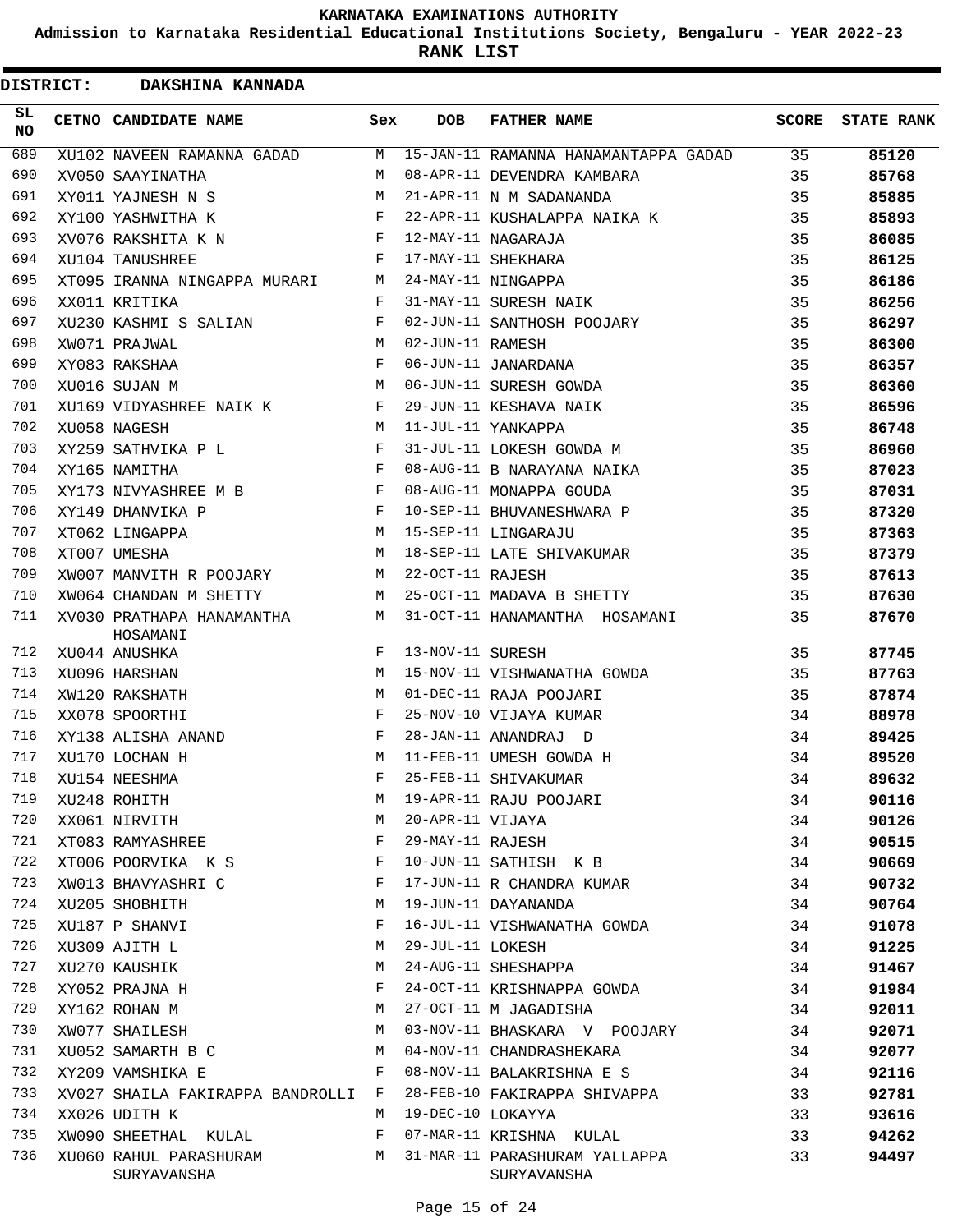**Admission to Karnataka Residential Educational Institutions Society, Bengaluru - YEAR 2022-23**

| <b>DISTRICT:</b> |  | DAKSHINA KANNADA                |     |                   |                                         |       |                   |
|------------------|--|---------------------------------|-----|-------------------|-----------------------------------------|-------|-------------------|
| SL<br><b>NO</b>  |  | CETNO CANDIDATE NAME            | Sex | <b>DOB</b>        | <b>FATHER NAME</b>                      | SCORE | <b>STATE RANK</b> |
| 737              |  | XU037 PRATHIK                   | M   | 09-MAY-11 MOHAN B |                                         | 33    | 94930             |
| 738              |  | XY234 GREESHMA M                | F   |                   | 24-MAY-11 RAMACHANDRA M                 | 33    | 95089             |
| 739              |  | XW112 ROOPESH                   | М   | 09-JUL-11 BABU    |                                         | 33    | 95675             |
| 740              |  | XY034 JANITH N V                | М   |                   | 15-JUL-11 VINAYA KUMAR N K              | 33    | 95749             |
| 741              |  | XT059 KAVYA                     | F   | 24-AUG-11 ANANDA  |                                         | 33    | 96155             |
| 742              |  | XU110 K MANVITH                 | М   |                   | 29-AUG-11 KUSHALAPPA GOWDA              | 33    | 96194             |
| 743              |  | XY119 YOGANANDA K S             | M   |                   | 06-SEP-11 SANTHOSH KUMAR NAIKA K B      | 33    | 96290             |
| 744              |  | XX109 CHINTHAN B                | M   |                   | 16-SEP-11 HARISH B                      | 33    | 96366             |
| 745              |  | XU235 SUMITH SHETTY             | М   | 10-OCT-11 HAREESH |                                         | 33    | 96564             |
| 746              |  | XX149 NISHMITHA G               | F   |                   | 29-OCT-11 GANESH B                      | 33    | 96724             |
| 747              |  | XW018 ABHISHEK                  | М   |                   | 28-FEB-10 BASAVARAJA                    | 32    | 97503             |
| 748              |  | XU082 ARPANASHREE B C           | F   |                   | 28-SEP-10 CHANDAPPA GOWDA               | 32    | 97891             |
| 749              |  | XU189 SUSHANTH                  | M   | 05-JAN-11 SURESHA |                                         | 32    | 98562             |
| 750              |  | XU124 CHIRAN KUMAR              | M   |                   | 09-FEB-11 KESHAVA S                     | 32    | 98815             |
| 751              |  | XV007 ABHISHEK JUMMANNA TALAWAR | M   |                   | 23-MAR-11 JUMMANNA                      | 32    | 99201             |
| 752              |  | XV114 MAITHRA                   | F   |                   | 01-MAY-11 DYAMANNA YAMANAPPA ANAVALDARA | 32    | 99623             |
| 753              |  | XY054 MANISH                    | М   | 19-MAY-11 MAHESH  |                                         | 32    | 99820             |
| 754              |  | XW056 ABHISHEK                  | M   |                   | 20-MAY-11 RAMESHA ULLAGADDI             | 32    | 99826             |
| 755              |  | XX164 MOKSHITH N                | М   |                   | 06-JUL-11 YASHODHARA GOWDA              | 32    | 100494            |
| 756              |  | XX003 K PRAJWAL NAIK            | M   |                   | 07-JUL-11 JAYARAMA K                    | 32    | 100504            |
| 757              |  | XU129 KARTHIK                   | М   |                   | 27-JUL-11 NAVEEN NAYAK                  | 32    | 100759            |
| 758              |  | XV132 VIDIN KUMAR               | М   | 27-JUL-11 VAMAN   |                                         | 32    | 100768            |
| 759              |  | XW042 MANIKANTA                 | M   |                   | 01-AUG-11 SHIVASHARANA SOMALINGA        | 32    | 100820            |
| 760              |  | XY207 KISHAN K S                | M   |                   | 21-SEP-11 KRISHNE GOWDA                 | 32    | 101329            |
| 761              |  | XU123 PREETHESH KUMAR           | М   |                   | 25-OCT-11 KRISHNAPPA POOJARY            | 32    | 101612            |
| 762              |  | XX029 NISHMITHA C               | F   |                   | 29-OCT-11 PADMANABHA<br>GOWDA           | 32    | 101639            |
| 763              |  | XU137 YASHASWI                  | F   |                   | 31-OCT-11 MUTHAPPA GOWDA                | 32    | 101664            |
| 764              |  | XX156 GAGAN K                   | M   |                   | 28-DEC-11 PRASHANTH K                   | 32    | 102090            |
| 765              |  | XU022 PRANAM                    | M   |                   | 31-DEC-11 JAGADEESHA                    | 32    | 102115            |
| 766              |  | XU199 SHANVI                    | F   | 01-MAR-12 YOGISHA |                                         | 32    | 102227            |
| 767              |  | XU014 SUMAN P A                 | M   |                   | 05-FEB-11 PRAKASH KUMAR                 | 31    | 103668            |
| 768              |  | XW082 ANUSHKA HEGDE             | F   |                   | 11-FEB-11 SANTHOSH HEGDE                | 31    | 103714            |
| 769              |  | XY219 MOHITHA S                 | F   |                   | 19-FEB-11 P GHANASHYAMA NAIKA           | 31    | 103789            |
| 770              |  | XY172 YASHASWINI R              | F   |                   | 27-FEB-11 CHANDRASHEKARA                | 31    | 103874            |
| 771              |  | XU275 SHRAVIK JAIN              | М   |                   | 12-APR-11 SUDARSHAN KUMAR               | 31    | 104335            |
| 772              |  | XY236 GREESHMA C S              | F   |                   | 27-APR-11 CHANDRASHEKARA S              | 31    | 104494            |
| 773              |  | XU254 YASHAWANTH                | М   | 09-MAY-11 ANANDA  |                                         | 31    | 104627            |
| 774              |  | XV054 AAKASH                    | М   |                   | 18-MAY-11 GURURAJ PATIL                 | 31    | 104726            |
| 775              |  | XU302 KEERTHI                   | F   | 03-JUN-11 ASHOK   |                                         | 31    | 104950            |
| 776              |  |                                 | F   |                   | 10-JUN-11 KARIYAPPA                     |       |                   |
| 777              |  | XY064 NANDITHA                  | М   |                   | 09-JUL-11 DEJU MERA                     | 31    | 105072            |
| 778              |  | XU117 RANJITH                   | F   |                   |                                         | 31    | 105462            |
|                  |  | XU105 NAVYASHREE                |     |                   | 12-JUL-11 NAVEEN KUMAR                  | 31    | 105497            |
| 779              |  | XX035 LIKHIN KUMAR K P          | M   |                   | 24-JUL-11 PADMANABHA GOWDA H            | 31    | 105647            |
| 780              |  | XU308 AJAY L                    | М   | 29-JUL-11 LOKESH  |                                         | 31    | 105717            |
| 781              |  | XX118 M SHRAVAN                 | М   | 13-AUG-11 RAMESH  |                                         | 31    | 105896            |
| 782              |  | XV127 RAHUL                     | М   |                   | 07-NOV-11 RAMA NAIIK                    | 31    | 106666            |
| 783              |  | XV138 MANASA                    | F   |                   | 16-DEC-11 FAKIRA GAUDA MATHURA          | 31    | 106954            |
| 784              |  | XW092 MOHITH                    | М   |                   | 16-DEC-11 VISWANATHA P                  | 31    | 106955            |
| 785              |  | XV119 AMOGHA THUDABINA          | M   |                   | 29-DEC-11 BHEERAPPA THUDABINA           | 31    | 107043            |
| 786              |  | XX169 VARSHINI S V              | F   |                   | 20-JAN-12 VISHVANATH                    | 31    | 107125            |
|                  |  |                                 |     | Page 16 of 24     |                                         |       |                   |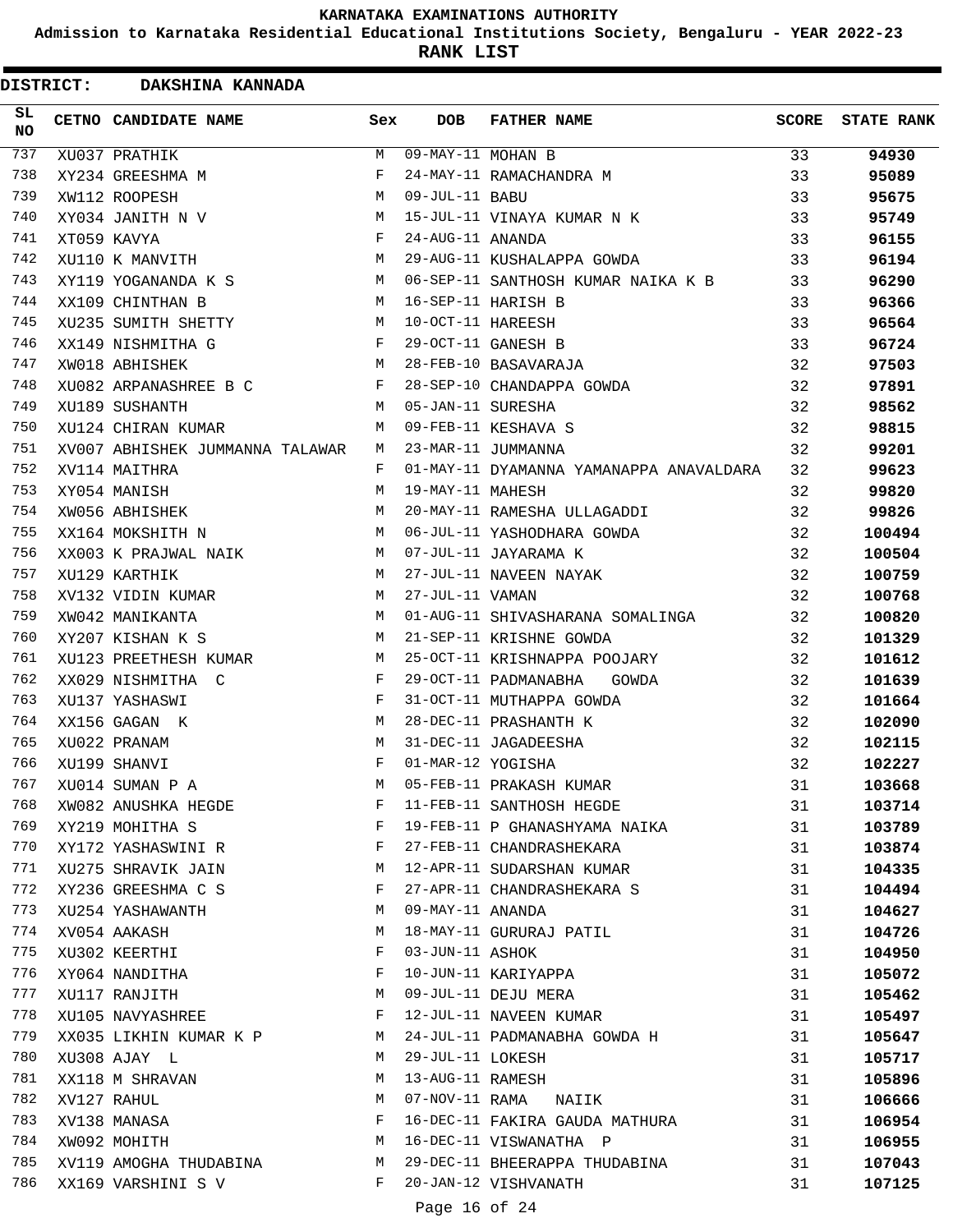**Admission to Karnataka Residential Educational Institutions Society, Bengaluru - YEAR 2022-23**

|                 | <b>DISTRICT:</b> | DAKSHINA KANNADA                 |     |                   |                                    |              |                   |
|-----------------|------------------|----------------------------------|-----|-------------------|------------------------------------|--------------|-------------------|
| SL<br><b>NO</b> |                  | CETNO CANDIDATE NAME             | Sex | <b>DOB</b>        | <b>FATHER NAME</b>                 | <b>SCORE</b> | <b>STATE RANK</b> |
| 787             |                  | XX170 VARSHITHA S V              | F   |                   | 20-JAN-12 VISHWANATH S NAIK        | 31           | 107126            |
| 788             |                  | XW063 GANESH                     | М   |                   | 08-JAN-11 SUBHASH NAIK             | 30           | 108539            |
| 789             |                  | XU039 P MANOJ                    | M   |                   | 18-FEB-11 PRAKASHA                 | 30           | 108858            |
| 790             |                  | XU282 LIKITH R                   | M   | 06-APR-11 RAJESH  |                                    | 30           | 109309            |
| 791             |                  | XY078 AKSHITHA                   | F   |                   | 02-MAY-11 JAGANNATHA               | 30           | 109576            |
| 792             |                  | XW070 SATHWIK KOTIAN             | М   |                   | 23-MAY-11 PRABHAKAR N POOJARY      | 30           | 109812            |
| 793             |                  | XY174 THEJASWI R                 | F   |                   | 04-JUN-11 S RAJESH                 | 30           | 110017            |
| 794             |                  | XU203 CHIDANANDA                 | M   |                   | 22-JUL-11 ANANDA M K               | 30           | 110699            |
| 795             |                  | XT030 SHAMIKA                    | F   |                   | 31-JUL-11 DINESH GOWDA             | 30           | 110809            |
| 796             |                  | XY163 THUSHAR M                  | М   |                   | 07-AUG-11 HONNAPPA GOWDA M         | 30           | 110896            |
| 797             |                  | XV063 SHIVAKUMAR NINGAPPA KURI   | М   |                   | 12-AUG-11 NINGAPPA SHIVAPPA KURI   | 30           | 110949            |
| 798             |                  | XX043 SHREYA S                   | F   | 18-AUG-11 SHEENA  |                                    | 30           | 111021            |
| 799             |                  | XU140 ASHWATH                    | M   |                   | 22-AUG-11 DEJAPPA NAIKA            | 30           | 111052            |
| 800             |                  | XV122 VIKASH                     | M   |                   | 06-SEP-11 SHREESHAILA              | 30           | 111202            |
| 801             |                  | XW098 PRATHIKSHA                 | F   |                   | 24-OCT-11 PRABHAKARA SUPLIG        | 30           | 111633            |
| 802             |                  | XX087 THASHWIN A                 | М   |                   | 28-OCT-11 CHANDRASHEKHARA          | 30           | 111679            |
| 803             |                  | XV104 SHIVANANDA R               | M   |                   | 01-NOV-11 RAVUTAPPA                | 30           | 111698            |
| 804             |                  | XY270 SUMANTH M                  | M   |                   | 15-NOV-11 MURALIDHARA              | 30           | 111847            |
| 805             |                  | XV091 VINAYAK BASAVARAJ NAYAK    | M   |                   | 11-SEP-10 BASAVARAJ BHIMAPPA NAYAK | 29           | 112924            |
| 806             |                  | XV116 MEGHA MEERAPPA MADAR       | F   |                   | 07-DEC-10 MEERAPPA HANAMAPPA MADAR | 29           | 113356            |
| 807             |                  | XY028 PREKSHA                    | F   |                   | 25-JAN-11 DEVIPRASAD D S           | 29           | 113827            |
| 808             |                  | XV142 MANJUNATH S                | M   |                   | 18-FEB-11 SATHEESH KUMAR           | 29           | 114054            |
| 809             |                  | XU127 SAKSHI                     | F   |                   | 31-MAR-11 NARAYANA                 | 29           | 114471            |
| 810             |                  | XV031 VIKAS SHARANAPPA CHAKAMUKI | M   |                   | 05-APR-11 SHARANAPPA CHAKAMUKI     | 29           | 114521            |
| 811             |                  | XT048 HARSHARAJ                  | M   |                   | 02-JUL-11 BALAKRISHNA              | 29           | 115711            |
| 812             |                  | XX015 LIKITHA                    | F   |                   | 24-JUL-11 NARAYANA                 | 29           | 115998            |
| 813             |                  | XV044 AKSHATHA B GOWDARA         | F   |                   | 26-JUL-11 BASAVARAJ                | 29           | 116016            |
| 814             |                  | XX161 MANISH                     | M   | 01-AUG-11 RAMA    |                                    | 29           | 116107            |
| 815             |                  | XT028 NAVANEETH                  | M   |                   | 07-AUG-11 GURUVAPPA MOGER          | 29           | 116178            |
| 816             |                  | XV033 SHIVAKUMAR                 | M   |                   | 27-AUG-11 MANJUNATH                | 29           | 116412            |
| 817             |                  | XT001 AMSHIKA                    | F   | 12-SEP-11 LOKESH  |                                    | 29           | 116593            |
| 818             |                  | XY204 JASHMITHA P S              | F   |                   | 14-SEP-11 PRAVEENA                 | 29           | 116619            |
| 819             |                  | XY001 A G SAMANTH                | М   |                   | 03-DEC-11 A GIRIDHARA GOWDA        | 29           | 117344            |
| 820             |                  | XU228 MOKSHA A SHETTY            | F   |                   | 09-FEB-12 ASHOKA SHETTY            | 29           | 117674            |
| 821             |                  | XX007 SAFREENA                   | F   |                   | 07-FEB-11 PUTHU KUNHI              | 28           | 119252            |
| 822             |                  | XY070 DARSHAN R                  | М   | 07-MAR-11 RAVI V  |                                    | 28           | 119486            |
| 823             |                  | XU211 RATHAN                     | М   |                   | 22-MAR-11 CHANDRASHEKARA           | 28           | 119637            |
| 824             |                  | XW015 SWAROOP                    | М   |                   | 29-APR-11 RAMESH SHETTY            | 28           | 120053            |
| 825             |                  | XW033 SHEIK MAHIZ                | М   |                   | 02-JUL-11 MANSURALI                | 28           | 120879            |
| 826             |                  | XX113 PRANAM                     | М   | 08-JUL-11 LAXMANA |                                    | 28           | 120974            |
| 827             |                  | XW055 SUVIKS                     | М   |                   | 03-SEP-11 KISHORE<br>SALYAN        | 28           | 121709            |
| 828             |                  | XY210 KRITHIKA A                 | F   |                   | 17-OCT-11 PURUSHOTHAMA GOWDA A     | 28           | 122138            |
| 829             |                  | XY005 KARTHIK                    | M   | 18-OCT-11 KUMARA  |                                    | 28           | 122146            |
| 830             |                  | XT056 SUMANTH                    | М   | 30-OCT-11 BABU    |                                    | 28           | 122273            |
| 831             |                  | XU024 SAMPRITHA HIREKURUBAR      | F   |                   | 06-NOV-11 SHIVUBALA HIREKURUBAR    | 28           | 122349            |
| 832             |                  | XV002 LAVANYA                    | F   |                   | 09-NOV-11 VITTALA B R              | 28           | 122367            |
| 833             |                  | XY211 JANVITH P                  | М   |                   | 29-NOV-11 RADHAKRISHNA             | 28           | 122534            |
| 834             |                  | XX145 PUNEETH                    | М   |                   | 20-DEC-11 NARAYANA                 | 28           | 122692            |
| 835             |                  | XX044 NIKSHITH C T               | M   |                   | 23-DEC-11 THEERTHARAMA             | 28           | 122715            |
| 836             |                  | XV020 PRATHIK S N                | M   |                   | 16-JAN-12 NAGARAJU S D             | 28           | 122857            |
|                 |                  |                                  |     | Page 17 of 24     |                                    |              |                   |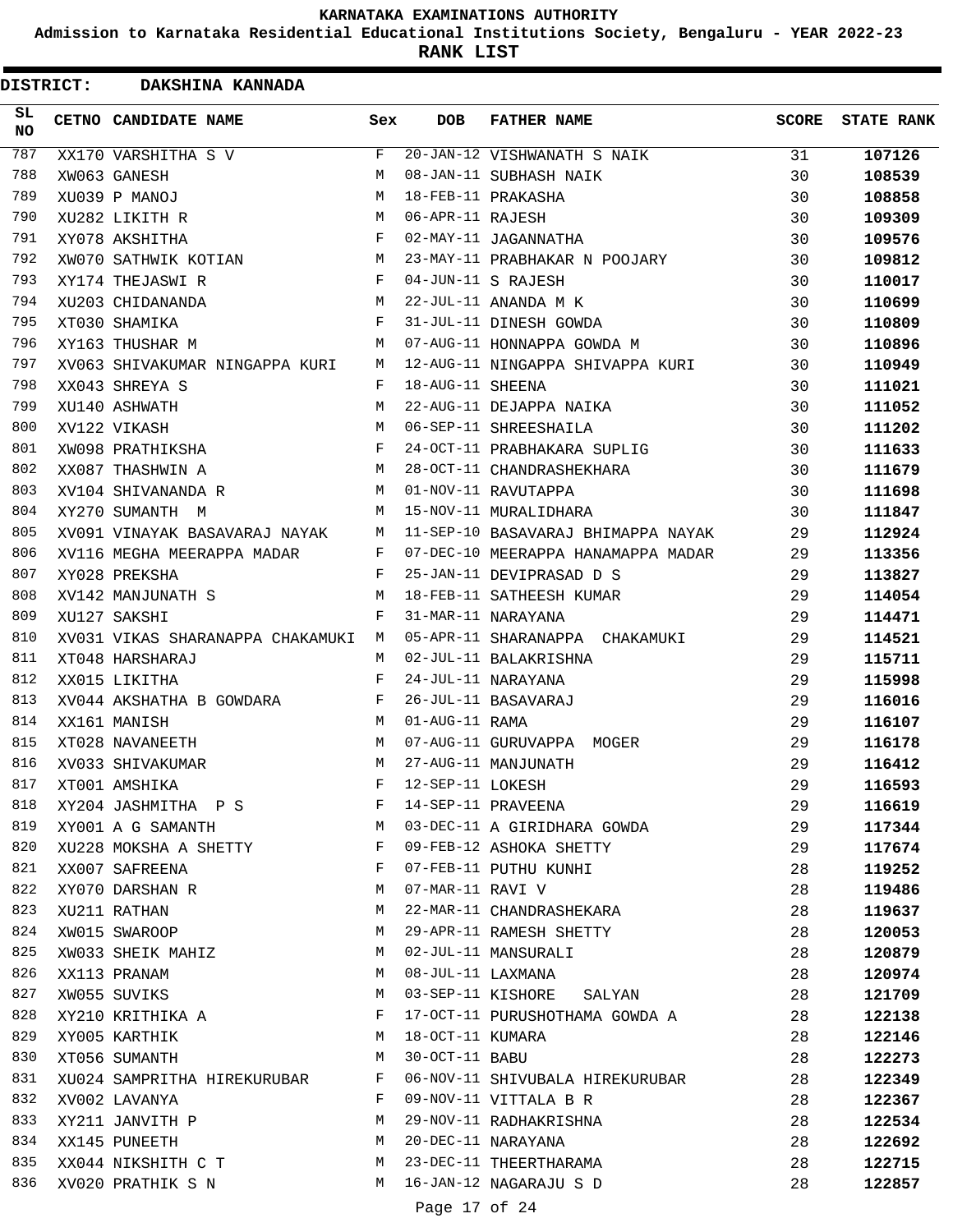**Admission to Karnataka Residential Educational Institutions Society, Bengaluru - YEAR 2022-23**

| <b>DISTRICT:</b> | DAKSHINA KANNADA                        |              |                   |                                        |              |                   |
|------------------|-----------------------------------------|--------------|-------------------|----------------------------------------|--------------|-------------------|
| SL<br><b>NO</b>  | CETNO CANDIDATE NAME                    | Sex          | <b>DOB</b>        | <b>FATHER NAME</b>                     | <b>SCORE</b> | <b>STATE RANK</b> |
| 837              | XT052 NISCHITHA D                       | F            |                   | 14-SEP-10 DINESH P                     | 27           | 123547            |
| 838              | XX100 YASHWIN M K                       | M            | 15-SEP-10 MOHAN   |                                        | 27           | 123551            |
| 839              | XV047 SUHASINI                          | F            |                   | 15-NOV-10 SRISHALA                     | 27           | 123885            |
| 840              | XU131 SRUJAN                            | М            |                   | 27-MAR-11 SUNDARESH                    | 27           | 124985            |
| 841              | XY238 VIVAN                             | M            | 08-APR-11 ANANDA  |                                        | 27           | 125110            |
| 842              | XT004 DEEKSHITHA                        | F            |                   | 10-MAY-11 UMANATHA GOWDA               | 27           | 125477            |
| 843              | XU148 MANYA                             | F            | 10-MAY-11 HARISHA |                                        | 27           | 125482            |
| 844              | XY262 THARUN S M                        | М            |                   | 15-MAY-11 SEETHARAMA M                 | 27           | 125551            |
| 845              | XV014 SAMIR DONGRISAB BISTI             | М            |                   | 28-MAY-11 DONGRISAB HUSANASAB BISTI    | 27           | 125715            |
| 846              | XU089 DHANUSH                           | M            |                   | 07-JUN-11 SHRIDHAR NAIK                | 27           | 125868            |
| 847              | XX063 DISHA M                           | F            |                   | 24-JUN-11 M MADHUSUDHANA               | 27           | 126104            |
| 848              | XU073 MITHUN K R                        | М            |                   | 05-JUL-11 RATHNAKARA GOWDA             | 27           | 126259            |
| 849              | XU159 HRUTHIK                           | M            | 08-JUL-11 SHEKHAR |                                        | 27           | 126310            |
| 850              | XV112 ASHOK HUTAGANNAVARA               | M            |                   | 20-AUG-11 GYNAPPA HUTAGANNAVARA        | 27           | 126858            |
| 851              | XU217 ANUSH GOWDA K S                   | M            |                   | 20-SEP-11 KENCHAPPA GOWDA              | 27           | 127181            |
| 852              | XU263 RACHANA                           | F            |                   | 27-OCT-11 CHANDRASHEKARA               | 27           | 127552            |
| 853              | XV065 DHIGANTH                          | M            | 08-NOV-11 NAGESH  |                                        | 27           | 127659            |
| 854              | XY043 ASHISH                            | M            |                   | 11-NOV-11 PADMANABHA K                 | 27           | 127678            |
| 855              | XX080 VAISHNAVI                         | F            |                   | 10-DEC-11 RAMAKRISHNA                  | 27           | 127942            |
| 856              | XU133 JEEVITHA                          | F            |                   | 12-NOV-10 KUSHALAPPA                   | 26           | 129052            |
| 857              | XU101 MANISH M                          | M            |                   | 31-DEC-10 MAHENDRA POOJARI G           | 26           | 129350            |
| 858              | XY235 BHARATH                           | M            | 20-MAY-11 RAMESHA |                                        | 26           | 130770            |
| 859              | XX120 VEEKSHA                           | F            |                   | 02-JUN-11 BALAKRISHNA K                | 26           | 130951            |
| 860              | XY175 POOJASHREE                        | F            |                   | 07-JUL-11 SHEKHARA M                   | 26           | 131422            |
| 861              | XX010 SHRAVAN                           | M            |                   | 16-JUL-11 SANTHOSH BHANDARI            | 26           | 131558            |
| 862              | XU038 DHRUTHI B                         | F            |                   | 20-JUL-11 CHANDRASHEKHAR               | 26           | 131609            |
| 863              | XV120 MANIKANTA                         | M            |                   | 20-AUG-11 VEERABADRAPPA HADAPADA       | 26           | 131995            |
| 864              | XU090 HARSHITH                          | M            |                   | 26-AUG-11 CHANDAPPA GOWDA              | 26           | 132047            |
| 865              | XY203 SHREEKANTH                        | M            |                   | 19-SEP-11 SHUKRAPPA                    | 26           | 132302            |
| 866              | XY110 VARSHITH K V                      | M            |                   | 21-SEP-11 VASANTHA K                   | 26           | 132329            |
| 867              | XW096 BHAGYA                            | F            |                   | 10-NOV-11 YALLALINGA NAIKODI           | 26           | 132764            |
| 868              | XV082 KUMAR BHIMAPPA ALUR               | M            |                   | 18-OCT-10 BHIMAPPA PARASAPPA ALUR      | 25           | 134052            |
| 869              | XU175 PRANAMYA                          | $\mathbf{F}$ | 22-FEB-11 MUDARA  |                                        | 25           | 134929            |
| 870              | XY117 VIGNESH                           | М            |                   | 14-MAR-11 SHESHAPPA                    | 25           | 135118            |
| 871              | XY030 SINOJ K                           | M            | 31-MAR-11 KUMAR   |                                        | 25           | 135275            |
| 872              | XV117 NIYAZ                             | М            |                   | 11-APR-11 NOORSAB MOULASAB JAKKALI     | 25           | 135403            |
| 873              | XX183 MAHAMMAD SABIR                    | M            |                   | 28-JUN-11 ALIKUNHI                     | 25           | 136295            |
| 874              | XU134 SHIVAKUMAR RAMESH<br>NIMBALAGUNDI | M            |                   | 30-JUN-11 RAMESH SHIVAPPA NIMBALAGUNDI | 25           | 136323            |
| 875              | XU029 SANJANA                           | F            |                   | 22-JUL-11 SATEESHA H S                 | 25           | 136631            |
| 876              | XY104 SHYAM                             | М            |                   | 04-AUG-11 RAJPRASAD                    | 25           | 136785            |
| 877              | XT054 SWATHI U                          | F            | 27-SEP-11 UMESH   |                                        | 25           | 137335            |
| 878              | XW074 MOHAMMED ABDUL ROUSHAN            | M            |                   | 10-OCT-11 ILIAZ BASHA                  | 25           | 137452            |
| 879              | XX048 MAHAMMAD SIPAZ                    | M            |                   | 12-OCT-11 MAHAMMAD S HANIF             | 25           | 137466            |
| 880              | XV071 SHANKARA H                        | M            |                   | 04-SEP-10 LOKESHA H                    | 24           | 138690            |
| 881              | XW054 SWASTHIK                          | M            |                   | 16-JAN-11 SURENDRA ACHARYA             | 24           | 139427            |
| 882              | XU139 P M MEGHA                         | F            | 07-FEB-11 MANOJA  |                                        | 24           | 139555            |
| 883              | XU122 JESWIN VARGISH PS P S             | M            |                   | 26-FEB-11 SABASTIAN POOVATHINGAL       | 24           | 139675            |
| 884              | XY176 AKSHAY P                          | M            |                   | 07-MAR-11 PURUSHOTHAMA P               | 24           | 139741            |
| 885              | XU095 POOJASHREE V J                    | F            |                   | 16-APR-11 VASANTHA N                   | 24           | 140102            |
|                  |                                         |              |                   |                                        |              |                   |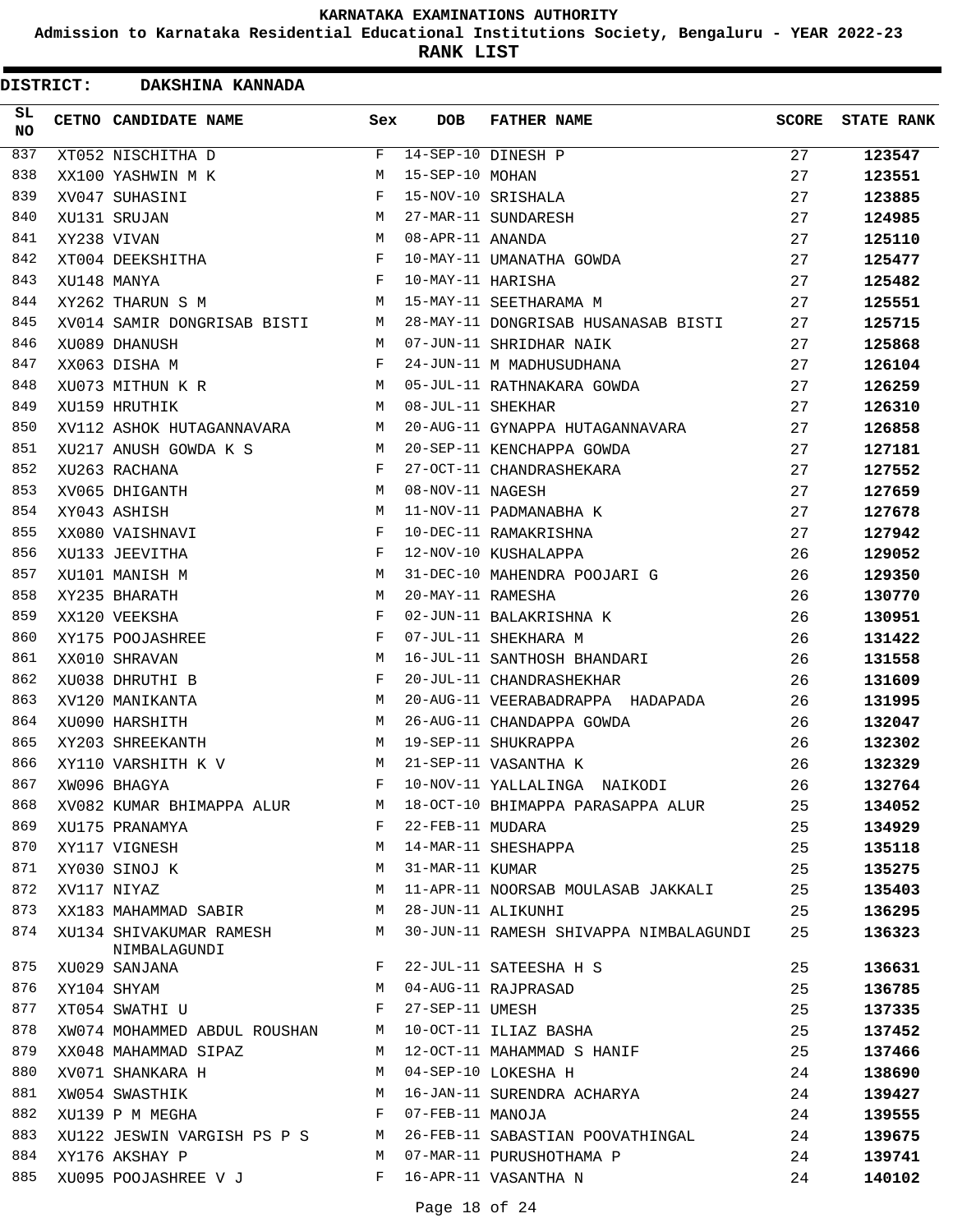**Admission to Karnataka Residential Educational Institutions Society, Bengaluru - YEAR 2022-23**

| <b>DISTRICT:</b> |           | DAKSHINA KANNADA                   |              |                   |                                                               |              |                   |
|------------------|-----------|------------------------------------|--------------|-------------------|---------------------------------------------------------------|--------------|-------------------|
| SL<br><b>NO</b>  |           | CETNO CANDIDATE NAME               | Sex          | DOB               | <b>FATHER NAME</b>                                            | <b>SCORE</b> | <b>STATE RANK</b> |
| 886              |           | XU050 JEEVAN G                     | M            |                   | 22-MAY-11 GOPALA GOWDA                                        | 24           | 140458            |
| 887              |           | XY009 SANMITH M J                  | М            |                   | 21-JUN-11 JAGADEESHA M                                        | 24           | 140842            |
| 888              |           | XU053 DHANRAJ                      | M            |                   | 11-AUG-11 JANARDHANA                                          | 24           | 141428            |
| 889              |           | XV092 DARSHAN                      | М            |                   | 19-NOV-11 NAGARAJ JADARA                                      | 24           | 142266            |
| 890              |           | XY108 UJWAL K C                    | M            |                   | 05-SEP-10 CHIDANANDA                                          | 23           | 143099            |
| 891              |           | XW016 MUKTANANDA                   | M            |                   | 23-JAN-11 RUDRAYYA HIREMATA                                   | 23           | 143751            |
| 892              |           | XU272 RAMESH HANAMANTH BANTHAL     | M            |                   | 05-MAR-11 HANAMANTH RAMANAGOUD BANTHAL                        | 23           | 143993            |
| 893              |           | XW034 ARJUN                        | M            |                   | 04-MAY-11 SHEKANNA                                            | 23           | 144460            |
| 894              |           | XW099 SANVI                        | F            |                   | 03-JUN-11 SRIDHARR BANGERA                                    | 23           | 144767            |
| 895              |           | XW108 MOHITH KRISHNA               | М            |                   | 09-JUN-11 SHANTHARAM                                          | 23           | 144836            |
| 896              |           | XY085 UDITH N K                    | M            |                   | 12-OCT-11 NARAYANA K                                          | 23           | 145955            |
| 897              |           | XT011 CHAITHANYA                   | F            |                   | 13-OCT-11 RAJENDRA                                            | 23           | 145958            |
| 898              |           | XT050 VARUN                        | M            | 16-OCT-11 RAMESH  |                                                               | 23           | 145980            |
| 899              |           | XV078 RENUKAMURTHY                 | M            |                   | 01-JAN-10 RAGHAVENDRA K R                                     | 22           | 146690            |
| 900              |           | XY191 ADITHYAN MANOJ               | М            | 04-JUN-11 MANOJ   |                                                               | 22           | 148445            |
| 901              |           | XU047 MANVITH                      | M            | 07-JUN-11 MOHAN   |                                                               | 22           | 148479            |
| 902              | XV088 ANU |                                    | F            |                   | 06-JUL-11 MAHANTHESH S NAGASHETTI                             | 22           | 148751            |
| 903              |           | XU243 PRATHVIRAJ                   | M            |                   | 28-JUL-11 LATE PRASHANTHA                                     | 22           | 148951            |
| 904              |           | XY268 SAMEEKSHA V H                | F            |                   | 12-OCT-11 HARISH V V                                          | 22           | 149501            |
| 905              |           | XU238 GOWTHAM                      | M            |                   | 07-JAN-12 VISHWANATHA                                         | 22           | 150018            |
| 906              |           | XW116 ABHISHEK KUMAR SAHANI        | M            |                   | 15-JUN-10 SANJAY SAHANI                                       | 21           | 150334            |
| 907              |           | XU113 HARIPREETH                   | M            | 06-JUN-11 VIGNESH |                                                               | 21           | 151752            |
| 908              |           | XW119 NIKHIL                       | M            |                   | 08-AUG-11 RAJESH DEVADIGA                                     | 21           | 152220            |
| 909              |           | XW043 MAHAMMAD SUVAIL              | M            |                   | 20-AUG-11 MAHAMMAD SHARIF                                     | 21           | 152300            |
| 910              |           | XV096 PRIYANKA MANJAPPA            | F            |                   | 04-SEP-11 MANJAPPA                                            | 21           | 152387            |
| 911              |           | XX033 PUNYASHREE                   | F            |                   | 28-SEP-11 RAMACHANDRA                                         | 21           | 152509            |
| 912              |           | XX102 CHARISHMA                    | F            |                   | 12-OCT-11 THEERTHAPRASAD                                      | 21           | 152583            |
| 913              |           | XY244 CHAITHRA S R                 | F            | 16-NOV-11 RAVI    |                                                               | 21           | 152781            |
| 914              |           | XW105 SRIJAN R                     | M            | 02-JAN-12 RAMESH  |                                                               | 21           | 153046            |
| 915              |           | XU132 MEGHARAJA RAMAPPA TALEKHAN M |              | 01-JAN-10 RAMAPPA |                                                               | 20           | 153197            |
| 916              |           |                                    |              |                   | XX121 VINYAS SHETTY M M 03-JUN-11 VITALA SHETTY               | 20           | 154426            |
| 917              |           |                                    |              |                   | XY237 NIREEKSHA K F 04-SEP-11 THIMMAPPA GOWDA K               | 20           | 154984            |
| 918              |           | $M_{\rm{max}}$<br>XW025 KISHAN     |              | 30-OCT-11 HARISHA |                                                               | 20           | 155249            |
| 919              |           |                                    |              |                   | XW106 MOHAMMAD RIZA SHAHEED M 17-NOV-11 MOHAMMED SHAREEF BAVA | 19           | 157456            |
| 920              |           | XU259 RAKSHITH                     | M            | 15-MAY-11 GOPALA  |                                                               | 18           | 158574            |
| 921              |           | XX174 YASHASWINI                   | F            |                   | 16-JUN-11 LINGAPPA KUMBARA                                    | 18           | 158727            |
| 922              |           | XY057 ABHISHEK M S M               |              |                   | 26-SEP-11 SURESHA                                             | 18           | 159160            |
| 923              |           | M<br>XX053 SANATH M                |              |                   | 17-OCT-11 KAMALAKSHA                                          | 18           | 159227            |
| 924              |           | XV062 ANIL KANDODAPPA              | M            |                   | 27-DEC-11 KANDODAPPA                                          | 18           | 159439            |
| 925              |           | M <sub>N</sub><br>XY130 AJAY M     |              |                   | 23-MAR-11 M RAMESHA                                           | 17           | 160006            |
| 926              |           | XW022 DEEKSHITH M                  |              | 12-MAY-11 RAVI    |                                                               | 17           | 160156            |
| 927              |           | XU065 THRUSHA R<br>$\mathbf{F}$    |              | 27-APR-11 RAVI    |                                                               | 16           | 161576            |
| 928              |           | XY144 DEEKSHA                      | $\mathbf{F}$ |                   | 01-AUG-11 SUNDARA M                                           | 16           | 161878            |
| 929              |           | XU246 DEEPIKA BHANDARY             | F            |                   | 03-DEC-11 JAYARAM NAIK                                        | 15           | 163445            |
| 930              |           | XU207 SHRUTHA                      | F            |                   | 25-APR-11 SATHEESHA POOJARY                                   | 14           | 164022            |
| 931              |           | XV046 THARUN N K                   | M            | 17-AUG-11 NAVEEN  |                                                               | 14           | 164347            |
| 932              |           | XV024 MEGHA                        | F            |                   | 23-MAY-11 JATTINGARAYA                                        | 11           | 167183            |
| 933              |           | XY265 PARAMESHWARA M               |              |                   | 24-OCT-11 JANARDANA NAIKA                                     | 11           | 167535            |
| 934              |           | XU015 CHINMAYI A F                 |              |                   | 18-AUG-11 PRAKASHCHANDRA B                                    | 7            | 170181            |
| 935              |           | XU201 MAHAMMAD SHIHAN M            |              | 06-APR-11 ASHRAF  |                                                               | 6            | 170473            |
|                  |           |                                    |              | Page 19 of 24     |                                                               |              |                   |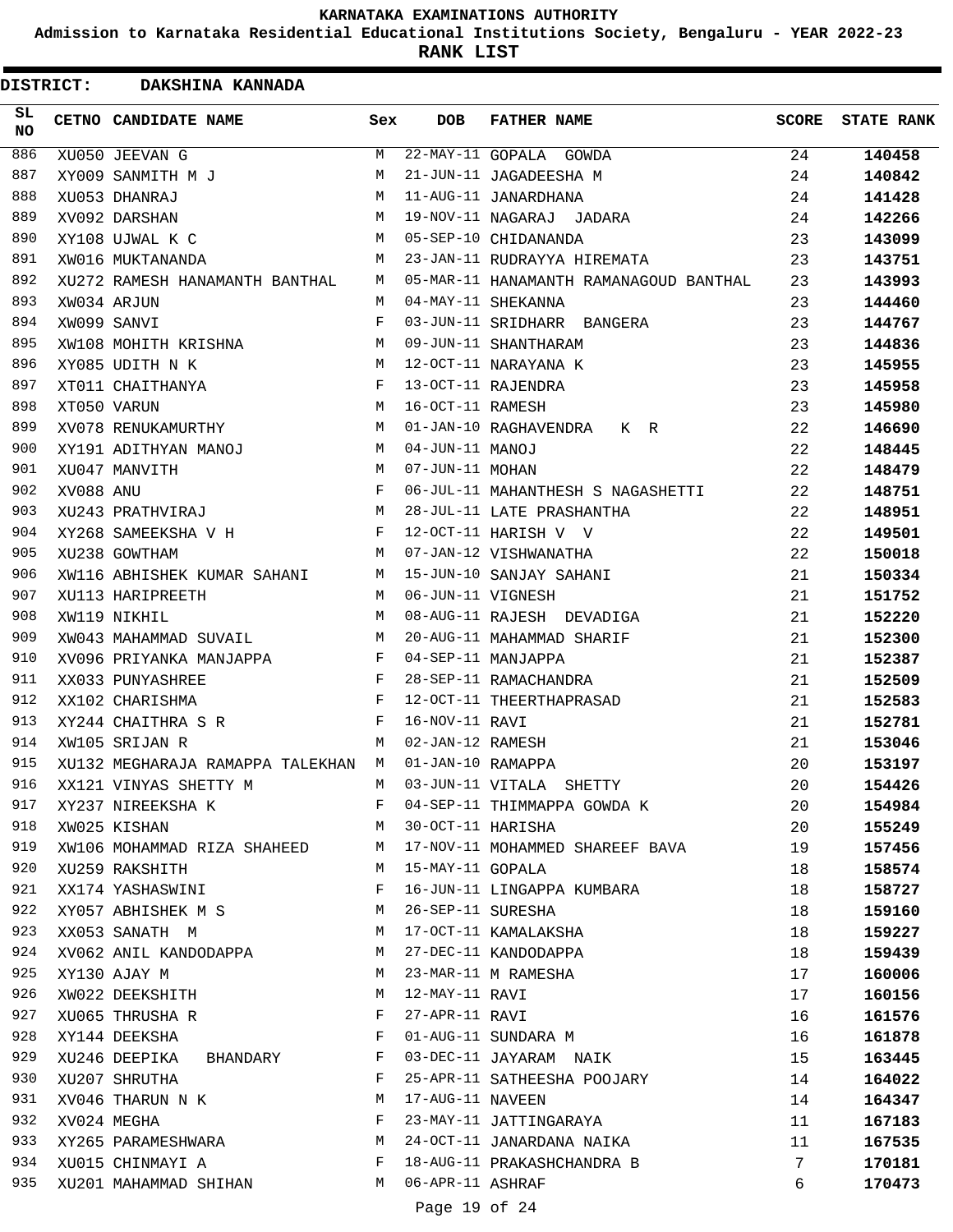**Admission to Karnataka Residential Educational Institutions Society, Bengaluru - YEAR 2022-23**

**RANK LIST**

DISTRICT: DAKSHINA KANNADA

| SL<br>NO |                                 |              |               | CETNO CANDIDATE NAME Sex DOB FATHER NAME SCORE STATE RANK                                                                                                                                                                     |        |  |
|----------|---------------------------------|--------------|---------------|-------------------------------------------------------------------------------------------------------------------------------------------------------------------------------------------------------------------------------|--------|--|
| 936      |                                 |              |               | XU220 SHARANYA                             F   14-APR-11 SUBRAMANYA AITHALA S               4         171180<br>XT047 PRAADHAANYA               F   09-NOV-11 SHIVANANDA SHETTY           ABSENT                              |        |  |
| 937      |                                 |              |               |                                                                                                                                                                                                                               |        |  |
| 938      |                                 |              |               | XV135 GAUTAM YESHAVANTH RATHOD M 23-MAR-10 YESHAVANTH H RATHOD ABSENT                                                                                                                                                         |        |  |
| 939      |                                 |              |               |                                                                                                                                                                                                                               |        |  |
| 940      |                                 |              |               |                                                                                                                                                                                                                               |        |  |
| 941      |                                 |              |               |                                                                                                                                                                                                                               |        |  |
| 942      |                                 |              |               |                                                                                                                                                                                                                               |        |  |
| 943      |                                 |              |               |                                                                                                                                                                                                                               |        |  |
| 944      |                                 |              |               | XV13 GAUTAN YEARAMANIN RATHOD M 23-NAR-10 YESHAVANUN SHATIN ABSENT XV135 GAUTAN YESHAVANIN RATHOD M 23-NAR-10 YESHAVANUN H RATHOD XXXX ASSENT XV135 GAUTAN YESHAVANIN P 10-07-11 GUAN AWAND C 11 BIRSKARA K ABSENT XV135 DEFI |        |  |
| 945      |                                 |              |               |                                                                                                                                                                                                                               |        |  |
| 946      |                                 |              |               |                                                                                                                                                                                                                               |        |  |
| 947      |                                 |              |               |                                                                                                                                                                                                                               |        |  |
| 948      |                                 |              |               |                                                                                                                                                                                                                               |        |  |
| 949      |                                 |              |               |                                                                                                                                                                                                                               |        |  |
| 950      |                                 |              |               |                                                                                                                                                                                                                               |        |  |
| 951      |                                 |              |               |                                                                                                                                                                                                                               |        |  |
| 952      |                                 |              |               |                                                                                                                                                                                                                               |        |  |
| 953      |                                 |              |               |                                                                                                                                                                                                                               |        |  |
| 954      |                                 |              |               |                                                                                                                                                                                                                               |        |  |
| 955      |                                 |              |               |                                                                                                                                                                                                                               |        |  |
| 956      |                                 |              |               |                                                                                                                                                                                                                               |        |  |
| 957      |                                 |              |               |                                                                                                                                                                                                                               |        |  |
| 958      |                                 |              |               |                                                                                                                                                                                                                               |        |  |
| 959      |                                 |              |               |                                                                                                                                                                                                                               |        |  |
| 960      |                                 |              |               |                                                                                                                                                                                                                               |        |  |
| 961      |                                 |              |               |                                                                                                                                                                                                                               |        |  |
| 962      |                                 |              |               |                                                                                                                                                                                                                               |        |  |
| 963      |                                 |              |               |                                                                                                                                                                                                                               |        |  |
| 964      |                                 |              |               |                                                                                                                                                                                                                               |        |  |
| 965      |                                 |              |               |                                                                                                                                                                                                                               |        |  |
| 966      |                                 |              |               |                                                                                                                                                                                                                               |        |  |
| 967      |                                 |              |               | XWOO1 SUHAN R SHETTY<br>XY160 VAISHNAVI F 06-MAY-11 SADHANANDA<br>XWO27 NINGAMMA F 25-DEC-11 SAIBANNA<br>XWO80 AYAN M 24-NOV-11 ABDUL RAZAK                                                                                   | ABSENT |  |
| 968      |                                 |              |               |                                                                                                                                                                                                                               | ABSENT |  |
| 969      |                                 |              |               |                                                                                                                                                                                                                               | ABSENT |  |
| 970      |                                 |              |               |                                                                                                                                                                                                                               | ABSENT |  |
| 971      | XW008 ABHISHEK SANJEEV RUDAGI M |              |               | 24-DEC-11 SANJEEV RUDAGI                                                                                                                                                                                                      | ABSENT |  |
| 972      | XW012 PRATHVI                   | $\mathbf{F}$ |               | 05-JAN-11 BASAVARAJA BOWNDA KAVATE ABSENT                                                                                                                                                                                     |        |  |
| 973      | XW041 CHETHAS C KOTIAN          | М            |               | 09-NOV-11 CHIDHANANDHA                                                                                                                                                                                                        | ABSENT |  |
| 974      | XW076 DHRUV G POOJARY M         |              |               | 08-MAR-11 GANESH POOJARY                                                                                                                                                                                                      | ABSENT |  |
| 975      | XW121 SANVITHA N                | F            |               | 25-MAY-11 NAGESH V ACHARYA                                                                                                                                                                                                    | ABSENT |  |
| 976      | XW102 JYOTI                     | F            |               | 01-JAN-10 MALLAPPA                                                                                                                                                                                                            | ABSENT |  |
| 977      | XW085 SAMITH KUMAR M            |              |               | 05-FEB-11 SURENDRA POOJARY                                                                                                                                                                                                    | ABSENT |  |
| 978      | XW014 MEGHA LAKSHMANA GOUDRA F  |              |               | 22-MAR-11 LAKSHMANA                                                                                                                                                                                                           | ABSENT |  |
| 979      | XW024 GOWTHAM                   | M            |               | 03-SEP-11 GANESH                                                                                                                                                                                                              | ABSENT |  |
| 980      | XW044 JANVI                     | F            |               | 28-NAR-11 MANJUNATH<br>19-DEC-11 BALAPPA                                                                                                                                                                                      | ABSENT |  |
| 981      | XW029 MANOJ B                   | M            |               |                                                                                                                                                                                                                               | ABSENT |  |
| 982      | XY196 SHREEKANTH K M            |              |               | 11-SEP-11 RATNAKARA NAYAK                                                                                                                                                                                                     | ABSENT |  |
| 983      | XY240 AKSHITH                   | M            |               | 11-NOV-11 SOMAYYA                                                                                                                                                                                                             | ABSENT |  |
| 984      | XW100 SPANDANA                  | F            |               |                                                                                                                                                                                                                               | ABSENT |  |
| 985      | XW026 CHINTHAN                  | М            |               | -<br>29-JUN-11 SHREEDHARA<br>12-OCT-11 SATHISHA                                                                                                                                                                               | ABSENT |  |
|          |                                 |              |               |                                                                                                                                                                                                                               |        |  |
|          |                                 |              | Page 20 of 24 |                                                                                                                                                                                                                               |        |  |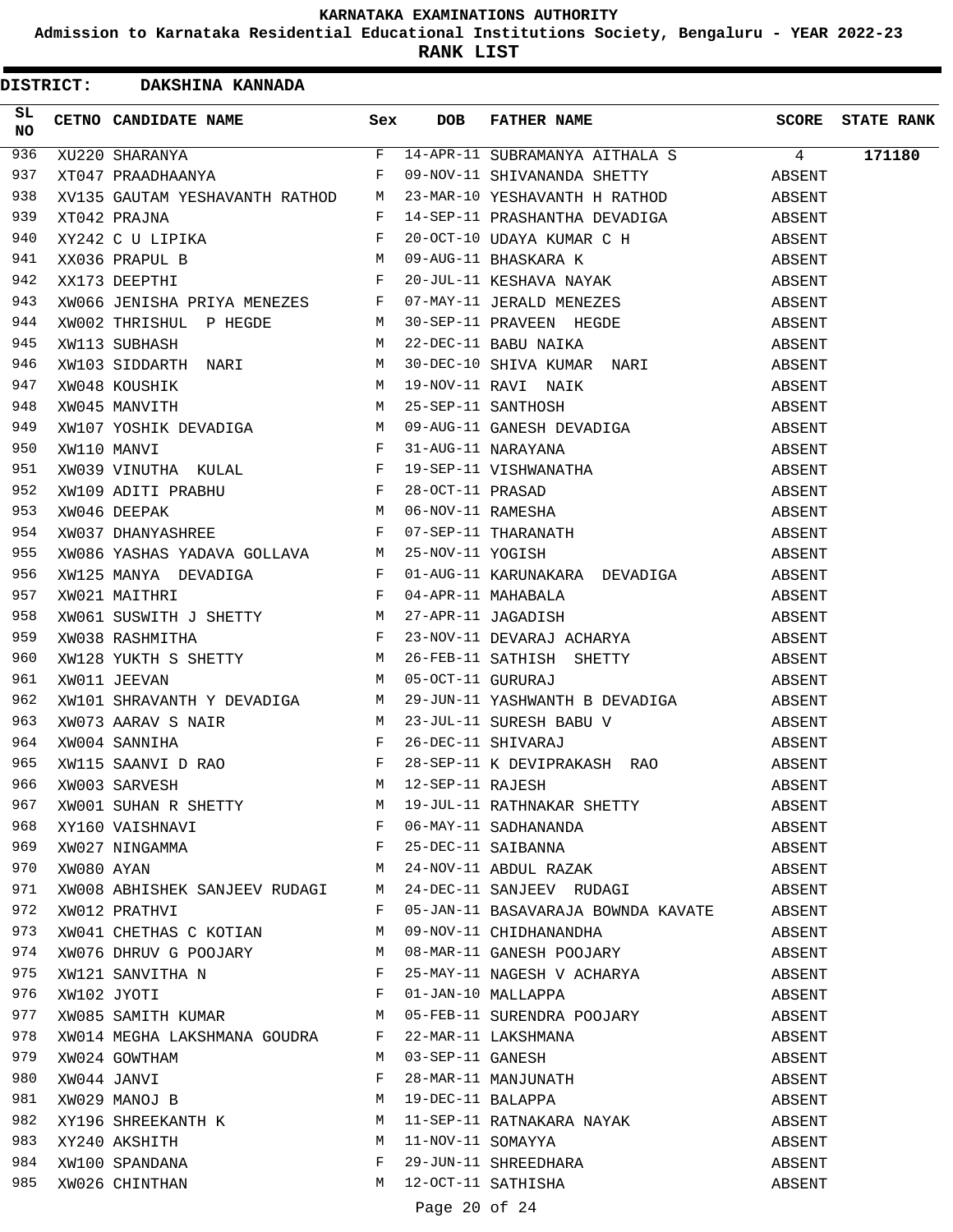**Admission to Karnataka Residential Educational Institutions Society, Bengaluru - YEAR 2022-23**

**RANK LIST**

|                 |                  | DISTRICT: DAKSHINA KANNADA                                                                                                                                                                                                                                 |   |                   |                                                                                                                                       |                         |  |
|-----------------|------------------|------------------------------------------------------------------------------------------------------------------------------------------------------------------------------------------------------------------------------------------------------------|---|-------------------|---------------------------------------------------------------------------------------------------------------------------------------|-------------------------|--|
| SL<br><b>NO</b> |                  | CETNO CANDIDATE NAME Sex                                                                                                                                                                                                                                   |   | DOB               | FATHER NAME                                                                                                                           | <b>SCORE</b> STATE RANK |  |
| 986             |                  |                                                                                                                                                                                                                                                            |   |                   | 11-JUN-11 DHANANJAYA                                                                                                                  | ABSENT                  |  |
| 987             |                  |                                                                                                                                                                                                                                                            |   |                   | 04-MAY-11 RUKMAYA GOWDA                                                                                                               | ABSENT                  |  |
| 988             |                  |                                                                                                                                                                                                                                                            |   |                   |                                                                                                                                       | ABSENT                  |  |
| 989             |                  |                                                                                                                                                                                                                                                            |   |                   | 03-JUL-11 ASHOKA POOJARY<br>22-JUL-11 NAGARAJ<br>11-JUL-11 AHMAD<br>25-JAN-11 THIMMAPPA<br>04-APR-11 MALLIKARJUN                      | ABSENT                  |  |
| 990             |                  |                                                                                                                                                                                                                                                            |   |                   |                                                                                                                                       |                         |  |
| 991             |                  |                                                                                                                                                                                                                                                            |   |                   |                                                                                                                                       |                         |  |
| 992             |                  |                                                                                                                                                                                                                                                            |   |                   |                                                                                                                                       |                         |  |
| 993             |                  |                                                                                                                                                                                                                                                            |   |                   |                                                                                                                                       |                         |  |
| 994             |                  |                                                                                                                                                                                                                                                            |   |                   | XY258 PRATHISH M<br>XY258 PRATHISH M<br>XWO87 NAGAMMA<br>XX124 GAGAN Y S<br>XX124 GAGAN Y S<br>XX157 PRINCY A P<br>XY230 THIISHAP D D |                         |  |
| 995             |                  |                                                                                                                                                                                                                                                            |   |                   | 17-MAY-11 DAYANANDA P B                                                                                                               | ABSENT                  |  |
| 996             |                  | XX157 PRINCY A P<br>XY230 THUSHAR P D<br>XT040 TRUSHA<br>XT058 CHETHANA T L<br>XU012 RAKESH<br>XU093 NIRANJAN<br>XU260 VIKRAM<br>XV1260 VIKRAM<br>XV110 GAGAN<br>XX002 NAYANA<br>XT064 MANVEETH<br>XT063 NIKIL<br>XU146 ANANNYA<br>XV130 YASHMITH S<br>M M |   | 30-SEP-11 KESHAVA |                                                                                                                                       | ABSENT                  |  |
| 997             |                  |                                                                                                                                                                                                                                                            |   |                   | 26-JUN-11 T LINGAPPA MUGERA ABSENT                                                                                                    |                         |  |
| 998             |                  |                                                                                                                                                                                                                                                            |   |                   | 12-JUL-11 SANJEEVA                                                                                                                    | ABSENT                  |  |
| 999             |                  |                                                                                                                                                                                                                                                            |   |                   |                                                                                                                                       | ABSENT                  |  |
| 1000            |                  |                                                                                                                                                                                                                                                            |   |                   | 29-OCT-11 CHANDRAHAS NAIK<br>09-APR-11 KRISHNAPPA                                                                                     | ABSENT                  |  |
| 1001            |                  |                                                                                                                                                                                                                                                            |   |                   | 26-APR-11 RAVI GOWDA                                                                                                                  | ABSENT                  |  |
| 1002            |                  |                                                                                                                                                                                                                                                            |   |                   | 04-SEP-11 KUSHALA                                                                                                                     | ABSENT                  |  |
| 1003            |                  |                                                                                                                                                                                                                                                            |   |                   |                                                                                                                                       | ABSENT                  |  |
| 1004            |                  |                                                                                                                                                                                                                                                            |   |                   |                                                                                                                                       | ABSENT                  |  |
| 1005            |                  |                                                                                                                                                                                                                                                            |   |                   |                                                                                                                                       | ABSENT                  |  |
| 1006            |                  | XV130 YASHMITH S M                                                                                                                                                                                                                                         |   |                   | 25-SEP-11 GANGAYYA GOWDA<br>18-MAY-11 RAMESH<br>05-JUL-11 ANANDA<br>30-OCT-11 SHANKARA                                                | ABSENT                  |  |
| 1007            |                  | <b>M</b><br>XV023 BHAVISH                                                                                                                                                                                                                                  |   |                   | 14-MAR-11 MADAVA K                                                                                                                    | ABSENT                  |  |
| 1008            |                  | XV108 PREETAM HANAMANT HADAPAD M                                                                                                                                                                                                                           |   |                   | 20-FEB-11 HANAMANT MALLAPPA HADAPAD ABSENT                                                                                            |                         |  |
| 1009            | XV034 KARAN      |                                                                                                                                                                                                                                                            | M |                   | 04-NOV-11 AKILESH                                                                                                                     | ABSENT                  |  |
| 1010            |                  | XT010 MUHAMMED ASHIM                                                                                                                                                                                                                                       | M |                   |                                                                                                                                       | ABSENT                  |  |
| 1011            |                  | $\mathbf{F}$ . The set of $\mathbf{F}$<br>XT093 SHREYA                                                                                                                                                                                                     |   |                   | 27-OCT-10 HASYNAR<br>25-APR-11 SATHISHA<br>25-APR-11 SATHISHA                                                                         | ABSENT                  |  |
| 1012            |                  |                                                                                                                                                                                                                                                            |   |                   | 15-SEP-11 PAKKIRAPPA DODDAMANI                                                                                                        | ABSENT                  |  |
| 1013            |                  |                                                                                                                                                                                                                                                            |   |                   |                                                                                                                                       | ABSENT                  |  |
| 1014            |                  |                                                                                                                                                                                                                                                            |   |                   |                                                                                                                                       | ABSENT                  |  |
|                 |                  | 1015 XU111 CHAITHRA                                                                                                                                                                                                                                        |   |                   | 20-JUL-11 SURESHA<br>06-NOV-11 RAVI<br>15-MAR-11 DAKAYYA<br>24-DEC-11 HAPIJULLA                                                       | ABSENT                  |  |
|                 |                  | 1016 XU190 RAFEEZ<br>1017 XU078 MANISH M<br>1018 XU297 YASHIKA F                                                                                                                                                                                           |   |                   |                                                                                                                                       | ABSENT                  |  |
|                 |                  |                                                                                                                                                                                                                                                            |   |                   | M 29-SEP-11 HARISH ACHARYA                                                                                                            | ABSENT                  |  |
|                 |                  |                                                                                                                                                                                                                                                            |   |                   | 25-MAR-11 PRAVEEN                                                                                                                     | ABSENT                  |  |
|                 | 1019 XU296 AYUSH | M                                                                                                                                                                                                                                                          |   |                   | 27-MAR-11 RAVICHANDRA SHETTY                                                                                                          | ABSENT                  |  |
|                 |                  | 1020 XU209 BHUVAN A DEVADIGA M                                                                                                                                                                                                                             |   |                   | 13-SEP-11 ASHOKA                                                                                                                      | ABSENT                  |  |
|                 | 1021 XU018 DISHA |                                                                                                                                                                                                                                                            | F |                   | 05-OCT-10 GANESH NAYAK                                                                                                                | ABSENT                  |  |
| 1022            |                  | XU258 KAVYASHREE                                                                                                                                                                                                                                           | F |                   | 22-SEP-11 SADASHIVA NAIKA                                                                                                             | ABSENT                  |  |
|                 |                  | 1023 XU285 NIRANJAN                                                                                                                                                                                                                                        | M |                   | --------------<br>15-OCT-11 MUTTHAPPA<br>25-SEP-11 UMESHA surror                                                                      | ABSENT                  |  |
|                 |                  |                                                                                                                                                                                                                                                            | М |                   |                                                                                                                                       | ABSENT                  |  |
|                 |                  |                                                                                                                                                                                                                                                            | F |                   |                                                                                                                                       | ABSENT                  |  |
|                 |                  | 1024 XU118 PREETHAM<br>1025 XU304 RAKSHITHA<br>1026 XU147 DIGANTH                                                                                                                                                                                          | M |                   | 29-APR-11 ANANDA MOOLYA                                                                                                               | ABSENT                  |  |
|                 |                  | 1027 XU040 SAHAN C S                                                                                                                                                                                                                                       | M |                   |                                                                                                                                       | ABSENT                  |  |
|                 |                  |                                                                                                                                                                                                                                                            | M |                   | 12-AFR 11 ANVAREAL<br>12-MAY-11 SUNDARA<br>19-APR-11 VASANTH<br>27-MAR-11 SHANTHAPPA                                                  | ABSENT                  |  |
|                 |                  |                                                                                                                                                                                                                                                            | F |                   |                                                                                                                                       | ABSENT                  |  |
|                 |                  | 1028 XU283 VARUN<br>1029 XU161 DHANYA<br>1030 XU177 SHARAN                                                                                                                                                                                                 | М |                   | 22-MAR-11 NANYAPPA POOJARY                                                                                                            | ABSENT                  |  |
| 1031            | XU185 AJAY       |                                                                                                                                                                                                                                                            | M | 22-DEC-11 VITAL   |                                                                                                                                       | ABSENT                  |  |
|                 |                  |                                                                                                                                                                                                                                                            | M |                   | 08-NOV-11 SANJEEEVA N                                                                                                                 | ABSENT                  |  |
|                 |                  | 1032 XU172 CHARNA KUMAR<br>1033 XU233 RACHITH N                                                                                                                                                                                                            | M |                   | 01-SEP-11 NAGAPRASAD B R                                                                                                              | ABSENT                  |  |
|                 |                  | 1034 XV067 THRIDEEP D                                                                                                                                                                                                                                      | M |                   | 24-FEB-11 DINESH KUMAR                                                                                                                | ABSENT                  |  |
|                 |                  | 1035 XV121 DWITHI                                                                                                                                                                                                                                          | F | 04-DEC-11 KUMAR   |                                                                                                                                       | ABSENT                  |  |
|                 |                  |                                                                                                                                                                                                                                                            |   |                   |                                                                                                                                       |                         |  |

# Page 21 of 24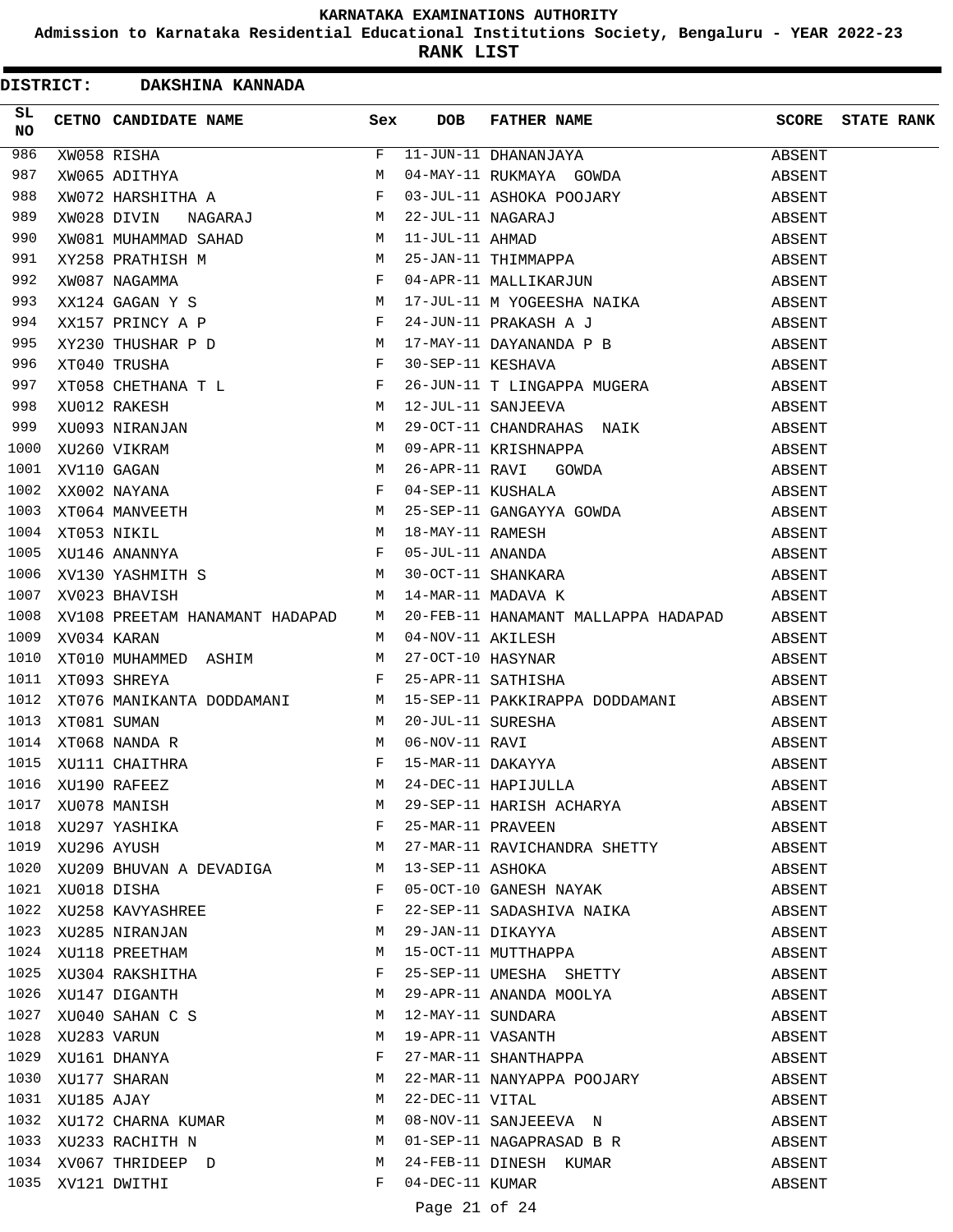**Admission to Karnataka Residential Educational Institutions Society, Bengaluru - YEAR 2022-23**

|                 |            | DISTRICT: DAKSHINA KANNADA                                       |         |                   |                                                                                                                                                                                                                                                                                                                                        |        |                         |
|-----------------|------------|------------------------------------------------------------------|---------|-------------------|----------------------------------------------------------------------------------------------------------------------------------------------------------------------------------------------------------------------------------------------------------------------------------------------------------------------------------------|--------|-------------------------|
| SL<br><b>NO</b> |            | CETNO CANDIDATE NAME Sex                                         |         | <b>DOB</b>        | FATHER NAME                                                                                                                                                                                                                                                                                                                            |        | <b>SCORE</b> STATE RANK |
| 1036            |            | $\begin{array}{c}\nM \\ M\n\end{array}$<br>XV028 SHREYAS         |         | M 30-NOV-11 MOHAN |                                                                                                                                                                                                                                                                                                                                        | ABSENT |                         |
| 1037            |            | XV101 RAKSHITH                                                   |         |                   | 30-NOV-11 MOHAN<br>01-OCT-11 VENKATESH                                                                                                                                                                                                                                                                                                 | ABSENT |                         |
| 1038            |            |                                                                  |         |                   |                                                                                                                                                                                                                                                                                                                                        | ABSENT |                         |
| 1039            |            |                                                                  |         |                   | XV118 PURUSHOTHAM M PATIL M 03-JUL-10 MANJUNATHA PATIL<br>XV145 P DIGANTH JAIN M 09-OCT-11 PRAMOD KUMAR                                                                                                                                                                                                                                | ABSENT |                         |
| 1040            |            | XV106 SUPRITA IRAPPA HAVOJI F                                    |         |                   | 03-MAY-09 IRAPPA SIDDALINGAPPA HAVOJI ABSENT                                                                                                                                                                                                                                                                                           |        |                         |
| 1041            |            |                                                                  |         |                   |                                                                                                                                                                                                                                                                                                                                        | ABSENT |                         |
| 1042            |            |                                                                  |         |                   |                                                                                                                                                                                                                                                                                                                                        | ABSENT |                         |
| 1043            |            |                                                                  |         |                   |                                                                                                                                                                                                                                                                                                                                        | ABSENT |                         |
| 1044            |            |                                                                  |         |                   |                                                                                                                                                                                                                                                                                                                                        | ABSENT |                         |
| 1045            |            |                                                                  |         |                   | XV108 SOFRITA IRAPPA HAVOUT FORMATION IRAPPA SIDDALINGAPPA HAVOUT<br>XV144 P DIYA JAIN F 09-OCT-11 PRAMOD KUMAR<br>XV059 RAKSHA F 10-JUN-11 ROHITHAKSHA<br>XV059 RAKSHITHA F 21-SEP-11 PADANABHA<br>XV066 DIKSHA F 28-NOV-11 MADHAV KU<br>19-SEP-11 NEELAPPA<br>10-JUN-11 ROHITHAKSHA<br>21-SEP-11 PADANABHA<br>28-NOV-11 MADHAV KULAL | ABSENT |                         |
| 1046            |            |                                                                  |         |                   |                                                                                                                                                                                                                                                                                                                                        | ABSENT |                         |
| 1047            |            |                                                                  |         |                   |                                                                                                                                                                                                                                                                                                                                        | ABSENT |                         |
| 1048            |            |                                                                  |         |                   | 12-APR-11 LAXMAN POOJARY                                                                                                                                                                                                                                                                                                               | ABSENT |                         |
| 1049            |            |                                                                  |         |                   |                                                                                                                                                                                                                                                                                                                                        |        |                         |
| 1050            |            |                                                                  |         |                   |                                                                                                                                                                                                                                                                                                                                        |        |                         |
| 1051            |            |                                                                  |         |                   | XV12 HANDIING L<br>XV103 SIDDAPPA HAVOJI M 30-APR-11 IRAPPA SIDDALINGAPPA HAVOJI ABSENT<br>XV064 BHAGATH S N M 12-AUG-11 SANDEEP KUMAR ABSENT<br>XV052 UMESHA M 03-JUL-11 GIRIYAPPA ABSENT<br>XV133 HRUTHVIK M 04-JUN-11 SUNIL ABSENT<br>                                                                                              |        |                         |
| 1052            |            |                                                                  |         |                   |                                                                                                                                                                                                                                                                                                                                        |        |                         |
| 1053            |            |                                                                  |         |                   |                                                                                                                                                                                                                                                                                                                                        |        |                         |
|                 |            | $\mathbf{F}$<br>1054 XV005 B SHIVAPRIYA                          |         |                   | 14-JAN-12 P BALAKRISHANAN<br>26-JUL-11 PRAVEEN<br>10-OCT-11 DANDAPPA<br>24-NOV-09 HANUMANTHA                                                                                                                                                                                                                                           | ABSENT |                         |
| 1055            |            | XV131 GOWTHAM PRAVEEN POOJARY                                    | M       |                   |                                                                                                                                                                                                                                                                                                                                        | ABSENT |                         |
| 1056            |            | XV055 BHAVANI                                                    | F       |                   |                                                                                                                                                                                                                                                                                                                                        | ABSENT |                         |
| 1057            | XV061 SUMA |                                                                  | F       |                   |                                                                                                                                                                                                                                                                                                                                        | ABSENT |                         |
| 1058            |            | XV126 MANJULA MAYAPPA HIREKUMBI F                                |         |                   | 02-JUN-11 MAYAPPA HIREKUMBI                                                                                                                                                                                                                                                                                                            | ABSENT |                         |
|                 |            | 1059 XV075 ASHVINI BASAVARAJA RAYANA F<br>GOWDRA                 |         |                   | 06-MAY-11 BASAVARAJA SINGANA GOWDA ABSENT<br>RAYANA GOWDRU                                                                                                                                                                                                                                                                             |        |                         |
|                 |            | 1060 XV053 SANGEETA SANNAHANAMAPPA<br>KAYANNAVAR<br>$\mathbf{F}$ | $F$ and |                   | 08-JUN-11 SANNAHANAMAPPA MARIYAPPA ABSENT<br>KAYANNAVAR                                                                                                                                                                                                                                                                                |        |                         |
|                 |            | 1061 XV084 KEERTHI                                               |         |                   | 03-FEB-11 ANDAPPA KENCHAPPA POOJARA ABSENT                                                                                                                                                                                                                                                                                             |        |                         |
|                 |            |                                                                  |         |                   |                                                                                                                                                                                                                                                                                                                                        | ABSENT |                         |
|                 |            |                                                                  |         |                   |                                                                                                                                                                                                                                                                                                                                        |        |                         |
|                 |            |                                                                  |         |                   |                                                                                                                                                                                                                                                                                                                                        |        |                         |
|                 |            |                                                                  |         |                   |                                                                                                                                                                                                                                                                                                                                        |        |                         |
|                 |            |                                                                  |         |                   |                                                                                                                                                                                                                                                                                                                                        |        |                         |
|                 |            |                                                                  |         |                   |                                                                                                                                                                                                                                                                                                                                        |        |                         |
|                 |            |                                                                  |         |                   |                                                                                                                                                                                                                                                                                                                                        | ABSENT |                         |
|                 |            |                                                                  |         |                   | 1068 XW127 GAGAN<br>1069 XW005 ANVITH M 11-DEC-11 ANANDA<br>1070 XW075 BHAGYA<br>1071 XW023 ANORA DSOUZA<br>F 10-OCT-11 ALBERT DSOUZA                                                                                                                                                                                                  | ABSENT |                         |
|                 |            |                                                                  |         |                   |                                                                                                                                                                                                                                                                                                                                        | ABSENT |                         |
|                 |            |                                                                  |         |                   |                                                                                                                                                                                                                                                                                                                                        | ABSENT |                         |
|                 |            | 1072 XW053 AYISHA ISHRATH BALL F 19-JUN-11 HANEEF                |         |                   | ABSENT                                                                                                                                                                                                                                                                                                                                 |        |                         |
|                 |            |                                                                  |         |                   | 1073 XWO93 YATHISH KULAL M 09-APR-11 NARAYANA KULAL ABSENT ABSENT<br>1074 XWO36 YATHISH K M 09-AUG-01 KRISHNA GOWDA ABSENT<br>1075 XWO59 ARYAN M 15-AUG-11 GIRISH M 15-AUG-11 M                                                                                                                                                        |        |                         |
|                 |            |                                                                  |         |                   |                                                                                                                                                                                                                                                                                                                                        |        |                         |
|                 |            |                                                                  |         |                   |                                                                                                                                                                                                                                                                                                                                        |        |                         |
|                 |            |                                                                  |         |                   | 1076 XV137 SAMRUDH M 31-DEC-11 SUDHEER NAYAK ABSENT                                                                                                                                                                                                                                                                                    |        |                         |
|                 |            |                                                                  |         |                   | 1077 XV086 AISHWARYA RAMAPPA PUJAR F 16-JAN-10 RAMAPPA BHIMAPPA PUJAR ABSENT                                                                                                                                                                                                                                                           |        |                         |
|                 |            |                                                                  |         |                   | 1078 XV087 VITTAL RAMAPPA PUJAR M 11-NOV-11 RAMAPPA BHIMAPPA PUJAR ABSENT                                                                                                                                                                                                                                                              |        |                         |
|                 |            |                                                                  |         |                   | 1079 XV099 VARSHA H S $F$ 23-JUL-11 H M SRINIVAS ABSENT                                                                                                                                                                                                                                                                                |        |                         |
|                 |            |                                                                  |         |                   | 1080 XV019 PREETI RAJSHEKHAR PUJARI F 20-JUL-11 RAJSHEKHAR KENCHAPPA PUJARI ABSENT                                                                                                                                                                                                                                                     |        |                         |
|                 |            |                                                                  |         |                   |                                                                                                                                                                                                                                                                                                                                        | ABSENT |                         |
|                 |            | 1081 XY178 DHEERAJ<br>1082 XU163 PRANAM                          |         |                   | M 05-MAR-11 RAMACHANDRA<br>M 05-JUL-11 GURUVA                                                                                                                                                                                                                                                                                          | ABSENT |                         |
|                 |            |                                                                  |         |                   | 1083 XU262 P PARTHA GOWDA M 27-OCT-11 KESHAVA P                                                                                                                                                                                                                                                                                        | ABSENT |                         |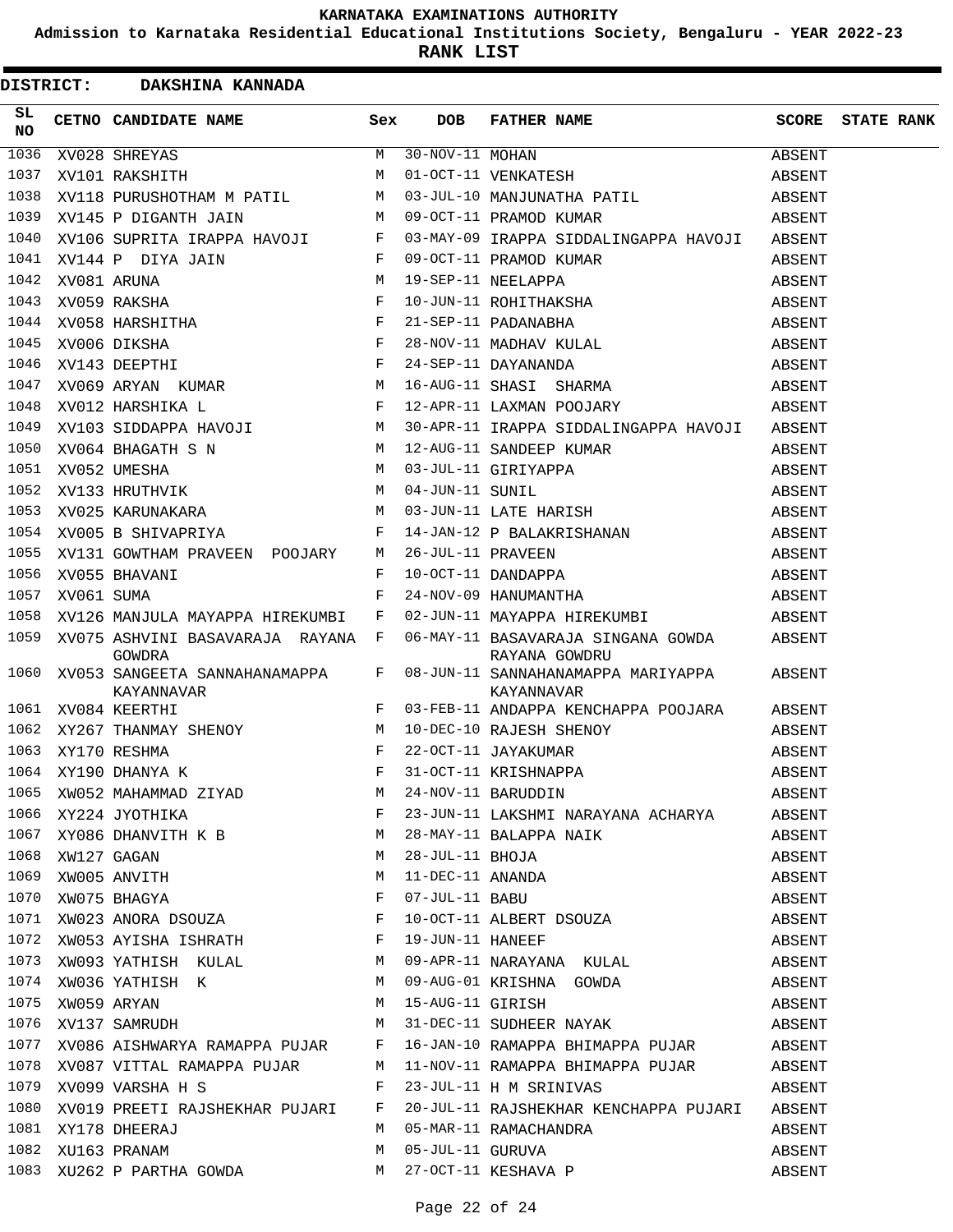**Admission to Karnataka Residential Educational Institutions Society, Bengaluru - YEAR 2022-23**

**RANK LIST**

|          | DISTRICT: DAKSHINA KANNADA              |                                                                                                                                                                                                                                                        |   |                   |                                                                                                                                                                                                                                                    |        |                         |
|----------|-----------------------------------------|--------------------------------------------------------------------------------------------------------------------------------------------------------------------------------------------------------------------------------------------------------|---|-------------------|----------------------------------------------------------------------------------------------------------------------------------------------------------------------------------------------------------------------------------------------------|--------|-------------------------|
| SL<br>NO |                                         | CETNO CANDIDATE NAME Sex                                                                                                                                                                                                                               |   | <b>DOB</b>        | FATHER NAME<br>NO CETNO CANDIDATE NAME<br>SEX DOB FATHER NAME<br>1084 XU292 VIDYASHEKE P N F 10-NOV-11 JAYANTH POOJARY P<br>1084 XU292 VIDYASHEKE P N F 10-OCT-20 JINAPRASAD K<br>1086 XXOSB DKANNITH N 603-JUN-11 CHANIYAPPA NAIKA F 20-SEP-11 JA |        | <b>SCORE STATE RANK</b> |
|          |                                         |                                                                                                                                                                                                                                                        |   |                   |                                                                                                                                                                                                                                                    | ABSENT |                         |
|          |                                         |                                                                                                                                                                                                                                                        |   |                   |                                                                                                                                                                                                                                                    | ABSENT |                         |
|          |                                         |                                                                                                                                                                                                                                                        |   |                   |                                                                                                                                                                                                                                                    |        |                         |
|          |                                         |                                                                                                                                                                                                                                                        |   |                   |                                                                                                                                                                                                                                                    |        |                         |
|          |                                         |                                                                                                                                                                                                                                                        |   |                   | 30-AUG-10 GOPALA KUSHALAPPA GOWDA ABSENT                                                                                                                                                                                                           |        |                         |
|          |                                         |                                                                                                                                                                                                                                                        |   |                   |                                                                                                                                                                                                                                                    | ABSENT |                         |
|          |                                         |                                                                                                                                                                                                                                                        |   |                   |                                                                                                                                                                                                                                                    | ABSENT |                         |
|          |                                         |                                                                                                                                                                                                                                                        |   |                   |                                                                                                                                                                                                                                                    | ABSENT |                         |
|          |                                         |                                                                                                                                                                                                                                                        |   |                   |                                                                                                                                                                                                                                                    | ABSENT |                         |
|          |                                         |                                                                                                                                                                                                                                                        |   |                   |                                                                                                                                                                                                                                                    | ABSENT |                         |
|          |                                         |                                                                                                                                                                                                                                                        |   |                   |                                                                                                                                                                                                                                                    | ABSENT |                         |
|          |                                         |                                                                                                                                                                                                                                                        |   |                   |                                                                                                                                                                                                                                                    | ABSENT |                         |
|          |                                         |                                                                                                                                                                                                                                                        |   |                   |                                                                                                                                                                                                                                                    | ABSENT |                         |
|          |                                         |                                                                                                                                                                                                                                                        |   |                   |                                                                                                                                                                                                                                                    | ABSENT |                         |
|          |                                         |                                                                                                                                                                                                                                                        |   |                   |                                                                                                                                                                                                                                                    | ABSENT |                         |
|          |                                         |                                                                                                                                                                                                                                                        |   |                   |                                                                                                                                                                                                                                                    | ABSENT |                         |
|          |                                         |                                                                                                                                                                                                                                                        |   |                   |                                                                                                                                                                                                                                                    | ABSENT |                         |
|          |                                         |                                                                                                                                                                                                                                                        |   |                   |                                                                                                                                                                                                                                                    | ABSENT |                         |
|          |                                         |                                                                                                                                                                                                                                                        |   |                   |                                                                                                                                                                                                                                                    | ABSENT |                         |
| 1103     |                                         |                                                                                                                                                                                                                                                        |   |                   |                                                                                                                                                                                                                                                    |        |                         |
| 1104     |                                         |                                                                                                                                                                                                                                                        |   |                   |                                                                                                                                                                                                                                                    |        |                         |
| 1105     |                                         |                                                                                                                                                                                                                                                        |   |                   | 04-JUN-11 SHIVARAMA NAIK                                                                                                                                                                                                                           | ABSENT |                         |
| 1106     |                                         |                                                                                                                                                                                                                                                        |   |                   |                                                                                                                                                                                                                                                    |        |                         |
| 1107     |                                         |                                                                                                                                                                                                                                                        |   |                   |                                                                                                                                                                                                                                                    |        |                         |
| 1108     |                                         | XTOO2 PUNEETHA K<br>XTOO2 PRATHIKSHA<br>XTOO9 PRAPTHI F<br>XTOO9 YAJNA F<br>XTOO6 ARATHI F F F<br>XTOO6 ARATHI F F F<br>XTOO6 ARATHI F M<br>XTOO5 SANTHOSH M<br>XTOO1 ANNAPOORNA F F<br>XTOO2 SUNIL<br>XTOO2 SUNIL M<br>XTOO2 SUNIL M<br>XTOO2 SUNIL M |   |                   | 03-000-11 SHIVARAMA NAIR<br>03-000-11 JAYA PRAKASH<br>01-JAN-12 GANESHA<br>11-SEP-11 DAYANANDA<br>13-000-11 BABU<br>07-APR-11 SHARIEF<br>25-DEC-11 H HAMZA<br>25-000-11 JANARDHANA KULAL<br>26-000-11 JANARDHANA KULAL<br>26-000-11 JANARDHANA K   |        |                         |
| 1109     |                                         |                                                                                                                                                                                                                                                        |   |                   |                                                                                                                                                                                                                                                    |        |                         |
| 1110     |                                         |                                                                                                                                                                                                                                                        |   |                   |                                                                                                                                                                                                                                                    |        |                         |
| 1111     |                                         | XT014 FATHIMA ZAUBIYAH $F$ 25-DEC-11 H HAMZA                                                                                                                                                                                                           |   |                   |                                                                                                                                                                                                                                                    |        |                         |
| 1112     | XT055 PRANJAL                           |                                                                                                                                                                                                                                                        |   |                   |                                                                                                                                                                                                                                                    |        |                         |
|          | 1113 XT066 KOUSHIK                      | $\begin{array}{c}\n M \\  M\n \end{array}$                                                                                                                                                                                                             |   |                   | 20-OCT-11 HARISH KULAL                                                                                                                                                                                                                             | ABSENT |                         |
|          |                                         |                                                                                                                                                                                                                                                        |   |                   | 1114 XT024 MOHAMMAD ASHIR                 M   11-OCT-11 HUSAINAR<br>1115 XT039 B MAHAMMAD RAZEEK             M   28-AUG-11 ABDUL KADAR                                                                                                             | ABSENT |                         |
|          |                                         |                                                                                                                                                                                                                                                        |   |                   |                                                                                                                                                                                                                                                    | ABSENT |                         |
|          |                                         |                                                                                                                                                                                                                                                        |   |                   | 1116 XT049 KAUSHIK DEVADIGA M 07-OCT-11 SUNDAR DEVADIGA                                                                                                                                                                                            | ABSENT |                         |
|          |                                         | 1117 XT096 FARIHA AMSHINA F                                                                                                                                                                                                                            |   | 19-NOV-11 ABUSALI |                                                                                                                                                                                                                                                    | ABSENT |                         |
|          |                                         | 1118 XT033 FATHIMATH RAYIZA F                                                                                                                                                                                                                          |   | 03-DEC-11 FAYAZ   |                                                                                                                                                                                                                                                    | ABSENT |                         |
|          |                                         |                                                                                                                                                                                                                                                        |   |                   |                                                                                                                                                                                                                                                    | ABSENT |                         |
|          |                                         | XT063 FATHIMA RAFIYA F                                                                                                                                                                                                                                 |   |                   | 1119 XTO25 FATHIMATH THASRIYA                F   16-AUG-11 IQBAL<br>1120 XTO63 FATHIMA RAFIYA                         F   06-SEP-11 NASEER                                                                                                         | ABSENT |                         |
| 1121     | XT015 PAVITHRA                          | $\mathbf{F}$                                                                                                                                                                                                                                           |   |                   | 17-NOV-11 NONAYYA                                                                                                                                                                                                                                  | ABSENT |                         |
|          |                                         | 1122 XT079 SUSHANTH POOJARY M                                                                                                                                                                                                                          |   |                   | 25-MAY-11 VASANTHA POOJARY                                                                                                                                                                                                                         | ABSENT |                         |
|          | 1123 XT090 ATHMIK                       |                                                                                                                                                                                                                                                        | M |                   | 09-SEP-10 SATISH SHETTY                                                                                                                                                                                                                            | ABSENT |                         |
|          |                                         | 1124 XT074 MANVITHA                                                                                                                                                                                                                                    | F |                   | 02-AUG-11 RAMESH                                                                                                                                                                                                                                   | ABSENT |                         |
|          |                                         | 1125 XT038 SHREENITH                                                                                                                                                                                                                                   | M | 27-APR-11 RAMA    |                                                                                                                                                                                                                                                    | ABSENT |                         |
|          |                                         |                                                                                                                                                                                                                                                        | F |                   | 25-MAY-11 SUBRAYA SAPALYA                                                                                                                                                                                                                          | ABSENT |                         |
|          |                                         | 1126 XT043 SINCHANA<br>1127 XT089 SHRADDHA                                                                                                                                                                                                             | F |                   | 06-AUG-11 UMESHA                                                                                                                                                                                                                                   | ABSENT |                         |
| 1128     | XT073 CHIRAG                            |                                                                                                                                                                                                                                                        | М |                   | 12-OCT-11 ANANDA                                                                                                                                                                                                                                   | ABSENT |                         |
| 1129     |                                         | XT060 NIKHITH                                                                                                                                                                                                                                          | M |                   | 27-NOV-10 HARIKEERTHI                                                                                                                                                                                                                              | ABSENT |                         |
|          |                                         |                                                                                                                                                                                                                                                        | M |                   | 17-OCT-11 LAXMAN GOWDA                                                                                                                                                                                                                             | ABSENT |                         |
|          | 1130 XT051 KRRISH<br>1131 XV001 AKASH K |                                                                                                                                                                                                                                                        | M |                   | 08-AUG-10 KRISHNAPPA<br>10-MAY-11 RAVI                                                                                                                                                                                                             | ABSENT |                         |
|          |                                         | 1132 XU100 RASHMI R J                                                                                                                                                                                                                                  | F | 10-MAY-11 RAVI    |                                                                                                                                                                                                                                                    | ABSENT |                         |
|          | 1133 XU094 NIRUPAMA                     |                                                                                                                                                                                                                                                        | F |                   | 29-OCT-11 CHANDRAHAS                                                                                                                                                                                                                               | ABSENT |                         |
|          |                                         |                                                                                                                                                                                                                                                        |   |                   |                                                                                                                                                                                                                                                    |        |                         |

Page 23 of 24